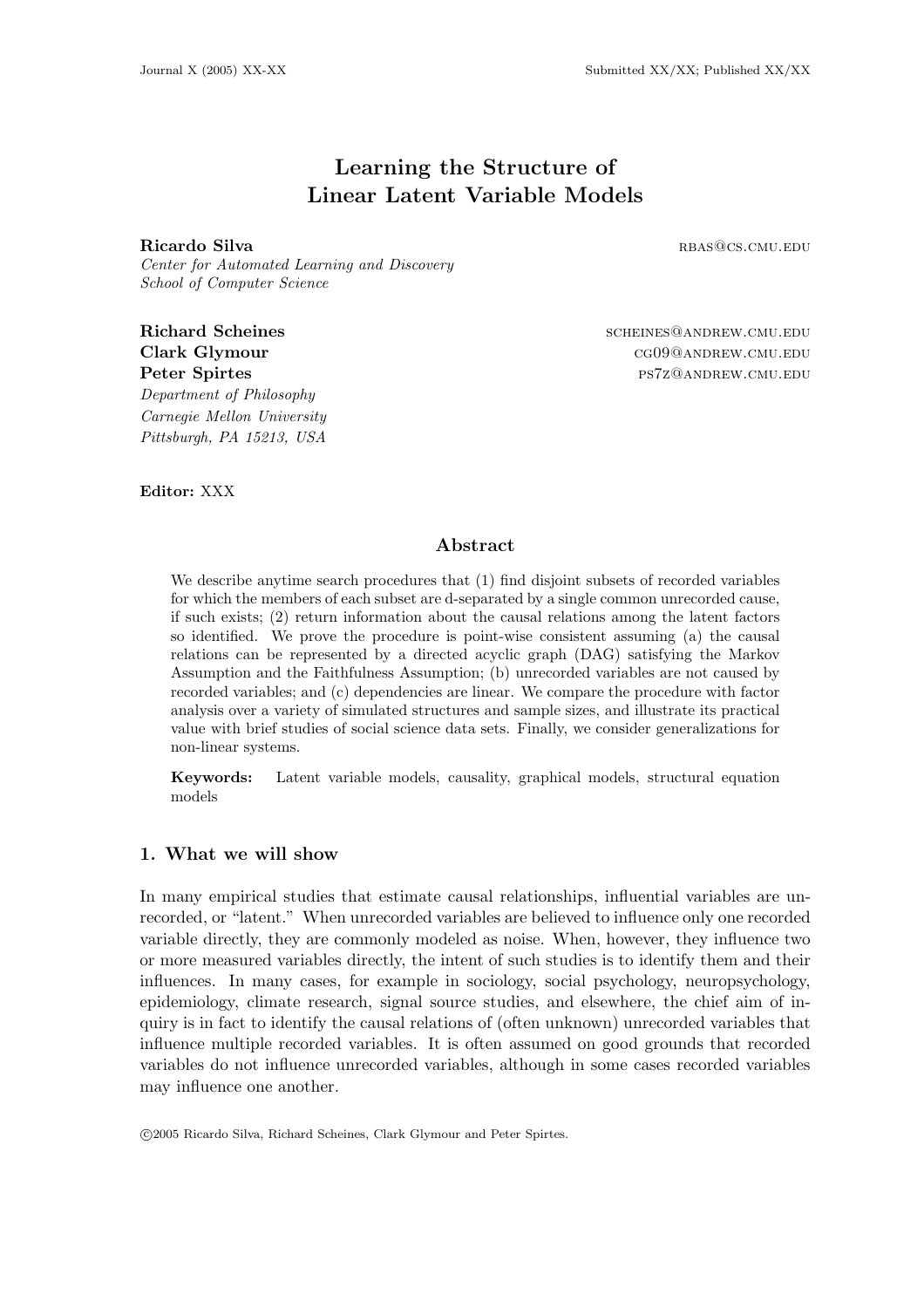When there is uncertainty about the number of latent variables, which measured variables they influence, or which measured variables influence other measured variables, the investigator who aims at a causal explanation is faced with a difficult discovery problem for which currently available methods are at best heuristic. Loehlin (2004) argues that while there are several approaches to automatically learn causal structure, none can be seem as competitors of exploratory factor analysis: the usual focus of automated search procedures for causal Bayes nets is on relations among observed variables. Loehlin's comment overlooks Bayes net search procedures robust to latent variables (Spirtes et al., 2000), but the general sense of his comment is correct. For a kind of model widely used in applied sciences – "multiple indicator models" in which multiple observed measures are assumed to be effects of unrecorded variables and possibly of each other − machine learning has provided no principled alternative to factor analysis, principal components, and regression analysis of proxy scores formed from averages or weighted averages of measured variables, the techniques most commonly used to estimate the existence and influences of variables that are unrecorded. The statistical properties of models produced by these methods are well understood, but there are no proofs, under any general assumptions, of convergence to features of the true causal structure. The few simulation studies of the accuracy of these methods on finite samples with diverse causal structures are not reassuring (Glymour, 1997). The use of proxy scores with regression is demonstrably not consistent, and systematically overestimates dependencies. Better methods are needed.

We describe a two part method for this problem. The method (1) finds clusters of measured variables that are d-separated by a single unrecorded common cause, if such exists; and (2) finds features of the Markov Equivalence class of causal models for the latent variables. Assuming only principles standard in Bayes net search algorithms, and satisfied in almost all social science models, the two procedures converge, probability 1 in the large sample limit, to correct information. The completeness of the information obtained about latent structure depends on how thoroughly confounded the measured variables are, but when, for each unknown latent variable, there in fact exists at least a small number of measured variables that are influenced only by that latent variable, the method returns the complete Markov Equivalence class of the latent structure. We show by simulation studies for three latent structures and for a range of sample sizes that the method identifies the number of latent variables more accurately than does factor analysis. Applying the search procedures for latent structure to the latent variables identified (1) by factor analysis and, alternatively, (2) by our clustering method, we again show by simulation that our clustering procedure is more accurate. We illustrate the procedure with applications to social science cases.

#### 2. Illustrative principles

Consider Figure 1, where X variables are recorded and L variables (in ovals) are unrecorded and unknown to the investigator.

The latent structure, the dependencies of measured variables on individual latent variables, and the linear dependency of the measured variables on their parents and (unrepresented) independent noises in Figure 1 imply a pattern of constraints on the covariance matrix among the X variables. For example,  $X_1, X_2, X_3$  have zero covariances with  $X_7, X_8, X_9$ .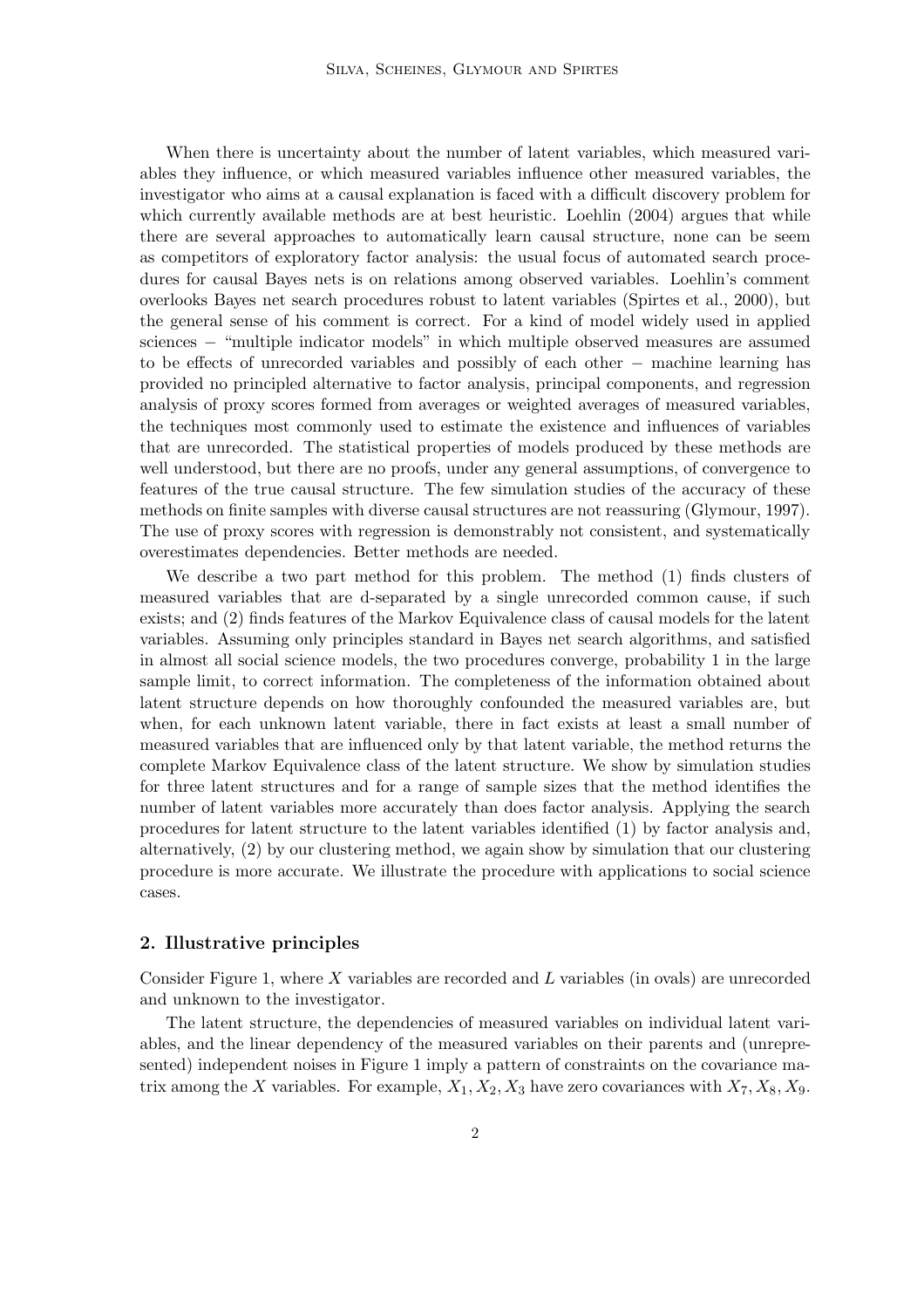

Figure 1: A latent variable model which entails several constraints on the observed covariance matrix. Latent variables are inside ovals.

Less obviously, for  $X_1, X_2, X_3$  and any one of  $X_4, X_5, X_6$ , three quadratic constraints (*tetrad* constraints) on the covariance matrix are implied: e.g., for  $X_4$ 

$$
\rho_{12}\rho_{34} = \rho_{14}\rho_{23} = \rho_{13}\rho_{24} \tag{1}
$$

where  $\rho_{12}$  is the Pearson product moment correlation between  $X_1, X_2$ , etc. (Note that any two of the three vanishing tetrad differences above entails the third.) The same is true for  $X_7, X_8, X_9$  and any one of  $X_4, X_5, X_6$ ; for  $X_4, X_5, X_6$ , and any one of  $X_1, X_2, X_3$  or any one of  $X_7, X_8, X_9$ . Further, for any two of  $X_1, X_2, X_3$  or of  $X_7, X_8, X_9$  and any two of  $X_4, X_5, X_6$ , exactly one such quadratic constraint is implied, e.g., for  $X_1, X_2$  and  $X_4, X_5$ , the single constraint

$$
\rho_{14}\rho_{25} = \rho_{15}\rho_{24} \tag{2}
$$

The constraints hold as well if covariances are substituted for correlations.

Statistical tests for vanishing tetrad differences are available for a wide family of distributions. Linear and non-linear models can imply other constraints on the correlation matrix, but general, feasible computational procedures to determine arbitrary constraints are not available (Geiger and Meek, 1999) nor are there any available statistical tests of good power for higher order constraints.

Given a "pure" set of sets of measured indicators of latent variables, as in Figure 1 − informally, a measurement model specifying, for each latent variable, a set of measured variables influenced only by that latent variable and individual, independent noises − the causal structure among the latent variables can be estimated by any of a variety of methods. Standard chi square tests of latent variable models can be used to compare models with and without a specified edge, providing indirect tests of conditional independence among latent variables. The conditional independence facts can then be input to a constraint based Bayes net search algorithm, such as PC or FCI (Spirtes et al., 2000). Such procedures are asymptotically consistent, but not necessarily optimal on small samples. Alternatively, a correlation matrix among the latent variables can be estimated from the measurement model and the correlations among the measured variables, and a Bayesian search can be used. Score-based approaches for learning the structure of Bayesian networks, such as GES (Chickering, 2002), are usually more accurate with small to medium sized samples than are PC or FCI. Given an identification of the latent variables and a set of "pure" measured effects or indicators of each latent, the correlation matrix among the latent variables can be estimated by expectation maximization, The complete graph on the latent variables is then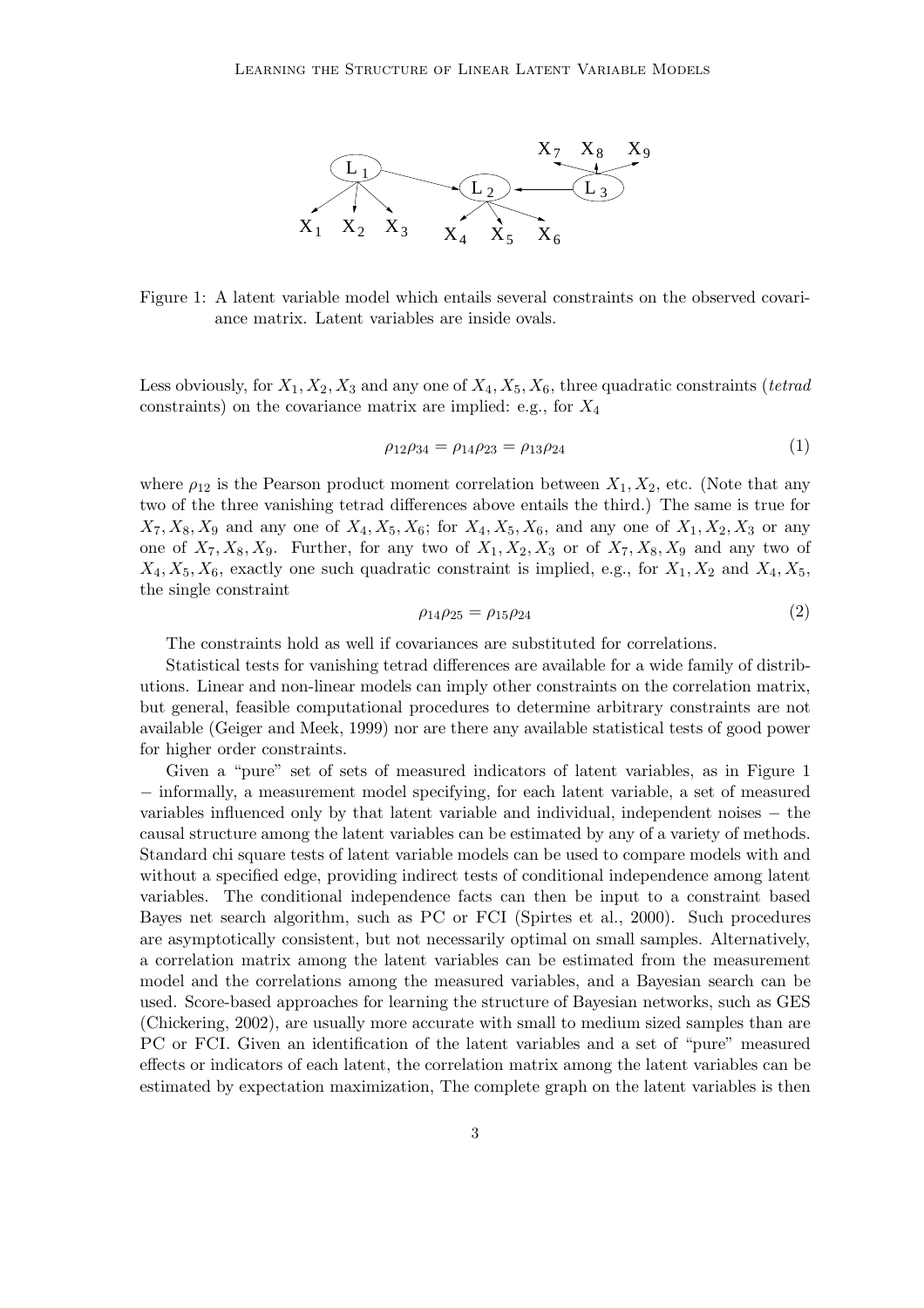

Figure 2: A latent variable model which entails several constraints on the observed covariance matrix.

dispensed with and the latent structure is estimated from the estimated correlations, using GES with the Bayes Information Criterion (BIC) score to estimate posterior probabilities. In Figure 1 the measured variables neatly cluster into disjoint sets of variables and the variables in any one set are influenced only by a single common cause and there are no influences of the measured variables on one another. In many real cases the influences on the measured variables do not separate so simply. Some of the measured variables may influence others (as in signal leakage between channels in spectral measurements), and some or many measured variables may be influenced by two or more latent variables.

For example, the latent structure of a linear, Gaussian system shown in Figure 2 can be recovered by the procedures we propose. Our aim in what follows is to prove and use new results about implied constraints on the covariance matrix of measured variables to form measurement models that enable estimation of features of the Markov Equivalence class of the latent structure in a wide range of cases. We will develop the theory first for linear models with a joint Gaussian distribution on all variables, including latent variables, and then consider possibilities for generalization. In many models of this kind in the applied sciences, some variables are specified with unexplained correlations represented as bidirected edges between the variables. We allow representations of this kind.

The general idea is as follows. We introduce a graphical representation of an equivalence class of models that entail a given set of vanishing partial correlations and vanishing tetrad differences, analogous to the familiar notion of a pattern (Pearl, 1988) used to represent a Markov Equivalence class of directed acyclic graphs (DAGs), We provide an algorithm for discovering features of this Measurement Pattern. Using the Measurement Pattern, further procedures find clusters of measured variables for which the members of each cluster share a latent common cause. A combination of expectation-maximization and the GES algorithm scored by BIC is then used to estimate the causal relations among the latent variables.

#### 3. Related work

The traditional framework for discovering latent variables is factor analysis and its variants (see, e.g., Bartholomew et al., 2002). A number of factors is chosen based on some criterion such as the minimum number of factors that fit the data at a given significance level or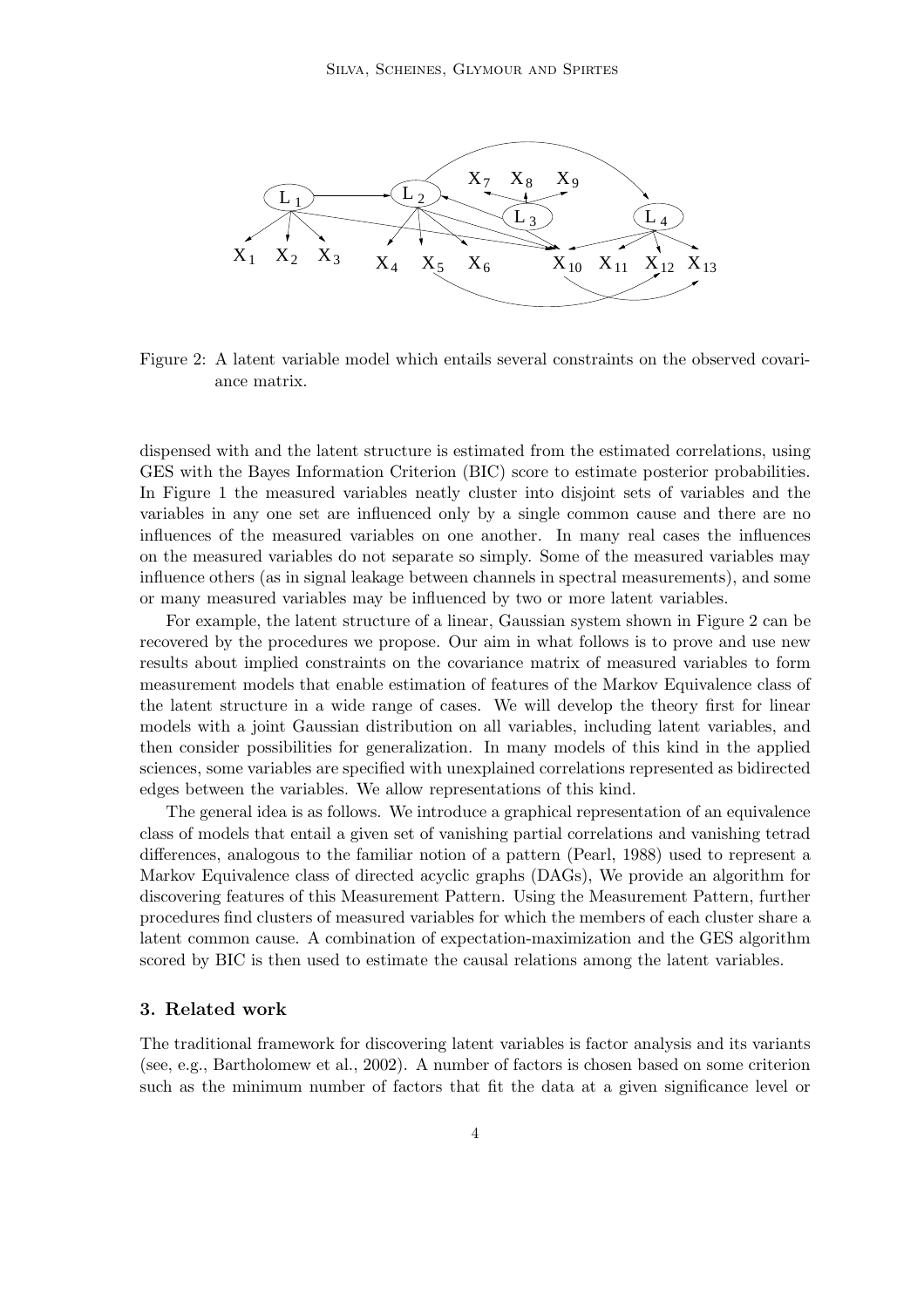the number that maximizes a score such as BIC. After fitting the data, usually assuming a Gaussian distribution, different transformations (rotations) to the latent covariance matrix are applied in order to satisfy some criteria of simplicity. Latents are interpreted based on the magnitude of the coefficients relating each observed variable to each latent.

In non-Gaussian cases, the usual methods are variations of independent component analysis, such as independent factor analysis (Attias, 1999) and tree-based component analysis (Bach and Jordan, 2003). These methods severely constrain dependency structure among the latent variables. That facilitates joint density estimation or blind source separation, but it is of little use in learning causal structure.

In a similar vein, Zhang (2004) represents latent variable models for discrete variables (both observed and latent) with a multinomial probabilistic model. The model is constrained to be a tree and every observed variable has one and only one (latent) parent and no child. Zhang does not provide a search method to find variables satisfying the assumption, but assumes a priori the variables measured satisfy it.

Elidan et al. (2000) introduces latent variables as common causes of densely connected regions of a DAG learned through standard algorithms for learning Bayesian network structures. Once one latent is introduced as the parent of a set of nodes originally strongly connected, the standard search is executed again. The process can be iterated to introduce multiple latents. Examples are given for which this procedure increases the fit over a latent-free graphical model are provided, but Elidan et al. provide no information about the conditions under which the estimated causal structure is correct. In Silva et al. (2003) we developed an approach to learning measurement models. That procedure requires that the true underlying graph has a "pure" submodel with three measures for each latent variable, which is a strong and generally untestable assumption. That assumption is not needed in the procedures described here.

#### 4. Notation, assumptions and definitions

Our work is in the framework of causal graphical models. Concepts used here without explicit definition, such as d-separation and I-map, can be found in standard sources (Pearl, 1988; Spirtes et al., 2000; Pearl, 2000). We use "variable" and "vertex" interchangeably, and standard kinship terminology ("parent," "child," "descendant," "ancestor") for directed graph relationships. Sets of variables are represented in bold, individual variables and symbols for graphs in italics. The Pearson partial correlation of  $X, Y$  controlling for  $Z$  is denoted by  $\rho_{XY,Z}$ . We assume i.i.d. data sampled from a subset **O** of the variables of a joint Normal distribution D on variables  $\mathbf{V} = \mathbf{O} \cup \mathbf{L}$ , subject to the following assumptions:

- A1 D factors according to the local Markov assumption for a DAG G with vertex set V. That is, any variable is independent of its non-descendants in G conditional on any values of its parents in G.
- A2 No vertex in  $\bf{O}$  is an ancestor of any vertex in  $\bf{L}$ . We call this property the *measure*ment assumption;
- A3 Each variable in  $V$  is a linear function of its parents plus an additive error term of positive finite variance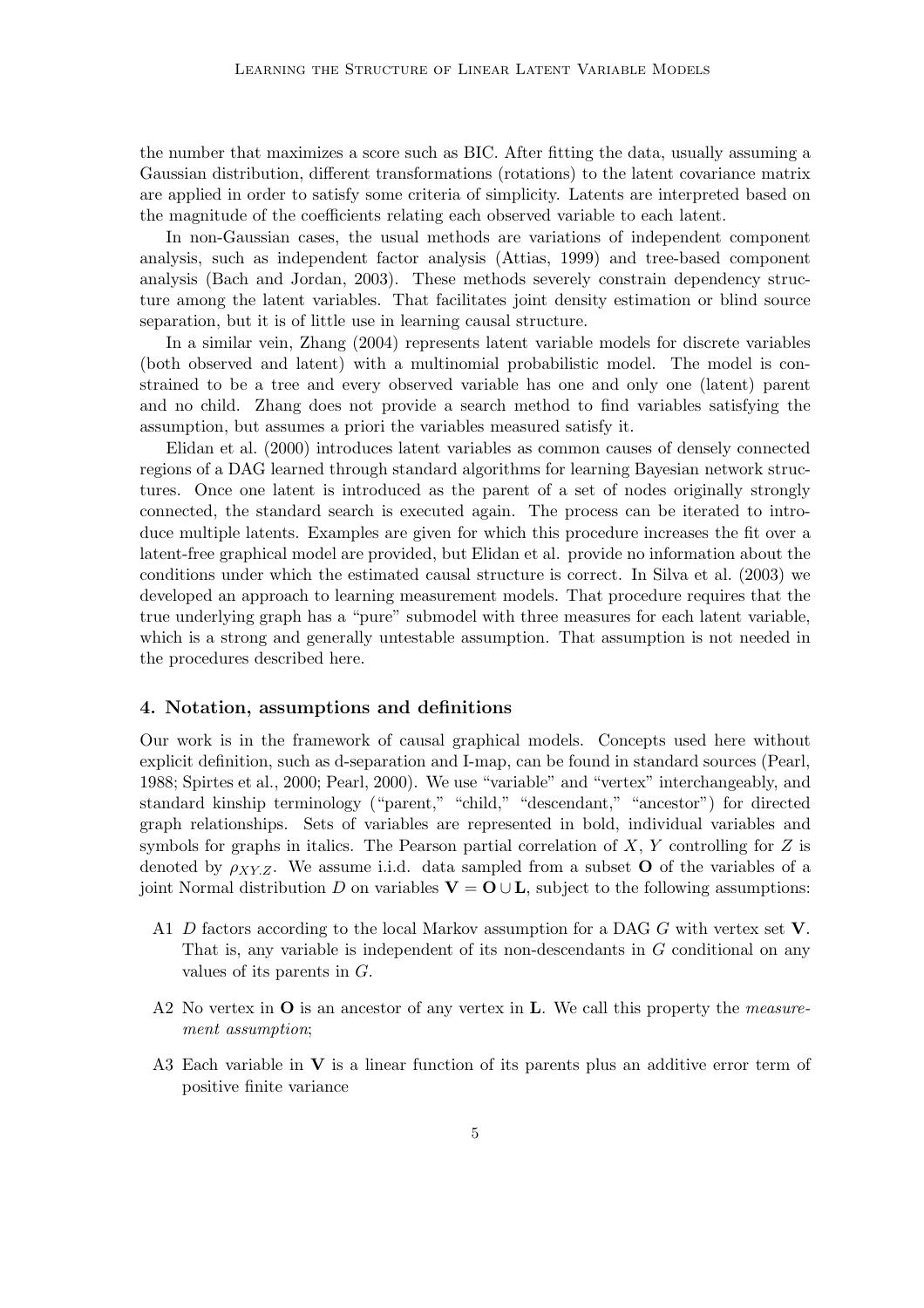A4 The Faithfulness Assumption: for all  $\{X, Y, Z\} \subseteq V$ , X is independent of Y conditional on each assignment of values to variables in  $Z$  if and only if the Markov Assumption for G entails such conditional independencies. For models satisfying A1-A3 with Gaussian distributions, Faithfulness is equivalent to assuming that no correlations or partial correlations vanish because of multiple pathways whose influences perfectly cancel one another.

Definition 1 (Linear latent variable model) A model satisfying  $A1 - A4$  is a linear latent variable model, or for brevity, where the context makes the linearity assumption clear, a latent variable model.

A single symbol, such as G, will be used to denote both a linear latent variable model and the corresponding latent variable graph. Linear latent variable models are ubiquitous in econometric, psychometric, and social scientific studies (Bollen, 1989), where they are usually known as structural equation models.

Definition 2 (Measurement model) Given a linear latent variable model G, with vertex set  $V$ , the subgraph containing all vertices in  $V$ , and all and only those edges directed into vertices in  $\mathbf{O}$ , is called the measurement model of  $G$ .

Definition 3 (Structural model) Given a linear latent variable model G, the subgraph containing all and only its latent nodes and respective edges is the structural model of G.

**Definition 4 (Linear entailment)** We say that a DAG G linearly entails a constraint if and only if the constraint holds in every distribution satisfying  $A1 - A4$  for G with covariance matrix parameterized by  $\Theta$ , the set of linear coefficients and error variances that defines the conditional expectation and variance of a vertex given its parents.

**Definition 5 (Tetrad equivalence class)** Given a set  $C$  of vanishing partial correlations and vanishing tetrad differences, a tetrad equivalence class  $\mathcal{T}(\mathbf{C})$  is the set of all latent variable graphs each member of which entails all and only the tetrad constraints and vanishing partial correlations among the measured variables entailed by  $C$ .

Definition 6 (Measurement equivalence class) An equivalence class of measurement models  $\mathcal{M}(\mathbf{C})$  for **C** is the union of the measurement models graphs in  $\mathcal{T}(\mathbf{C})$ . We introduce a graphical representation of common features of all elements of  $\mathcal{M}(\mathbf{C})$ , analogous to the familiar notion of a pattern representing the Markov Equivalence class of a Bayes net.

**Definition 7 (Measurement pattern)** A measurement pattern, denoted  $\mathcal{MP}(\mathbf{C})$ , is a graph representing features of the equivalence class  $\mathcal{M}(\mathbf{C})$  satisfying the following:

- there are latent and observed vertices;
- the only edges allowed in an MP are directed edges from latent variables to observed variables, and undirected edges between observed vertices;
- every observed variable in a MP has at least one latent parent;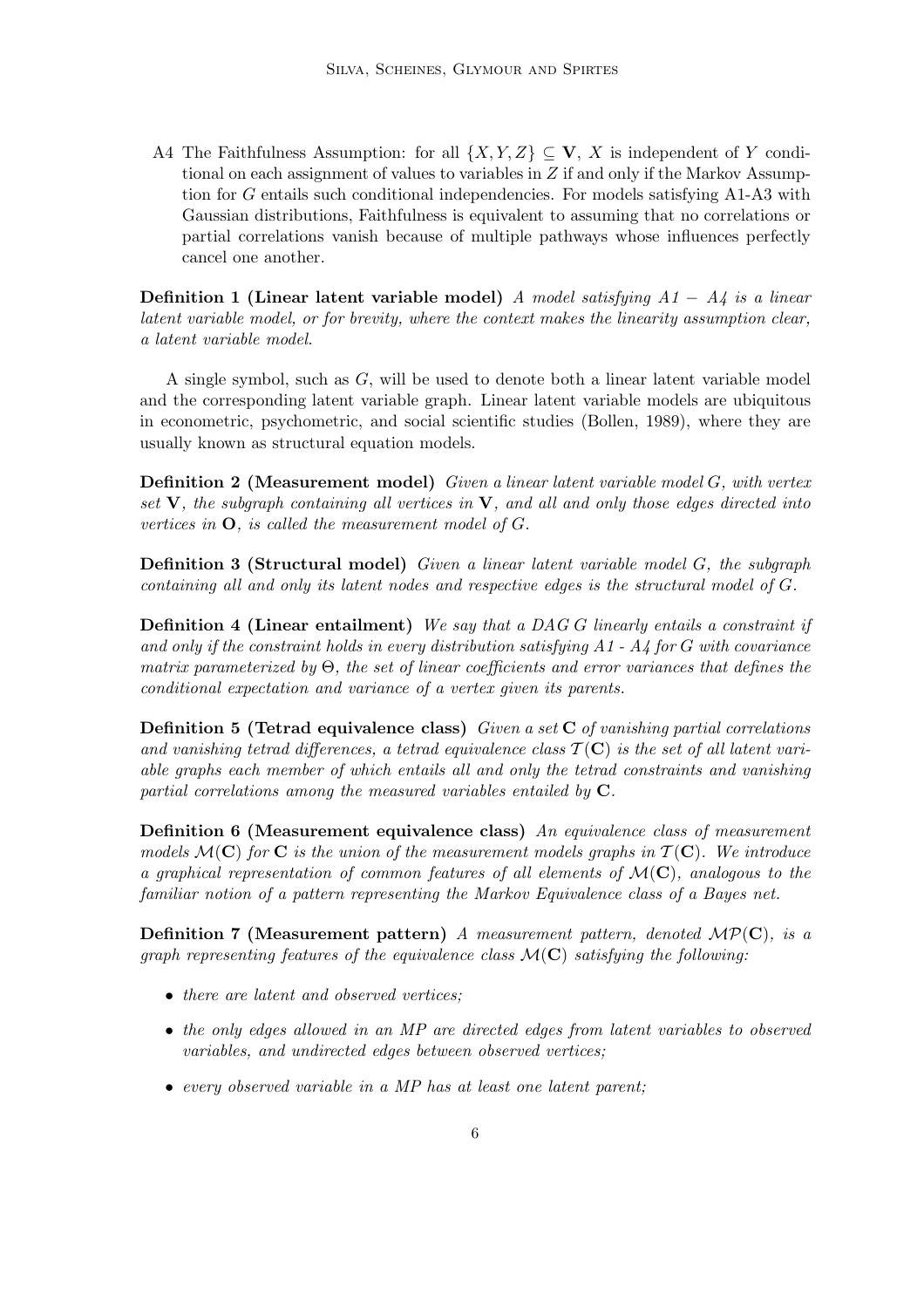### Algorithm FINDPATTERN Input: a covariance matrix  $\Sigma$

- 1. Start with a complete graph G over the observed variables.
- 2. Remove edges for pairs that are marginally uncorrelated or uncorrelated conditioned on a third variable.
- 3. For every pair of nodes linked by an edge in G, test if some rule CS1, CS2 or CS3 applies. Remove an edge between every pair corresponding to a rule that applies.
- 4. Let H be a graph with no edges and with nodes corresponding to the observed variables.
- 5. For each maximal clique in G, add a new latent to H and make it a parent to all corresponding nodes in the clique.
- 6. For each pair  $(A, B)$ , if there is no other pair  $(C, D)$  such that  $\sigma_{AC}\sigma_{BD} = \sigma_{AD}\sigma_{BC} =$  $\sigma_{AB}\sigma_{CD}$ , add an undirected edge  $A - B$  to H.
- 7. Return H.
- Table 1: Returns a measurement pattern corresponding to the tetrad and first order vanishing partial correlations of  $\Sigma$ .
	- if two observed variables X and Y in a  $\mathcal{MP}(\mathbf{C})$  do not share a common latent parent, then X and Y do not share a common latent parent in any member of  $\mathcal{M}(\mathbf{C})$ ;
	- if observed variables X and Y are not linked by an undirected edge in  $\mathcal{MP}(\mathbf{C})$ , then X is not an ancestor of Y in any member of  $\mathcal{M}(\mathbf{C})$ .

Definition 8 (Pure measurement model) A pure measurement model is a measurement model in which each observed variable has only one latent parent, and no observed parent. That is, it is a tree beneath the latents.

#### 5. Procedures for finding pure measurement models

Our goal is to find pure measurement models whenever possible, and use them to estimate the structural model. To do so, we first use properties relating graphical structure and covariance constraints to identify a measurement pattern, and then turn the measurement pattern into a pure measurement model.

FINDPATTERN, given in Table 1, is an algorithm to learn a measurement pattern from an oracle for vanishing partial correlations and vanishing tetrad differences. The algorithm uses three rules, CS1, CS2, CS3, based on Lemmas that follow, for determining graphical structure from constraints on the correlation matrix of observed variables.

Let C be a set of linearly entailed constraints that exist in the observed covariance matrix. The first stage of  $FINDPATHERN$  searches for subsets of  $C$  that will guarantee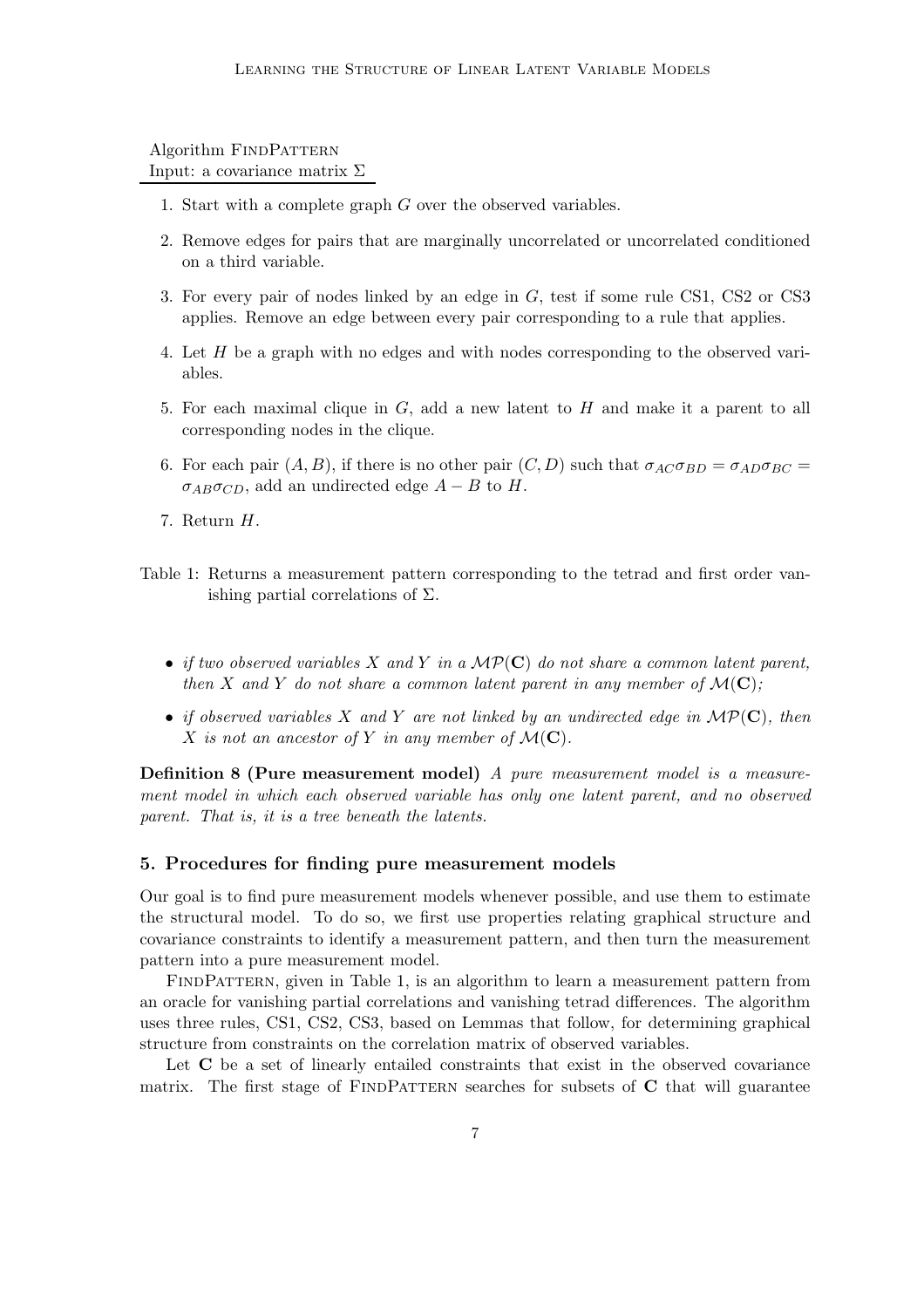

Figure 3: Three examples with two main latents and several independent latent common causes of two indicators (represented by double-directed edges). In (a), CS1 applies, but not CS2 nor CS3 (even when exchanging labels of the variables); In (b), CS2 applies (assuming the conditions for  $X_1, X_2$  and  $Y_1, Y_2$ ), but not CS1 nor CS3. In (c), CS3 applies, but not CS1 nor CS2.

that two observed variables do not have any latent parent in common. Let G be the latent variable graph for a linear latent variable model with a set of observed variables  $O$ . Let  $O' =$  $\{X_1, X_2, X_3, Y_1, Y_2, Y_3\} \subset \mathbf{O}$  such that for all triplets  $\{A, B, C\}$ ,  $\{A, B\} \subset \mathbf{O}'$  and  $C \in \mathbf{O}$ , we have  $\rho_{AB} \neq 0$ ,  $\rho_{AB,C} \neq 0$ . Let  $\tau_{IJKL}$  represent the tetrad constraint  $\sigma_{IJ}\sigma_{KL} - \sigma_{IK}\sigma_{JL} = 0$ and  $\neg$ *TIJKL* represent the complementary constraint  $\sigma_{IJ}\sigma_{KL} - \sigma_{IK}\sigma_{JL} \neq 0$ :

Lemma 9 (CS1 Test) If constraints  $\{\tau_{X_1Y_1X_2X_3}, \tau_{X_1Y_1X_3X_2}, \tau_{Y_1X_1Y_2Y_3}, \tau_{Y_1X_1Y_3Y_2}, \neg \tau_{X_1X_2Y_2Y_1}\}$ all hold, then  $X_1$  and  $Y_1$  do not have a common parent in G.

"CS" here stands for "constraint set," the premises of a rule that can be used to test if two nodes do not share a common parent. Other sets of observable constraints can be used to reach the same conclusion.

Let the predicate  $F_1(X, Y, G)$  be true if and only if there exist two nodes W and Z in latent variable graph G such that  $\tau_{WXYZ}$  and  $\tau_{WXZY}$  are both linearly entailed by G, all variables in  $\{W, X, Y, Z\}$  are correlated, and there is no observed C in G such that  $\rho_{AB,C} = 0$  for  $\{A, B\} \subset \{W, X, Y, Z\}$ :

Lemma 10 (CS2 Test) If constraints  $\{\tau_{X_1Y_1Y_2X_2}, \tau_{X_2Y_1Y_3Y_2}, \tau_{X_1X_2Y_2X_3}, \neg \tau_{X_1X_2Y_2Y_1}\}$  all hold such that  $F_1(X_1, X_2, G) = true$ ,  $F_1(Y_1, Y_2, G) = true$ ,  $X_1$  is not an ancestor of  $X_3$  and  $Y_1$  is not an ancestor of  $Y_3$ , then  $X_1$  and  $Y_1$  do not have a common parent in G.

**Lemma 11 (CS3 Test)** If constraints  $\{\tau_{X_1Y_1Y_2Y_3}, \tau_{X_1Y_1Y_3Y_2}, \tau_{X_1Y_2X_2X_3}, \tau_{X_1Y_2X_3X_2}, \tau_{X_1Y_3X_2X_3},\}$  $\tau_{X_1Y_3X_3X_2}, \neg \tau_{X_1X_2Y_2Y_3}$  all hold, then  $X_1$  and  $Y_1$  do not have a common parent in G.

These rules are illustrated in Figure 3. The rules are not redundant: only one can be applied on each situation. For CS2 (Figure 3(b)), nodes X and Y are depicted as auxiliary nodes that can be used to verify predicates  $F_1$ . For instance,  $F_1(X_1, X_2, G)$  is true because all three tetrads in the covariance matrix of  $\{X_1, X_2, X_3, X\}$  hold.

Sometime it is possible to guarantee that a node is not an ancestor of another, as required, e.g., to apply CS2: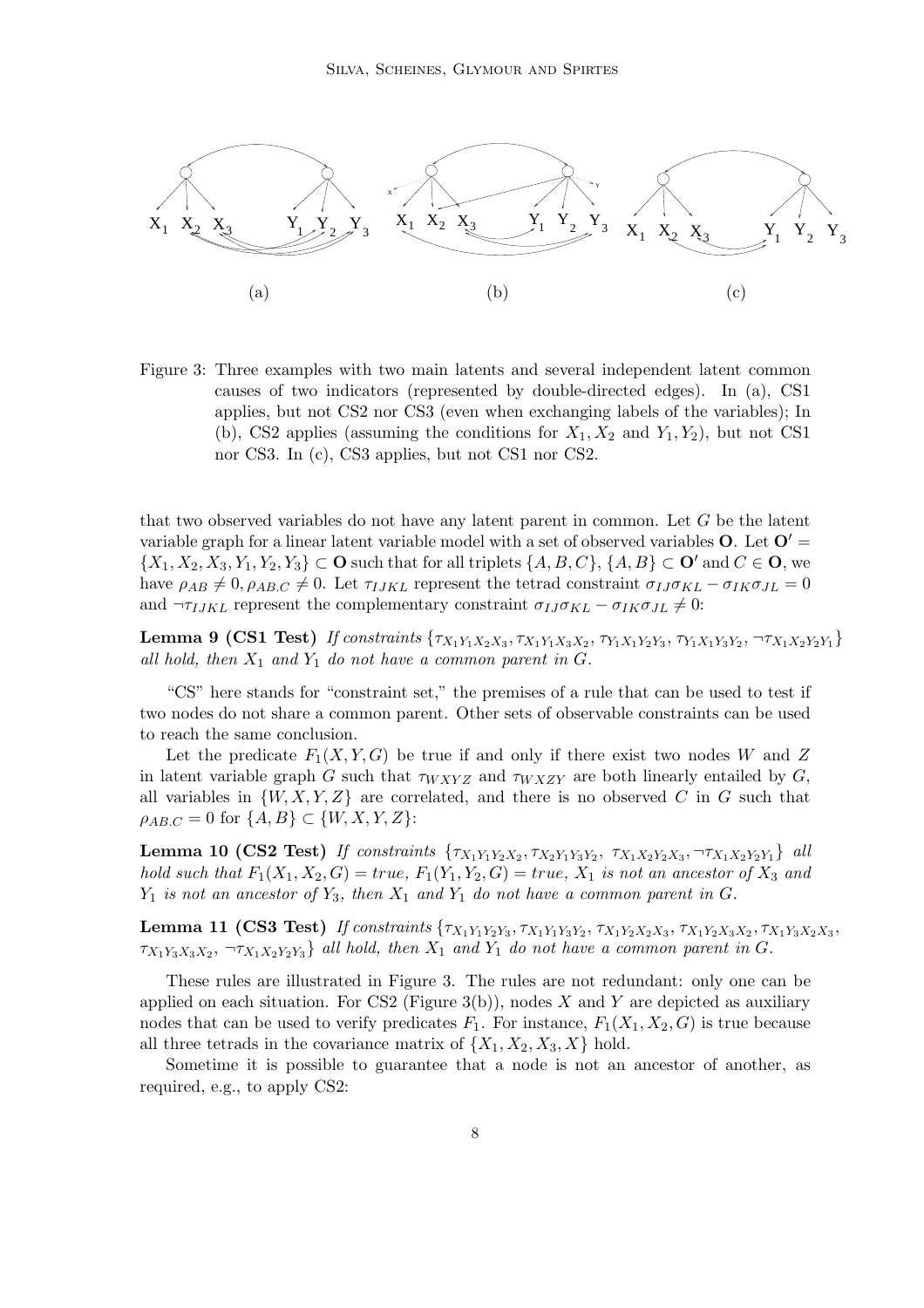

Figure 4: In (a), a model that generates a covariance matrix  $\Sigma$ . In (b), the output of FINDPATTERN given  $\Sigma$ . Pairs in  $\{X_1, X_2\} \times \{X_4, \ldots, X_7\}$  are separated by CS2.

Lemma 12 If for some set  $O' = \{X_1, X_2, X_3, X_4\} \subseteq O$ ,  $\sigma_{X_1X_2}\sigma_{X_3X_4} = \sigma_{X_1X_3}\sigma_{X_2X_4} =$  $\sigma_{X_1X_4}\sigma_{X_2X_3}$  and for all triplets  $\{A, B, C\}$ ,  $\{A, B\} \subset \mathbf{O}'$ ,  $C \in \mathbf{O}$ , we have  $\rho_{AB,C} \neq 0$  and  $\rho_{AB} \neq 0$ , then  $A \in \mathbf{O}'$  is not a descendant in G of any element of  $\mathbf{O}'\backslash\{A\}$ .

For instance, in Figure 3(b) the existence of the observed node  $X$  (linked by a dashed edge to the parent of  $X_1$ ) allows the inference that  $X_1$  is not an ancestor of  $X_3$ , since all three tetrad constraints hold in the covariance matrix of  $\{X, X_1, X_2, X_3\}.$ 

**Theorem 13** The output of FINDPATTERN is a measurement pattern  $MP(C)$  with respect to the tetrad and zero/first order vanishing partial correlation constraints  $C$  of  $\Sigma$ .

The presence of an undirected edge does not mean that adjacent vertices in the pattern are actually adjacent in the true graph. Figure 4 illustrates this:  $X_3$  and  $X_8$  share a common parent in the true graph, but are not adjacent. Observed variables adjacent in the output pattern always share at least one parent in the pattern, but do not always share a common parent in the true DAG. Vertices sharing a common parent in the pattern might not share a parent in the true graph (e.g.,  $X_1$  and  $X_8$  in Figure 4).

The FINDPATTERN algorithm is sound, but not necessarily complete. That is, there might be graphical features shared by all members of the measurement model equivalence class that are not discovered by FINDPATTERN. Using the notion of a pure measurement model, defined above, we can improve the results with respect to a subset of the given variables. A pure measurement model implies a *clustering* of observed variables: each cluster is a set of observed variables that share a common (latent) parent, and the set of latents defines a partition over the observed variables. The output of FINDPATTERN cannot, however, reliably be turned into a pure measurement pattern in the obvious way, by removing from  $H$  all nodes that have more than one latent parent and one of every pair of adjacent nodes.

The procedure BUILDPURECLUSTERS of Table 2 builds a pure measurement model using FINDPATTERN and an oracle for constraints as input. Variables are removed whenever appropriate tetrad constraints are not satisfied. Some extra adjustments concern clusters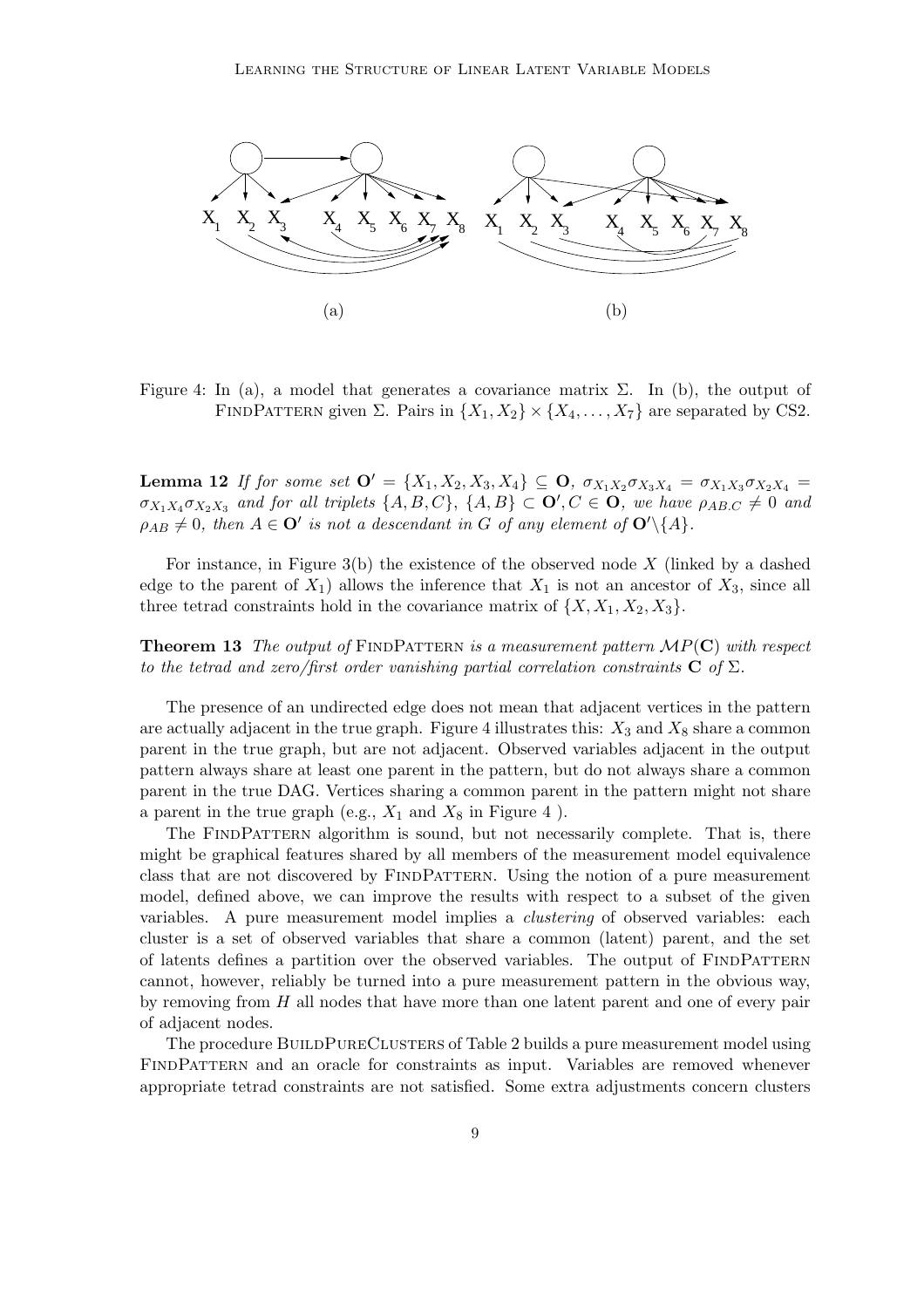with proper subsets that are not consistently correlated to another variable (Steps 6 and 7) and a final merging of clusters (Step 8). We explain the necessity of these steps in Appendix A. As described, BUILDPURECLUSTERS requires some decisions that are not specified (Steps 2, 4, 5 and 9). We propose an implementation in Appendix C, but various results are indifferent to how these choices are made.

The graphical properties of the output of BUILDPURECLUSTERS are summarized by the following theorem:

**Theorem 14** Given a covariance matrix  $\Sigma$  assumed to be generated from a linear latent variable model G with observed variables **O** and latent variables **L**, let  $G_{out}$  be the output of BUILDPURECLUSTERS( $\Sigma$ ) with observed variables  $O_{\text{out}} \subseteq O$  and latent variables  $L_{\text{out}}$ . Then  $G_{out}$  is a measurement pattern, and there is an unique injective mapping M :  $\mathbf{L_{out}} \rightarrow$ L with the following properties:

- 1. Let  $L_{out} \in \mathbf{L_{out}}$ . Let X be a child of  $L_{out}$  in  $G_{out}$ . Then  $M(L_{out})$  d-separates X from  $\mathbf{O}_{\text{out}}\setminus X$  in G;
- 2.  $M(L_{out})$  d-separates X from every latent L in G for which  $M^{-1}(L)$  is defined;
- 3. Let  $O' \subseteq O_{out}$  be such that each pair in  $O'$  is correlated. At most one element in  $O'$ has the following property: (i) it is not a descendant of its respective mapped latent parent in  $G$  or (ii) it has a hidden common cause with its respective mapped latent parent in G;

Informally, there is a labeling of latents in  $G_{out}$  according to the latents in  $G$ , and in this relabeled output graph any d-separation between a measured node and some other node will hold in the true graph, G. For each group of correlated observed variables, we can guaranteee that at most one edge from a latent into an observed variable is incorrectly directed. Notice that we cannot guarantee that an observed node X with latent parent  $L_{out}$ in  $G_{out}$  will be d-separated from the other nodes in G given  $M(L_{out})$ : if X has a common cause with  $M(L_{out})$ , then X will be d-connected to any ancestor of  $M(L_{out})$  in G given  $M(L_{out}).$ 

To illustrate BUILDPURECLUSTERS, suppose the true graph is the one given in Figure 5(a), with two unlabeled latents and 12 observed variables. This graph is unknown to BUILDPURECLUSTERS, which is given only the covariance matrix of variables  $\{X_1, X_2, ..., X_{12}\}\.$ The task is to learn a measurement pattern, and then a purified measurement model.

In the first stage of BUILDPURECLUSTERS, the FINDPATTERN algorithm, we start with a fully connected graph among the observed variables (Figure 5(b)), and then proceed to remove edges according to rules CS1, CS2 and CS3, giving the graph shown in Figure 5(c). There are two maximal cliques in this graph:  $\{X_1, X_2, X_3, X_7, X_8, X_{11}, X_{12}\}$  and  ${X_4, X_5, X_6, X_8, X_9, X_{10}, X_{12}}$ . They are distinguished in the figure by different edge representations (dashed and solid - with the edge  $X_8 - X_{12}$  present in both cliques). The next stage takes these maximal cliques and creates an intermediate graphical representation, as depicted in Figure 5(d). In Figure 5(e), we add the undirected edges  $X_7 - X_8$ ,  $X_8 - X_{12}$ ,  $X_9 - X_{10}$  and  $X_{11} - X_{12}$ , finalizing the measurement pattern returned by FINDPATTERN. Finally, Figure  $5(f)$  represents a possible purified output of BUILDPURECLUSTERS given this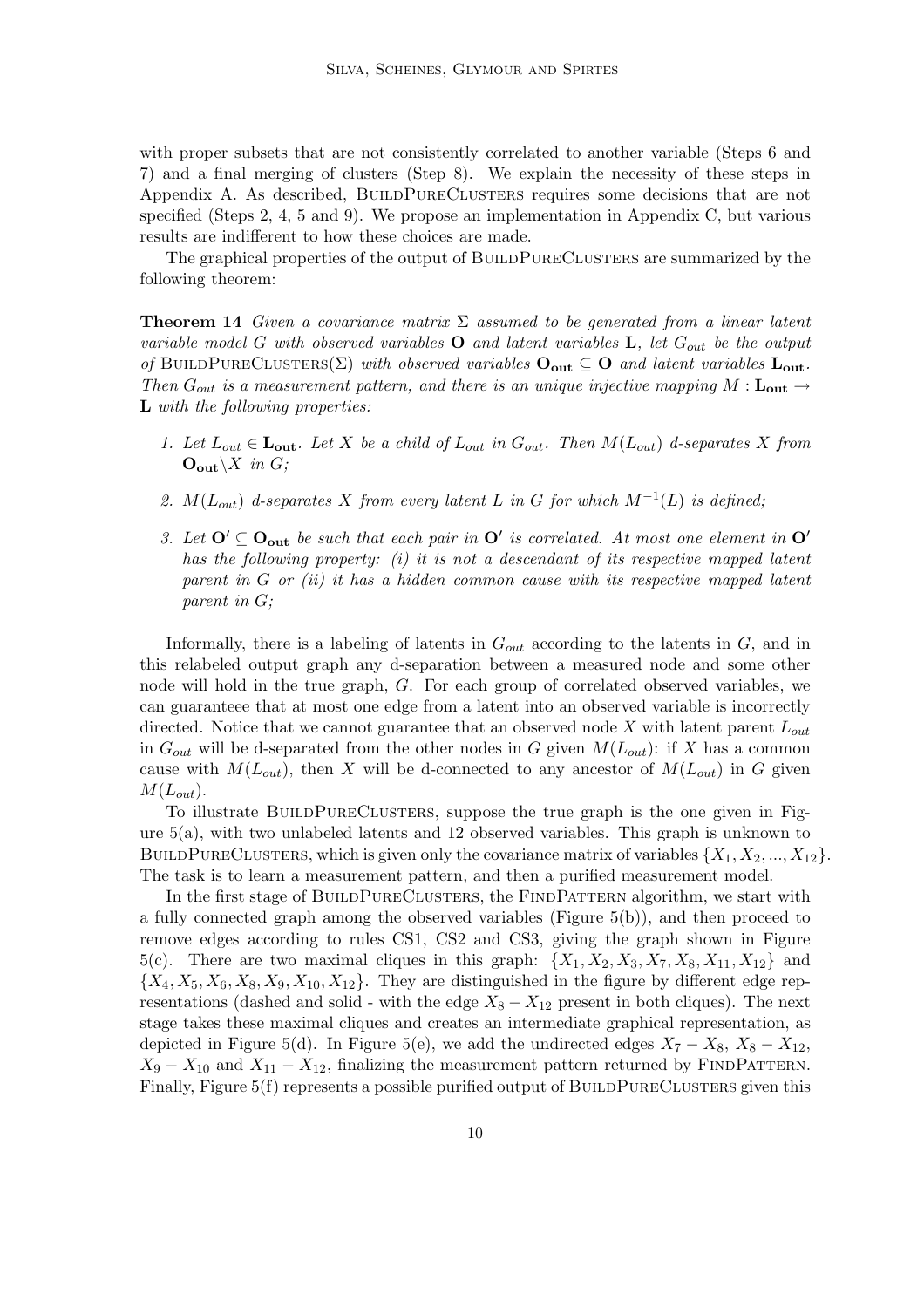### Algorithm BUILDPURECLUSTERS Input: a covariance matrix Σ

- 1.  $G \leftarrow$ FINDPATTERN $(\Sigma)$ .
- 2. Choose a set of latents in G. Remove all other latents and all observed nodes that are not children of the remaining latents and all clusters of size 1.
- 3. Remove all nodes that have more than one latent parent in G.
- 4. For all pairs of nodes linked by an undirected edge, choose one element of each pair to be removed.
- 5. If for some set of nodes  $\{A, B, C\}$ , all children of the same latent, there is a fourth node D in G such that  $\sigma_{AB}\sigma_{CD} = \sigma_{AC}\sigma_{BD} = \sigma_{AD}\sigma_{BC}$  is not true, remove one of these four nodes.
- 6. For every latent L with at least two children,  $\{A, B\}$ , if there is some node C in G such that  $\sigma_{AC} = 0$  and  $\sigma_{BC} \neq 0$ , split L into two latents  $L_1$  and  $L_2$ , where  $L_1$  becomes the only parent of all children of  $L$  that are correlated with  $C$ , and  $L_2$  becomes the only parent of all children of  $L$  that are not correlated with  $C$ ;
- 7. Remove any cluster with exactly 3 variables  $\{X_1, X_2, X_3\}$  such that there is no  $X_4$ where all three tetrads in the covariance matrix  $\mathbf{X} = \{X_1, X_2, X_3, X_4\}$  hold, all variables of  $X$  are correlated and no partial correlation of a pair of elements of  $X$  is zero conditioned on some observed variable;
- 8. While there is a pair of clusters with latents  $L_i$  and  $L_j$ , such that for all subsets  $\{A, B, C, D\}$  of the union of the children of  $L_i$ ,  $L_j$  we have  $\sigma_{AB}\sigma_{CD} = \sigma_{AC}\sigma_{BD} =$  $\sigma_{AD}\sigma_{BC}$ , and no marginal independence or conditional independence in sets of size 1 are observed in this cluster, set  $L_i = L_j$  (i.e., merge the clusters);
- 9. Again, verify all implied tetrad constraints and remove elements accordingly. Iterate with the previous step till no changes happen;
- 10. Remove all latents with less than three children, and their respective measures;
- 11. if G has at least four observed variables, return G. Otherwise, return an empty model.
- Table 2: A general strategy to find a pure MP that is also a linear measurement model of a subset of the latents in the true graph. As explained in the body of the text, steps 2, 4, 5 and 9 are not described algorithmically in this Section.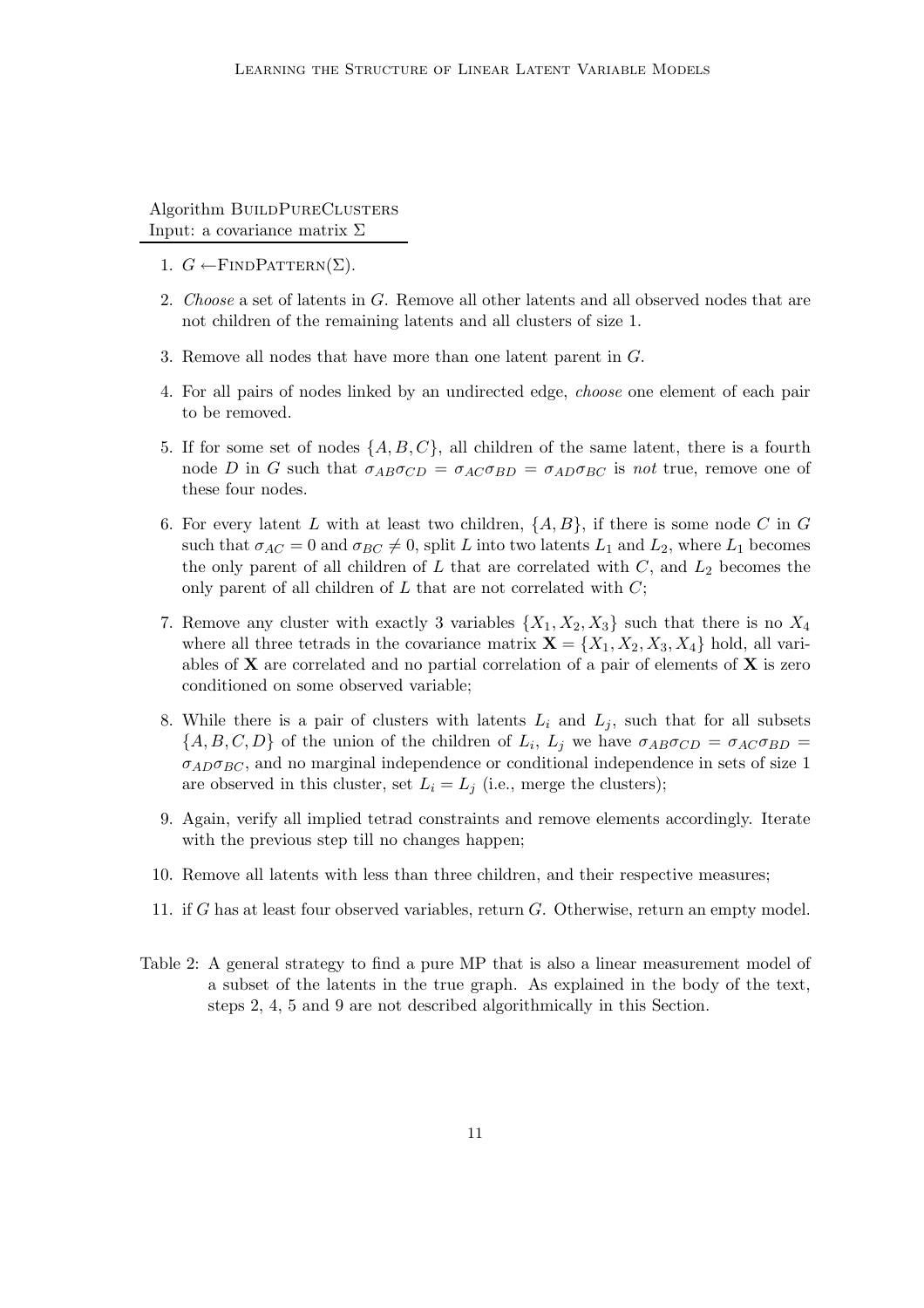

Figure 5: A step-by-step demonstration of how a covariance matrix generated by graph in Figure (a) will induce the pure measurement model in Figure (f).

pattern. Another purification with as many nodes as in the graph in Figure 5(f) substitutes node  $X_9$  for node  $X_{10}$ .

The following result is essential to provide an algorithm that is guaranteed to find a Markov equivalence class for the latents in  $M(\mathbf{L_{out}})$  using the output of BUILDPURECLUS-TERS as a starting point: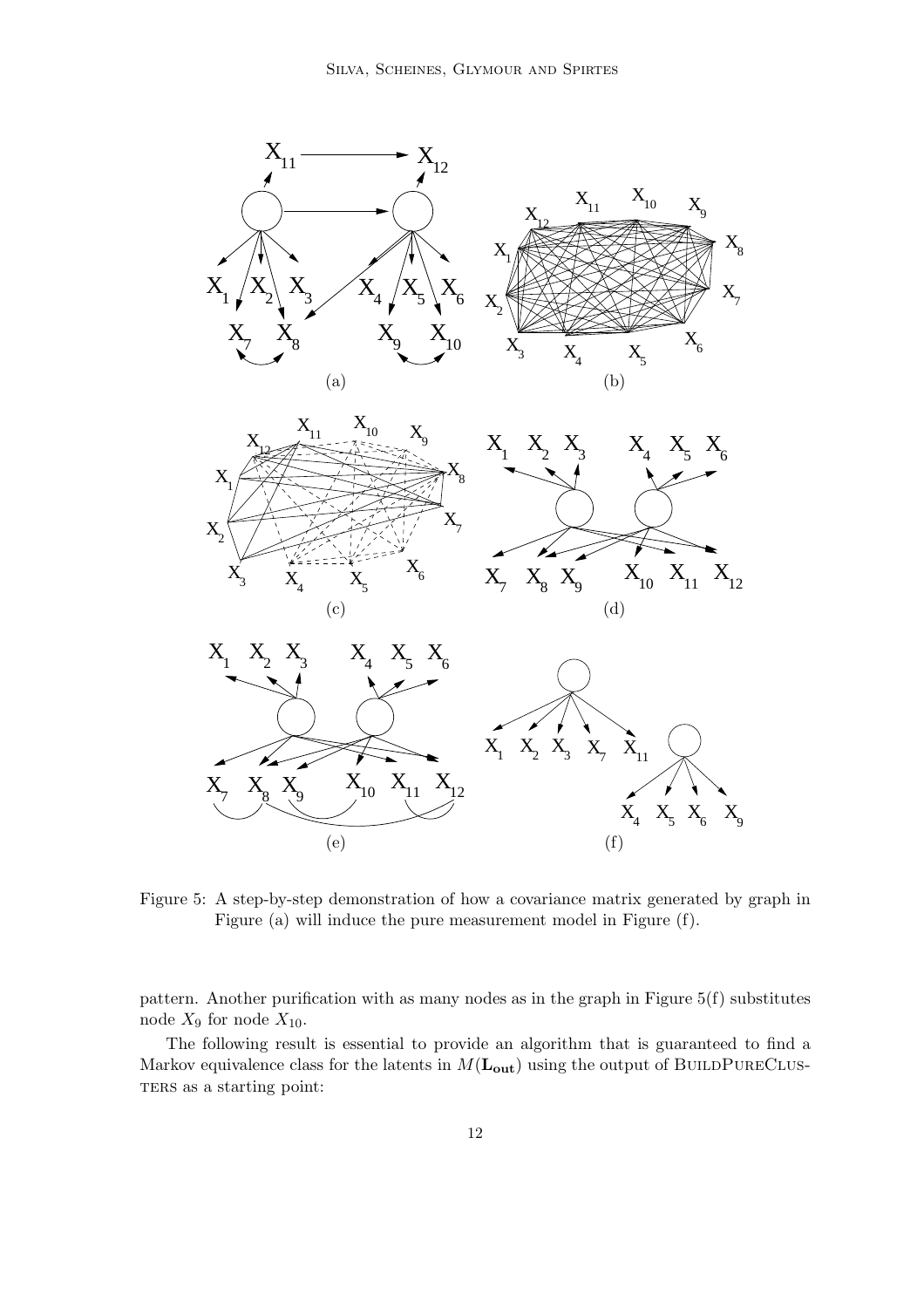**Theorem 15** Let  $M(\mathbf{L_{out}}) \subseteq \mathbf{L}$  be the set of latents in G obtained by the mapping function M(). Let  $\Sigma_{\text{O}_{out}}$  be the population covariance matrix of  $\text{O}_{out}$ . Let the DAG  $G_{out}^{aug}$  be  $G_{out}$ augmented by connecting the elements of  $\mathbf{L_{out}}$  such that the structural model of  $G_{out}^{aug}$  is an I-map of the distribution of  $M(L_{\text{out}})$ . Then there exists a linear latent variable model using  $G_{out}^{aug}$  as the graphical structure such that the implied covariance matrix of  $O_{out}$  equals  $\Sigma_{\text{Out}}$ .

A further reason why we do not provide details of some steps of BUILDPURECLUSTERS at this point is because there is no unique way of implementing it, and different purifications might be of interest. For instance, one might be interested in the pure model that has the largest possible number of latents. Another one might be interested in the model with the largest number of observed variables. However, some of these criteria might be computationally intractable to achieve. Consider for instance the following criterion, which we denote as  $\mathcal{MP}^3$ : given a measurement pattern, decide if there is some choice of nodes to be removed such that the resulting graph is a pure measurement model and each latent has at least three children. This problem is intractable:

## **Theorem 16** Problem  $\mathcal{MP}^3$  is NP-complete.

There is no need to solve a NP-hard problem in order to have the theoretical guarantees of interpretability of the output given by Theorem 14. For example, there is a stage in FINDPATTERN where it appears necessary to find all maximal cliques, but, in fact, it is not. Identifying more cliques increases the chance of having a larger output (which is good) by the end of the algorithm, but it is not required for the algorithms correctness. Stopping at Step 5 of FINDPATTERN before completion will not affect Theorems 14 or 15.

Another computational concern is the  $O(N^5)$  loops in Step 3 of FINDPATTERN, where  $N$  is the number of observed variables. Again, it is not necessary to compute this loop entirely. One can stop Step 3 at any time at the price of losing information, but not the theoretical guarantees of BUILDPURECLUSTERS. This anytime property is summarized by the following corollary:

Corollary 17 The output of BUILDPURECLUSTERS retains its guarantees even when rules  $CS1, \text{CS2}$  and  $CS3$  are applied an arbitrary number of times in FINDPATTERN for any arbitrary subset of nodes and an arbitrary number of maximal cliques is found.

#### 6. Learning the structure of the unobserved

The real motivation for finding a pure measurement model is to obtain reliable statistical access to the relations among the latent variables. Given a pure and correct measurement model, even one involving a fairly small subset of the original measured variables, a variety of algorithms exist for finding a Markov equivalence class of graphs over the set of latents in the given measurement model.

#### 6.1 Constraint-based search

Constraint based search algorithms rely on decisions about independence and conditional independence among a set of variables to find the Markov equivalence class over these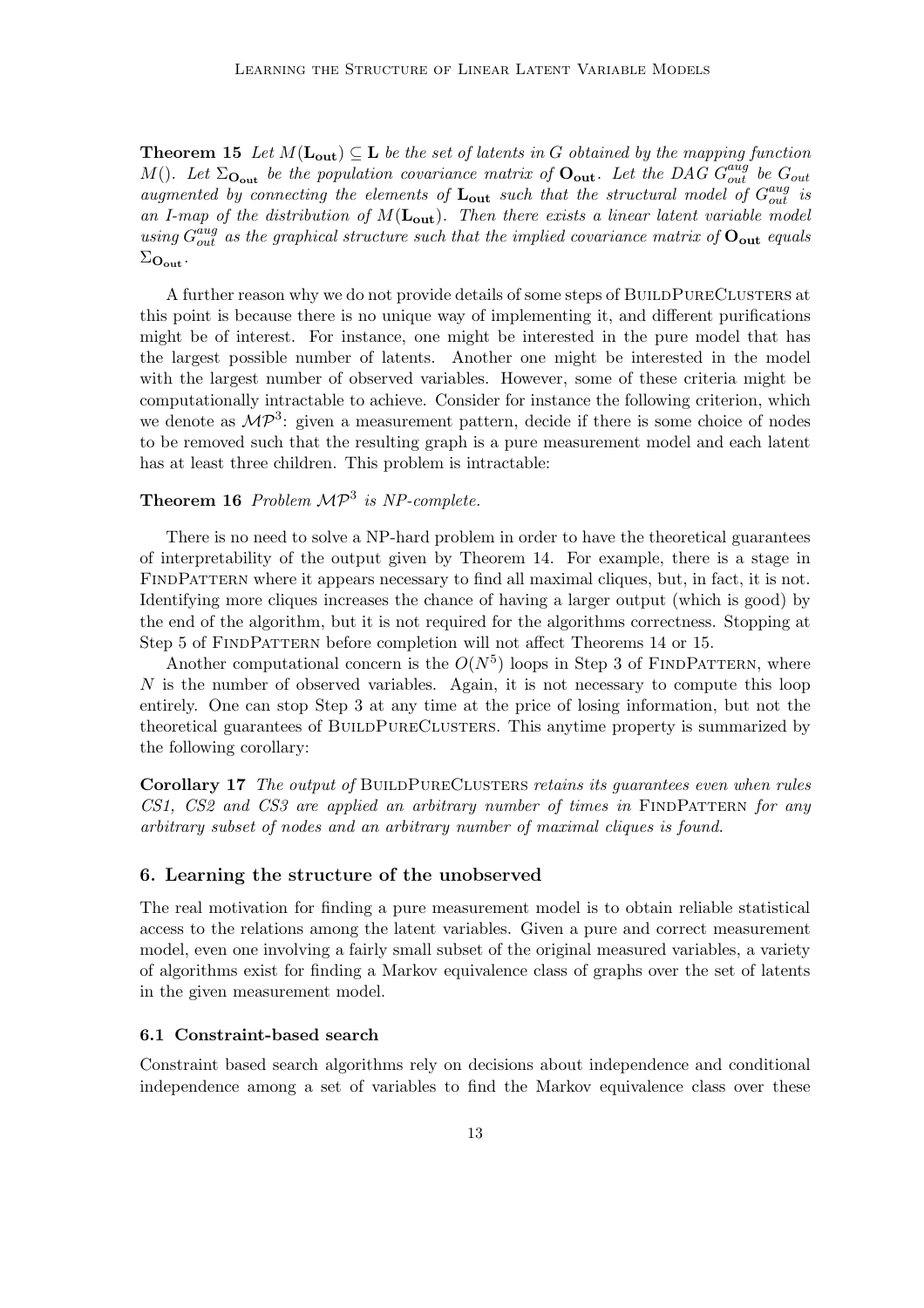variables. Given a pure and correct measurement model involving at least 2 measures per latent, we can test for independence and conditional independence among the latents, and thus search for equivalence classes of structural models among the latents, by taking advantage of the following theorem Spirtes et al. (2000):

**Theorem 18** Let G be a pure linear latent variable model. Let  $L_1, L_2$  be two latents in  $G$ , and  $\bf Q$  a set of latents in G. Let  $X_1$  be a measure of  $L_1$ ,  $X_2$  be a measure of  $L_2$ , and  $X_{\bf Q}$  be a set of measures of  $Q$  containing at least two measures per latent. Then  $L_1$  is d-separated from  $L_2$  given  $\bf{Q}$  in G if and only if the rank of the correlation matrix of  $\{X_1, X_2\} \cup \bf{X}_Q$ is less than or equal to  $|Q|$  with probability 1 with respect to the Lebesgue measure over the linear coefficients and error variances of G.

We can then use this constraint to test<sup>1</sup> for conditional independencies among the latents. Such conditional independence tests can then be used as an oracle for constraintsatisfaction techniques for causality discovery in graphical models, such as the PC algorithm (Spirtes et al., 2000) or the FCI algorithm (Spirtes et al., 2000).

We define the algorithm  $PC-MIMBULD<sup>2</sup>$  as the algorithm that takes as input a measurement model satisfying the assumption of purity mentioned above and a covariance matrix, and returns the Markov equivalence class of the structural model among the latents in the measurement model according to the PC algorithm. A FCI-MIMBUILD algorithm is defined analogously. In the limit of infinite data, it follows from the preceding and from the consistency of PC and FCI algorithms (Spirtes et al., 2000) that

**Corollary 19** Given a covariance matrix  $\Sigma$  assumed to be generated from a linear latent variable model G, and  $G_{out}$  the output of BUILDPURECLUSTERS given  $\Sigma$ , the output of PC-MIMBUILD or FCI-MIMBUILD given  $(\Sigma, G_{out})$  returns the correct Markov equivalence class of the latents in  $G$  corresponding to latents in  $G_{out}$  according to the mapping implicit in BUILDPURECLUSTERS.

#### 6.2 Score-based search

Score-based approaches for learning the structure of Bayesian networks, such as GES (Meek, 1997; Chickering, 2002) are usually more accurate than PC or FCI when there are no omitted common causes, or in other terms, when the set of recorded variables is causally sufficient. We know of no consistent scoring function for linear latent variable models that can be easily computed. As a heuristic, we suggest using the Bayesian Information Criterion (BIC) function. Using BIC with Structural EM (Friedman, 1998) and GES results in a computationally efficient way of learning structural models, where the measurement model is fixed and GES is restricted to modify edges among latents only. Assuming a Gaussian distribution, the first step of our STRUCTURAL EM implementation uses a fully connected structural model in order to estimate the first expected latent covariance matrix. That is followed by a GES search. We call this algorithm GES-MIMBUILD and use it as the

<sup>1.</sup> One way to test if the rank of a covariance matrix in Gaussian models is at most  $q$  is to fit a factor analysis model with  $q$  latents and assess its significance.

<sup>2.</sup> MIM stands for "multiple indicator model", a term in structural equation model literature describing latent variable models with multiple measures per latent.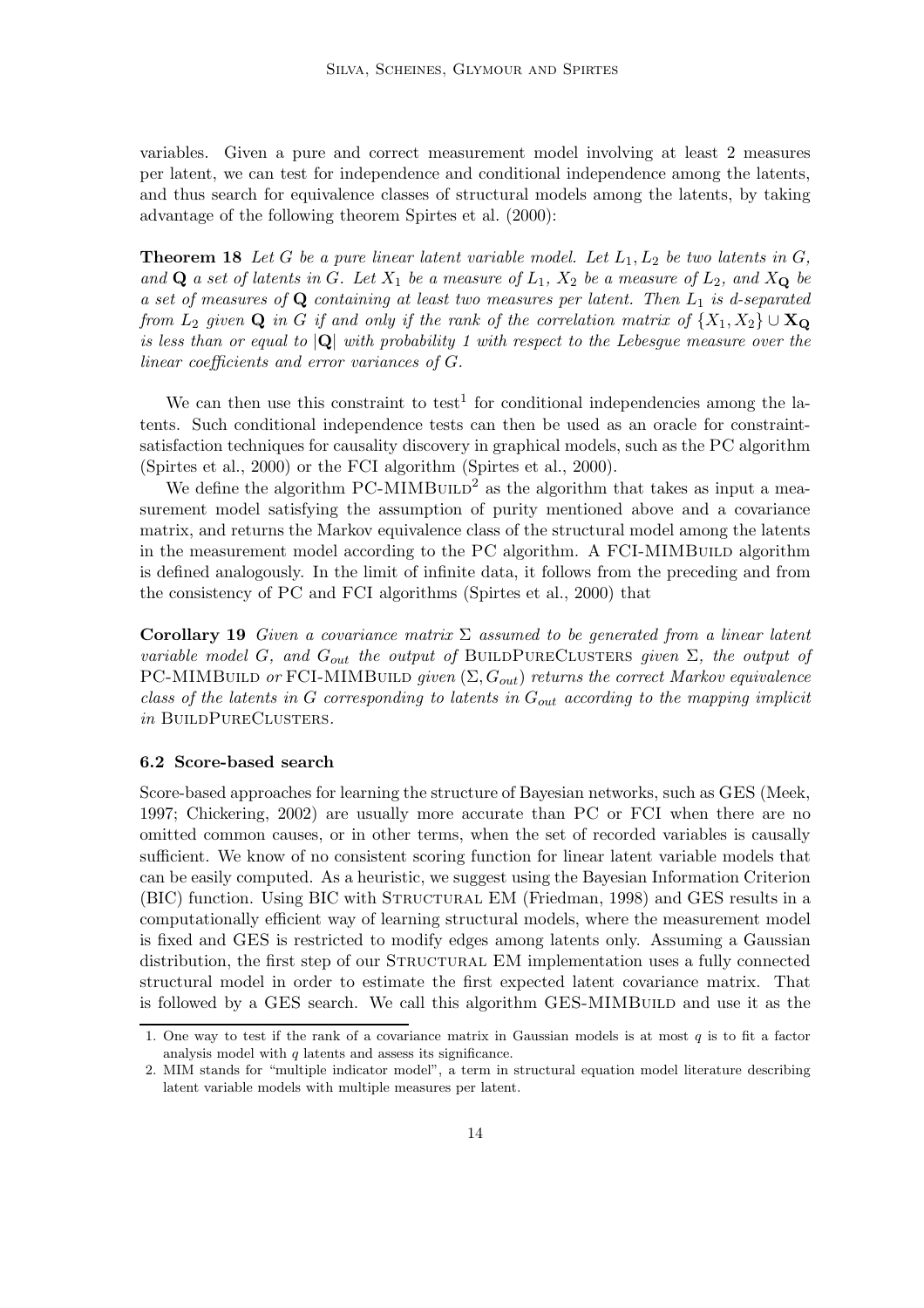structural model search component in all of the studies of simulated and empirical data that follow.

#### 7. Simulation studies

In the following simulation studies, we draw samples of three different sizes from 9 different latent variable models. We compare our algorithm against two versions of exploratory factor analysis, and measure the success of each on the following discovery tasks:

- DP1. Discover the number of latents in G.
- DP2. Discover which observed variables measure each latent G.
- DP3. Discover as many features as possible about the causal relationships among the latents in G.

Since factor analysis addresses only tasks DP1 and DP2, we compare it directly to BUILDPURECLUSTERS on DP1 and DP2. For DP3, we use our procedure and factor analysis to compute measurement models, then discover as much about the features of the structural model among the latents as possible by applying GES-MIMBUILD to the measurement models output by BPC and factor analysis.

We hypothesized that three features of the problem would affect the performance of the algorithms compared: sample size; the complexity of the structural model; and, the complexity and level of impurity in the generating measurement model. We use three different sample sizes for each study: 200, 1,000, and 10,000. We constructed nine generating latent variable graphs by using all combinations of the three structural models and three measurement models in Figure 6. For structural model SM3, the respective measurement models are augmented accordingly.

MM1 is a pure measurement model with three indicators per latent. MM2 has five indicators per latent, one of which is impure because its error is correlated with another indicator, and another because it measures two latents directly. MM3 involves six indicators per latent, half of which are impure.

SM1 entails one unconditional independence among the latents:  $L_1$  is independent  $L_3$ . SM2 entails one first order conditional independence:  $L_1 \perp L_3 | L_2$ , and SM3 entails one first order conditional independence:  $L_2 \perp L_3 | L_1$ , and one second order conditional independence relation:  $L_1 \perp L_4$ ,  $\{L_2, L_3\}$ . Thus the statistical complexity of the structural models increases from SM1 to SM3 and the impurity of measurement models increases from MM1 to MM3.

For each generating latent variable graph, we used the Tetrad IV program<sup>3</sup> with the following procedure to draw 10 multivariate normal samples of size 200, 10 at size 1,000, and 10 at size 10,000.

- 1. Pick coefficients for each edge in the model randomly from the interval [−1.5, −0.5] ∪  $[0.5, 1.5]$ .
- 2. Pick variances for the exogenous nodes (i.e., latents without parents and error nodes) from the interval [1, 3].

<sup>3.</sup> Available at http://www.phil.cmu.edu/tetrad.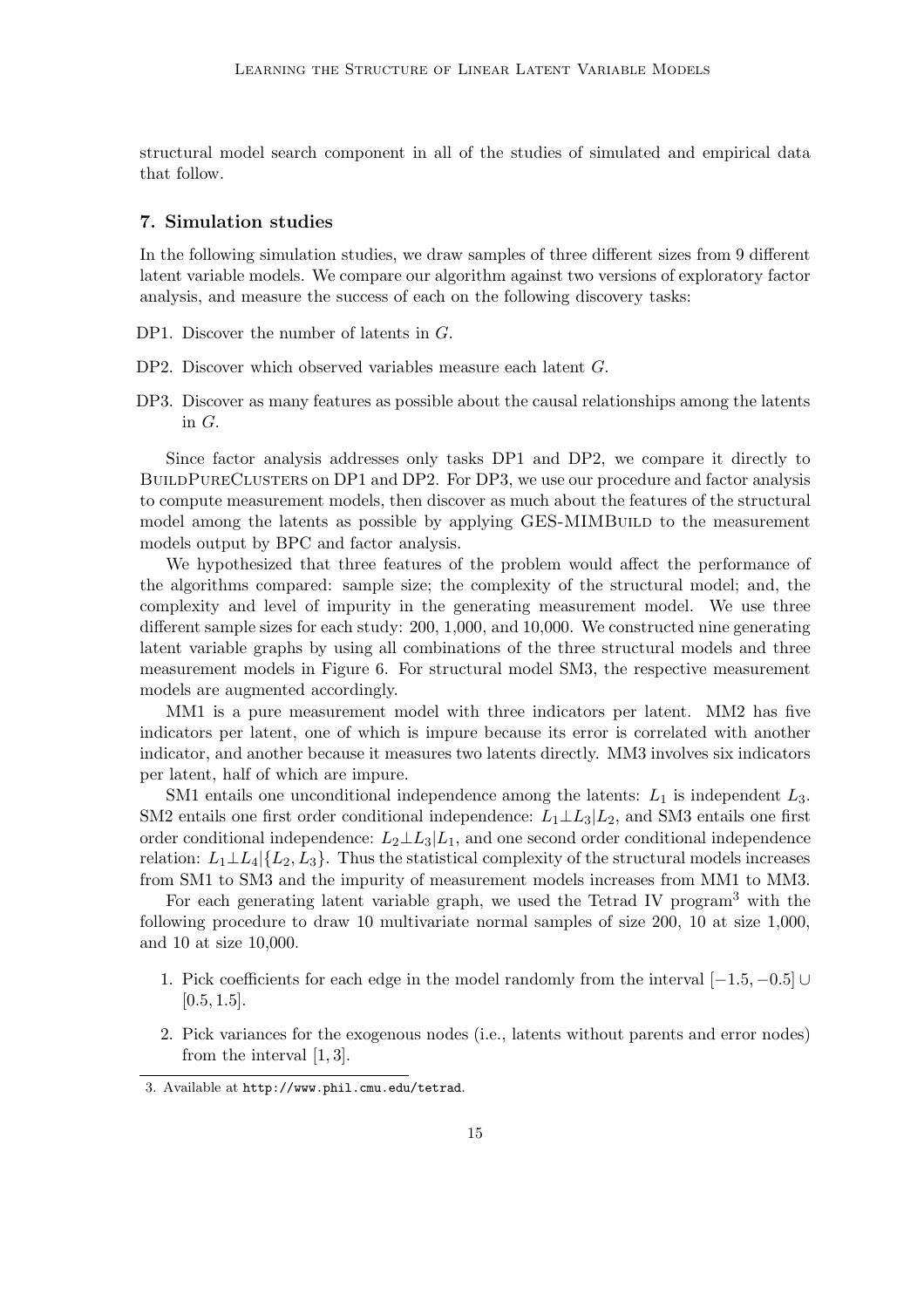

Figure 6: The Structural and Measurement models used in our simulation studies.

3. Draw one pseudo-random sample of size N.

We used three algorithms in our studies:

- 1. BPC: BuildPureClusters + GES-MIMBuild
- 2. FA: Factor Analysis + GES-MIMBUILD
- 3. P-FA: Factor Analysis + Purify + GES-MIMBUILD

BPC is the implementation of BUILDPURECLUSTERS and GES-MIMBUILD described in C. FA involves combining standard factor analysis to find the measurement model with GES-MIMBUILD to find the structural model. For standard factor analysis, we used factanal from R 1.9 with the oblique rotation promax. FA and variations are still widely used and are perhaps the most popular approach to latent variable modeling (Bartholomew et al., 2002). We choose the number of latents by iteratively increasing its number till we get a significant fit above 0.05, or till we have to stop due to numerical instabilities.

Factor analysis is not directly comparable to BUILDPURECLUSTERS since it does not generate pure models only. We extend our comparison of BPC and FA by including a version of factor analysis with a post processing step to purify the output of factor analysis. Purified Factor Analysis, or P-FA, takes the measurement model output by factor analysis and proceeds as follows: 1. for each latent with two children only, remove the child that has the highest number of parents. 2. remove all latents with one child only, unless this latent is the only parent of its child. 3. removes all indicators that load significantly on more than one latent. The measurement model output by P-FA typically contains far fewer latent variables than the measurement model output by FA.

In order to compare the output of BPC, FA, and P-FA on discovery tasks DP1 (finding the correct number of underlying latents) and DP2 (measuring these latents appropriately),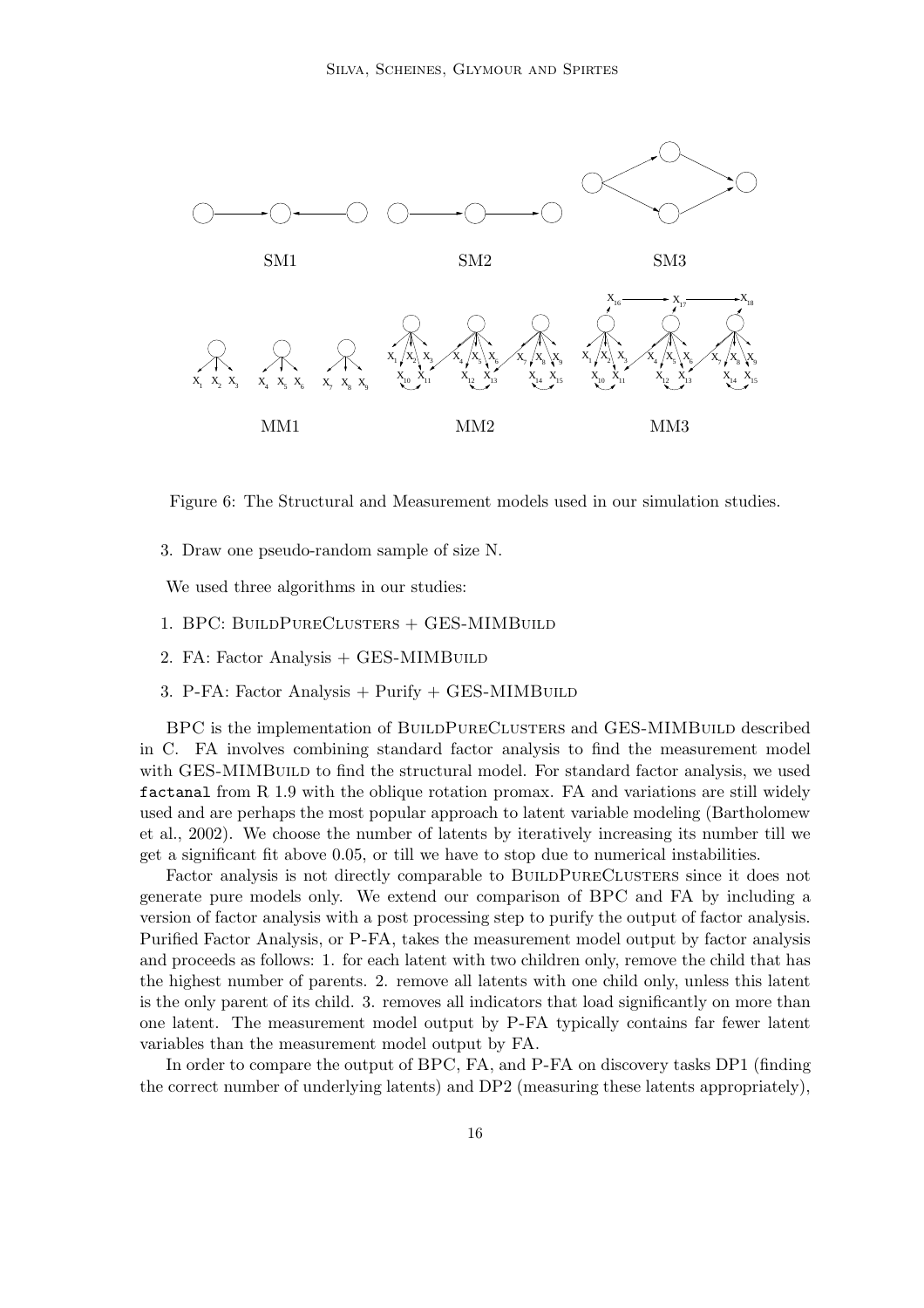we must map the latents discovered by each algorithm to the latents in the generating model. That is, we must define a mapping of the latents in the  $G_{out}$  to those in the true graph G. Although one could do this in many ways, for simplicity we used a majority voting rule in BPC and P-FA. If a majority of the indicators of a latent  $L_{out}^i$  in  $G_{out}$  are measures of a latent node  $L^j$  in G, then we map  $L^i_{out}$  to  $L^j$ . Ties were in fact rare, but were broken randomly. At most one latent in  $G_{out}$  is mapped to a fixed latent L in G, and if a latent in  $G_{out}$  had no majority, it was not mapped to any latent in  $G$ .

The mapping for FA was done slightly differently. Because the output of FA is typically an extremely impure measurement model with many indicators loading on more than one latent, the simple minded majority method generates too many ties. For FA we do the mapping not by majority voting of indicators according to their true clusters, but by verifying which true latent corresponds to the highest sum of absolute values of factor loadings for a given output latent. For example, let  $L_{out}$  be a latent node in  $G_{out}$ . Suppose  $S_1$  is the sum of the absolute values of the loadings of  $L_{out}$  on measures of the true latent  $L_1$  only, and  $S_2$ is the sum of the absolute values of the loadings of  $L_{out}$  on measures of the true latent  $L_2$ only. If  $S_2 > S_1$ , we rename  $L_{out}$  as  $L_2$ . If two output latents are mapped to the same true latent, we label only one of them as the true latent by choosing the one that corresponds to the highest sum of absolute loadings.

We compute the following scores for the output model  $G_{out}$  from each algorithm, where the true graph is labelled  $G_I$ , and where G is a purification of  $G_I$ :

- latent omission, the number of latents in G that do not appear in  $G_{out}$  divided by the total number of true latents in  $G$ ;
- latent commission, the number of latents in  $G_{out}$  that could not be mapped to a latent in  $G$  divided by the total number of true latents in  $G$ ;
- misclustered indicators, the number of observed variables in  $G_{out}$  that end up in the wrong cluster divided by the number of observed variables in  $G$ ;
- indicator omission, the number of observed variables in G that do not appear in the  $G_{out}$  divided by the total number of observed variables in  $G$ ;
- indicator commission, the number of observed nodes in  $G_{out}$  that are not in G divided by the number of nodes in  $G$  that are not in  $G_I$ . These are nodes that introduce impurities in the output model;

To be generous to factor analysis we considered only latents with at least three indicators. Even with this help, we still found several cases in which latent commission errors were more than 100%. Again, to be conservative, we calculate the misclustered indicators error in the same way as in BUILDPURECLUSTERS or P-FA. In this calculation, an indicator is not counted as mistakenly clustered if it is a child of the correct latent, even if it is also a child of a wrong latent.

Simulation results are given in Tables 3 and 4, where each number is the average error across 10 trials with standard deviations in parentheses for sample sizes of 200, 1000, 10,000. Notice there are at most two maximal pure measurement models for each setup (there are two possible choices of which measures to remove from the last latent in MM2 and MM3)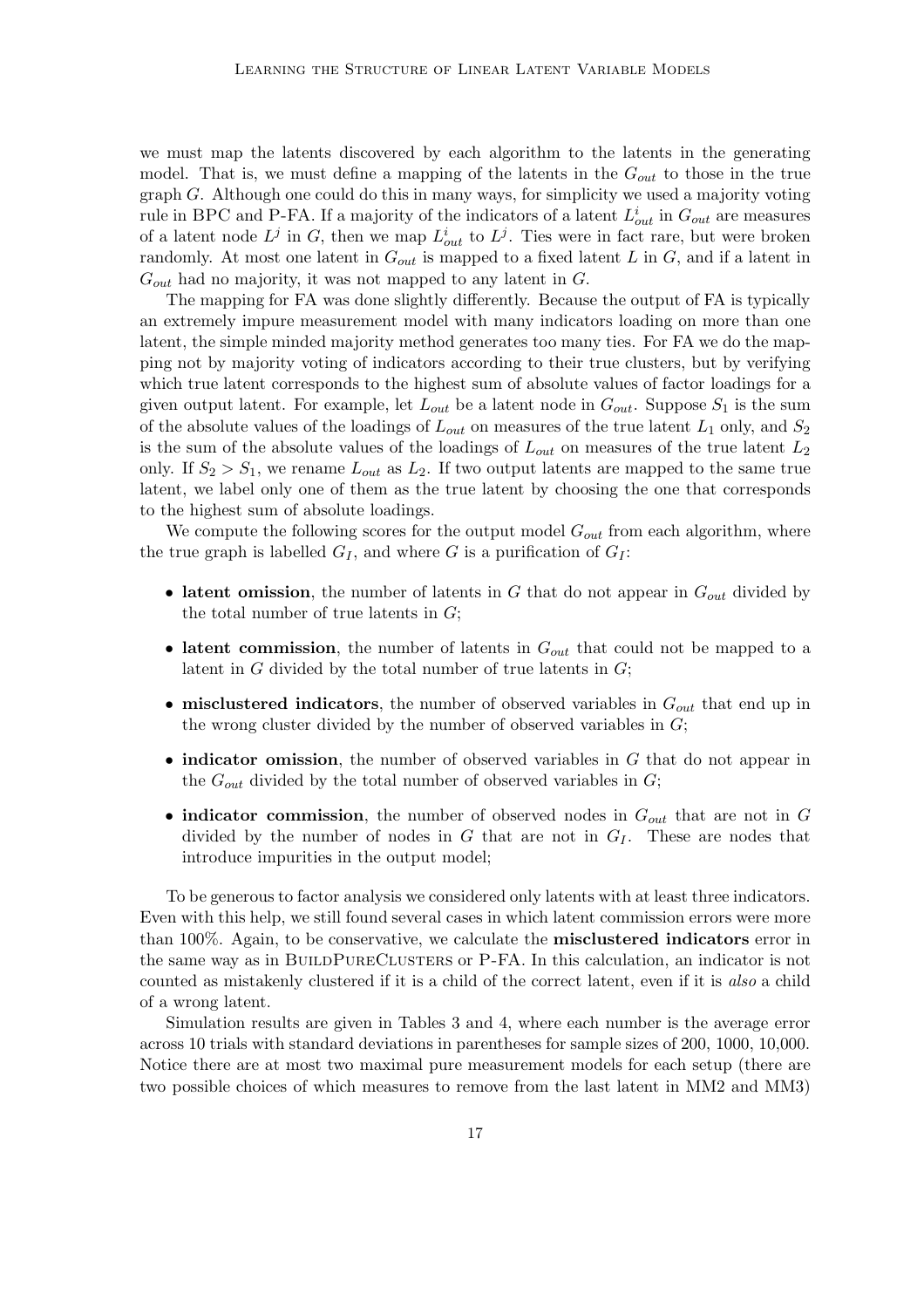| Evaluation of output measurement models |                 |          |                   |            |                        |                       |            |                       |          |
|-----------------------------------------|-----------------|----------|-------------------|------------|------------------------|-----------------------|------------|-----------------------|----------|
|                                         | Latent omission |          | Latent commission |            | Misclustered indicator |                       |            |                       |          |
| Sample                                  | BPC             | FA       | $P$ -FA           | <b>BPC</b> | FA                     | $P-FA$                | <b>BPC</b> | FA                    | $P$ -FA  |
| $\overline{SM_1+MM_1}$                  |                 |          |                   |            |                        |                       |            |                       |          |
| 200                                     | 0.10(.2)        | 0.00(.0) | 0.10(.2)          | 0.00(.0)   | 0.00(.0)               | 0.00(.0)              | 0.01(.0)   | 0.00(.0)              | 0.00(.0) |
| $1000\,$                                | 0.17(.2)        | 0.00(.0) | 0.13(.2)          | 0.00(.0)   | 0.00(.0)               | 0.03(.1)              | 0.00(.0)   | 0.01(.0)              | 0.01(.0) |
| $10000\,$                               | 0.07(.1)        | 0.00(.0) | 0.13(.2)          | 0.00(.0)   | 0.00(.0)               | 0.00(.0)              | 0.00(.0)   | 0.00(.0)              | 0.00(.0) |
| $SM_1 + MM_2$                           |                 |          |                   |            |                        |                       |            |                       |          |
| 200                                     | 0.00(.0)        | 0.03(.1) | 0.60(.3)          | 0.03(.1)   | 0.77(.2)               | 0.10(.2)              | 0.01(.0)   | 0.12(.1)              | 0.02(.0) |
| 1000                                    | 0.00(.0)        | 0.00(.0) | 0.17(.2)          | 0.00(.0)   | 0.47(.2)               | 0.27(.3)              | 0.00(.0)   | 0.08(.1)              | 0.10(.1) |
| 10000                                   | 0.00(.0)        | 0.00(.0) | 0.23(.2)          | 0.03(.1)   | 0.33(.3)               | 0.17(.2)              | 0.02(.1)   | 0.07(.1)              | 0.03(.1) |
| $\overline{SM_1 + MM_3}$                |                 |          |                   |            |                        |                       |            |                       |          |
| 200                                     | 0.00(.0)        | 0.00(.0) | 0.33(.3)          | 0.07(.1)   | 1.13(.3)               | $\overline{0.17(.2)}$ | 0.03(.1)   | $\overline{0.16}(.1)$ | 0.04(.1) |
| 1000                                    | 0.00(.0)        | 0.00(.0) | 0.30(.2)          | 0.07(.1)   | 0.87(.3)               | 0.33(.3)              | 0.03(.1)   | 0.12(.1)              | 0.06(.1) |
| 10000                                   | 0.03(.1)        | 0.00(.0) | 0.27(.3)          | 0.00(.0)   | 0.70(.3)               | 0.37(.3)              | 0.00(.0)   | 0.12(.1)              | 0.09(.1) |
| $\overline{SM_2 + MM_1}$                |                 |          |                   |            |                        |                       |            |                       |          |
| 200                                     | 0.10(.2)        | 0.00(.0) | 0.13(.2)          | 0.00(.0)   | 0.00(.0)               | 0.00(.0)              | 0.06(.1)   | 0.01(.0)              | 0.00(.0) |
| 1000                                    | 0.03(.1)        | 0.00(.0) | 0.17(.2)          | 0.00(.0)   | 0.00(.0)               | 0.00(.0)              | 0.02(.1)   | 0.00(.0)              | 0.00(.0) |
| 10000                                   | 0.00(.0)        | 0.00(.0) | 0.07(.1)          | 0.00(.0)   | 0.00(.0)               | 0.00(.0)              | 0.00(.0)   | 0.00(.0)              | 0.00(.0) |
| $SM_2 + MM_2$                           |                 |          |                   |            |                        |                       |            |                       |          |
| 200                                     | 0.03(.1)        | 0.00(.0) | 0.33(.2)          | 0.07(.1)   | 0.80(.3)               | 0.17(.2)              | 0.06(.1)   | 0.15(.1)              | 0.04(.1) |
| 1000                                    | 0.00(.0)        | 0.00(.0) | 0.27(.2)          | 0.00(.0)   | 0.53(.3)               | 0.23(.3)              | 0.00(.0)   | 0.08(.1)              | 0.06(.1) |
| $10000\,$                               | 0.00(.0)        | 0.00(.0) | 0.10(.2)          | 0.00(.0)   | 0.27(.3)               | 0.23(.3)              | 0.00(.0)   | 0.08(.1)              | 0.06(.1) |
| $SM_2 + MM_3$                           |                 |          |                   |            |                        |                       |            |                       |          |
| 200                                     | 0.00(.0)        | 0.03(.1) | 0.53(.2)          | 0.00(.0)   | 1.13(.3)               | 0.03(.1)              | 0.01(.0)   | 0.07(.1)              | 0.01(.0) |
| $1000\,$                                | 0.00(.0)        | 0.00(.0) | 0.27(.2)          | 0.00(.0)   | 0.73(.3)               | 0.13(.2)              | 0.00(.0)   | 0.08(.1)              | 0.03(.1) |
| $10000\,$                               | 0.00(.0)        | 0.00(.0) | 0.37(.2)          | 0.00(.0)   | 0.97(.3)               | 0.27(.3)              | 0.00(.0)   | 0.08(.1)              | 0.05(.1) |
| $S\overline{M_3+MM_1}$                  |                 |          |                   |            |                        |                       |            |                       |          |
| $\overline{200}$                        | 0.12(.2)        | 0.02(.1) | 0.38(.2)          | 0.00(.0)   | $\overline{0.05(.1)}$  | 0.00(.0)              | 0.05(.1)   | $\overline{0.02(.1)}$ | 0.01(.0) |
| $1000\,$                                | 0.10(.2)        | 0.02(.1) | 0.12(.2)          | 0.00(.0)   | 0.02(.1)               | 0.00(.0)              | 0.01(.0)   | 0.02(.1)              | 0.00(.0) |
| $10000\,$                               | 0.05(.1)        | 0.00(.0) | 0.20(.1)          | 0.00(.0)   | 0.00(.0)               | 0.00(.0)              | 0.00(.0)   | 0.00(.0)              | 0.00(.0) |
| $\overline{SM_3+MM_2}$                  |                 |          |                   |            |                        |                       |            |                       |          |
| 200                                     | 0.02(.1)        | 0.05(.2) | 0.60(.2)          | 0.10(.2)   | 0.62(.1)               | $\overline{0.08(.2)}$ | 0.03(.1)   | 0.16(.3)              | 0.01(.0) |
| 1000                                    | 0.02(.1)        | 0.02(.1) | 0.30(.3)          | 0.02(.1)   | 0.38(.2)               | 0.10(.1)              | 0.01(.0)   | 0.18(.2)              | 0.07(.1) |
| 10000                                   | 0.00(.0)        | 0.05(.1) | 0.45(.2)          | 0.00(.0)   | 0.35(.2)               | 0.10(.2)              | 0.00(.0)   | 0.18(.2)              | 0.04(.1) |
| $SM_3 + \overline{MM_3}$                |                 |          |                   |            |                        |                       |            |                       |          |
| 200                                     | 0.02(.1)        | 0.02(.1) | 0.58(.2)          | 0.05(.1)   | 0.98(.3)               | 0.08(.1)              | 0.04(.1)   | 0.19(.2)              | 0.01(.0) |
| 1000                                    | 0.02(.1)        | 0.08(.2) | 0.35(.2)          | 0.00(.0)   | 0.72(.3)               | 0.08(.1)              | 0.00(.0)   | 0.23(.3)              | 0.03(.0) |
| 10000                                   | 0.00(.0)        | 0.08(.1) | 0.30(.3)          | 0.00(.0)   | 0.60(.3)               | 0.08(.1)              | 0.00(.0)   | 0.27(.3)              | 0.02(.0) |

Table 3: Results obtained with BUILDPURECLUSTERS (BPC), factor analysis (FA) and purified factor analysis (P-FA) for the problem of learning measurement models. Each number is an average over 10 trials, with the standard deviation over these trials in parenthesis.

and for each  $G_{out}$  we choose our gold standard  $G$  as a maximal pure measurement submodel that contains the most number of nodes found in  $G_{out}$ .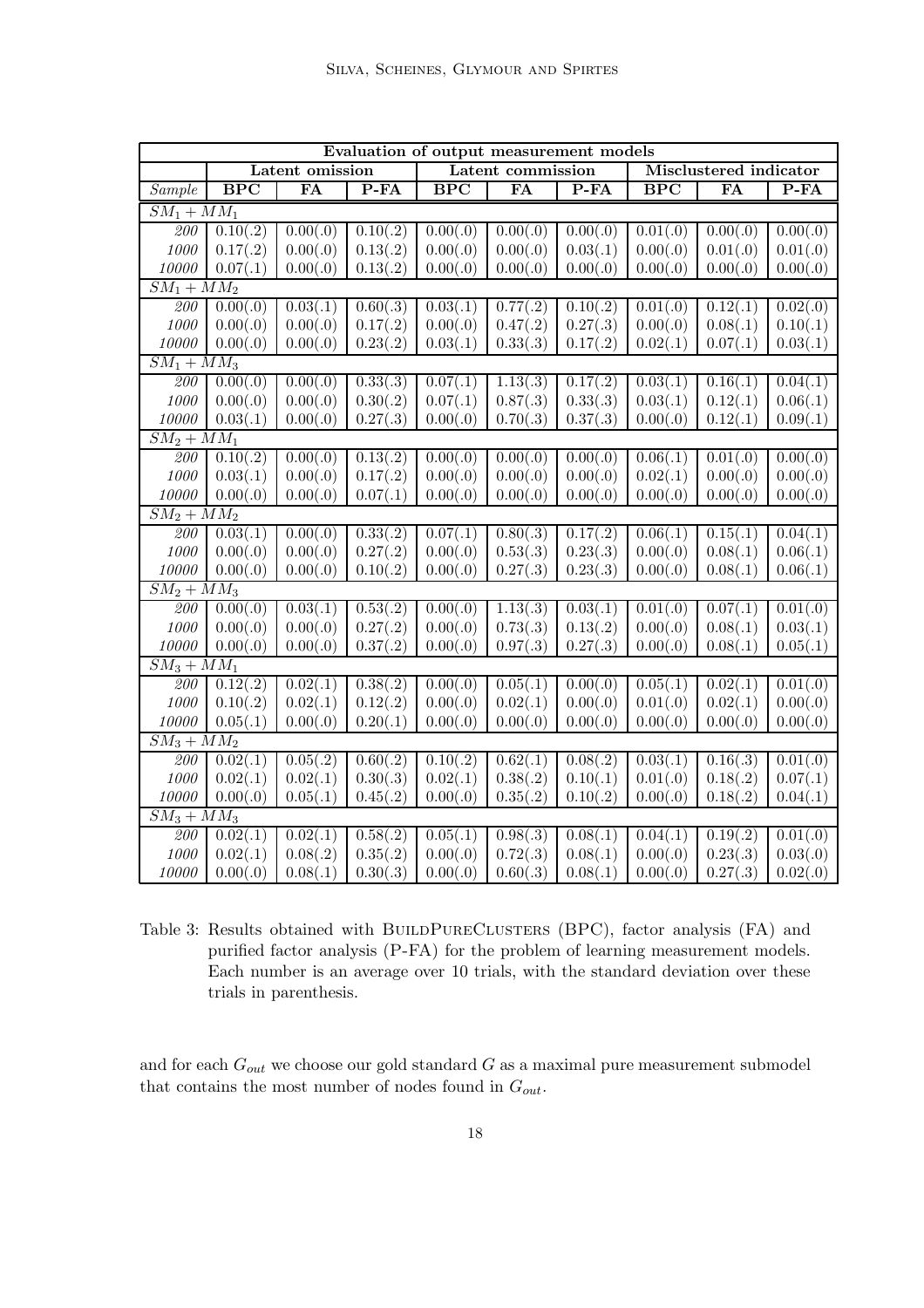|                          | Evaluation of output measurement models |                           |                      |          |  |  |  |
|--------------------------|-----------------------------------------|---------------------------|----------------------|----------|--|--|--|
|                          |                                         | <b>Indicator</b> omission | Indicator commission |          |  |  |  |
| Sample                   | <b>BPC</b>                              | $P$ -FA                   | $\overline{BPC}$     | $P$ -FA  |  |  |  |
|                          | $\overline{SM_1 + MM_1}$                |                           |                      |          |  |  |  |
| 200                      | $\overline{0.12(.2)}$                   | 0.41(.3)                  |                      |          |  |  |  |
| 1000                     | 0.18(.2)                                | 0.19(.2)                  |                      |          |  |  |  |
| 10000                    | 0.09(.2)                                | 0.14(.2)                  |                      |          |  |  |  |
| $SM_1 + MM_2$            |                                         |                           |                      |          |  |  |  |
| 200                      | 0.08(.0)                                | 0.87(.1)                  | 0.07(.1)             | 0.07(.1) |  |  |  |
| 1000                     | 0.07(.1)                                | 0.46(.2)                  | 0.00(.0)             | 0.13(.2) |  |  |  |
| 10000                    | 0.06(.1)                                | 0.38(.2)                  | 0.03(.1)             | 0.10(.2) |  |  |  |
| $\overline{SM_1 + MM_3}$ |                                         |                           |                      |          |  |  |  |
| 200                      | 0.17(.1)                                | 0.78(.2)                  | 0.04(.1)             | 0.08(.1) |  |  |  |
| 1000                     | 0.12(.1)                                | 0.58(.2)                  | 0.06(.1)             | 0.10(.2) |  |  |  |
| 10000                    | 0.13(.1)                                | 0.42(.3)                  | 0.00(.0)             | 0.06(.1) |  |  |  |
| $\overline{SM_2+MM_1}$   |                                         |                           |                      |          |  |  |  |
| 200                      | 0.10(.1)                                | 0.43(.2)                  | $- - -$              |          |  |  |  |
| 1000                     | 0.03(.1)                                | 0.23(.2)                  |                      |          |  |  |  |
| 10000                    | 0.03(.1)                                | 0.11(.1)                  |                      |          |  |  |  |
| $\overline{SM_2+MM_2}$   |                                         |                           |                      |          |  |  |  |
| $\overline{200}$         | 0.16(.1)                                | 0.77(.1)                  | 0.30(.3)             | 0.03(.1) |  |  |  |
| 1000                     | 0.06(.1)                                | 0.57(.1)                  | 0.00(.0)             | 0.07(.2) |  |  |  |
| 10000                    | 0.06(.1)                                | 0.31(.2)                  | 0.00(.0)             | 0.10(.2) |  |  |  |
| $SM_2 + MM_3$            |                                         |                           |                      |          |  |  |  |
| 200                      | 0.16(.1)                                | 0.85(.1)                  | 0.18(.2)             | 0.04(.1) |  |  |  |
| 1000                     | 0.08(.1)                                | 0.56(.2)                  | 0.02(.1)             | 0.10(.1) |  |  |  |
| 10000                    | 0.05(.1)                                | 0.72(.1)                  | 0.00(.0)             | 0.16(.1) |  |  |  |
| $SM_3 + MM_1$            |                                         |                           |                      |          |  |  |  |
| 200                      | 0.14(.1)                                | 0.65(.2)                  |                      |          |  |  |  |
| 1000                     | 0.12(.2)                                | 0.28(.2)                  |                      |          |  |  |  |
| 10000                    | 0.08(.1)                                | 0.21(.1)                  | $\cdot - \cdot$      |          |  |  |  |
| $\overline{SM_3+MM_2}$   |                                         |                           |                      |          |  |  |  |
| 200                      | $\overline{0.14(.1)}$                   | 0.84(.1)                  | 0.10(.2)             | 0.02(.1) |  |  |  |
| 1000                     | 0.11(.1)                                | 0.51(.2)                  | 0.00(.0)             | 0.02(.1) |  |  |  |
| 10000                    | 0.05(.0)                                | 0.56(.2)                  | 0.00(.0)             | 0.02(.1) |  |  |  |
| $\overline{SM_3+MM_3}$   |                                         |                           |                      |          |  |  |  |
| 200                      | 0.14(.1)                                | $0.\overline{87(.1)}$     | 0.17(.1)             | 0.02(.1) |  |  |  |
| 1000                     | 0.13(.1)                                | 0.66(.1)                  | 0.03(.1)             | 0.07(.1) |  |  |  |
| 10000                    | 0.13(.1)                                | 0.52(.2)                  | 0.00(.0)             | 0.08(.1) |  |  |  |

Table 4: Results obtained with BUILDPURECLUSTERS (BPC) and purified factor analysis (P-FA) for the problem of learning measurement models. Each number is an average over 10 trials, with standard deviations in parens.

Table 3 evaluates all three procedures on the first two discovery tasks: DP1 and DP2. As expected, all three procedures had very low error rates in rows involving MM1 and sample sizes of 10,000. Over all conditions, FA has very low rates of latent omission, but very high rates of latent commission, and P-FA, not surprisingly, does the opposite: very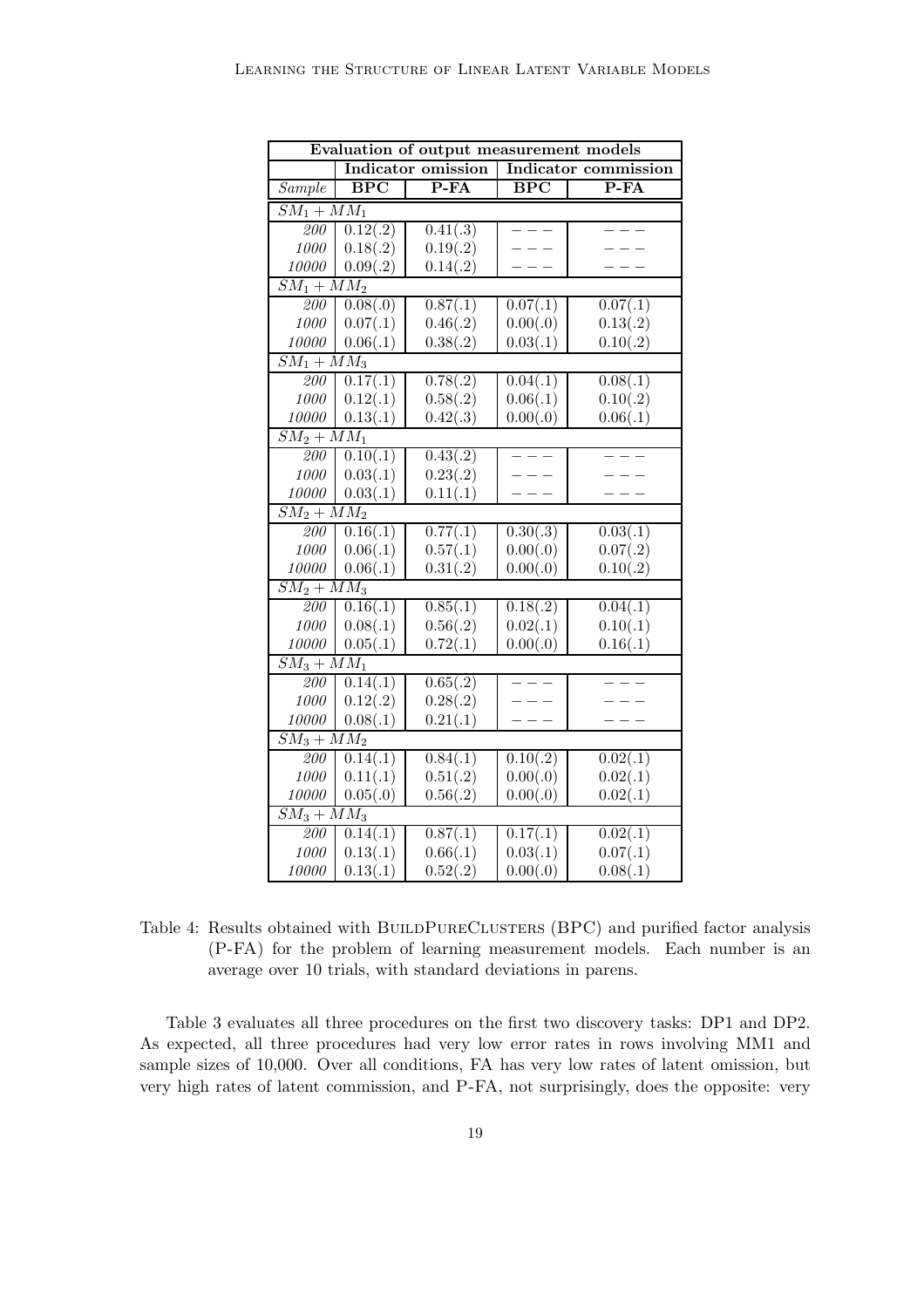high rates of latent omission but very low rates of commission. In particular, FA is very sensitive to the purity of the generating measurement model. With MM2, the rate of latent commission for FA was moderate; with MM3 it was horrendous. BPC does reasonably well on all measures in Tables 3 at all sample sizes and for all generating models.

Table 4 gives results regarding indicator omissions and commission, which, because FA keeps the original set of indicators it is given, only make sense for BPC and P-FA. P-FA omits far too many indicators, a behavior that we hypothesize will make it difficult for GES-MIMBUILD on the measurement model output by P-FA.

In the final piece of the simulation study, we applied the best causal model search algorithm we know of, GES, modified for this purpose as GES-MIMBUILD, to the measurement models output by BPC, FA, and P-FA.

If the output measurement model has no errors of latent omission or commission, then scoring the result of the structural model search is fairly easy. The GES-MIMBUILD search outputs an equivalence class, with certain adjacencies unoriented and certain adjacencies oriented. If there is an adjacency of any sort between two latents in the output, but no such adjacency in the true graph, then we have an error of edge commission. If there is no adjacency of any sort between two latents in the output, but there is an edge in the true graph, then we have an error of edge omission. For orientation, if there is an oriented edge in the output that is not oriented in the equivalence class for the true structural model, then we have an error of orientation commission. If there is an unoriented edge in the output which is oriented in the equivalence class for the true model, we have an error of orientation omission.

If the output measurement model has any errors of latent commission, then we simply leave out the excess latents in the measurement model given to GES-MIMBUILD. This helps FA primarily, as it was the only procedure of the three that had high errors of latent commission.

If the output measurement model has errors of latent omission, then we compare the marginal involving the latents in the output model for the true structural model graph to the output structural model equivalence class. For each of the structural models we selected, SM1, SM2, and SM3, all marginals can be represented faithfully as DAGs. Our measure of successful causal discovery, therefore, for a measurement model involving a small subset of the latents in the true graph is very lenient. For example, if the generating model was SM3, which involves four latents, but the output measurement model involved only two of these latents, then a perfect search result in this case would amount to finding that the two latents are associated. This feature of our evaluation procedure favors P-FA, which tends to omit latents.

In summary then, our measures for assessing the ability of these algorithms to correctly discover at least features of the causal relationships among the latents are as follows:

- edge omission  $(EO)$ , the number of edges in the structural model of G that do not appear in  $G_{out}$  divided by the possible number of edge omissions (2 in  $SM_1$  and  $SM_2$ ) and 4 in  $SM_3$ , i.e., the number of edges in the respective structural models);
- edge commission (EC), the number of edges in the structural model of  $G_{out}$  that do not exist in G divided by the possible number of edge commissions (only 1 in  $SM_1$ ) and  $SM_2$ , and 2 in  $SM_3$ ;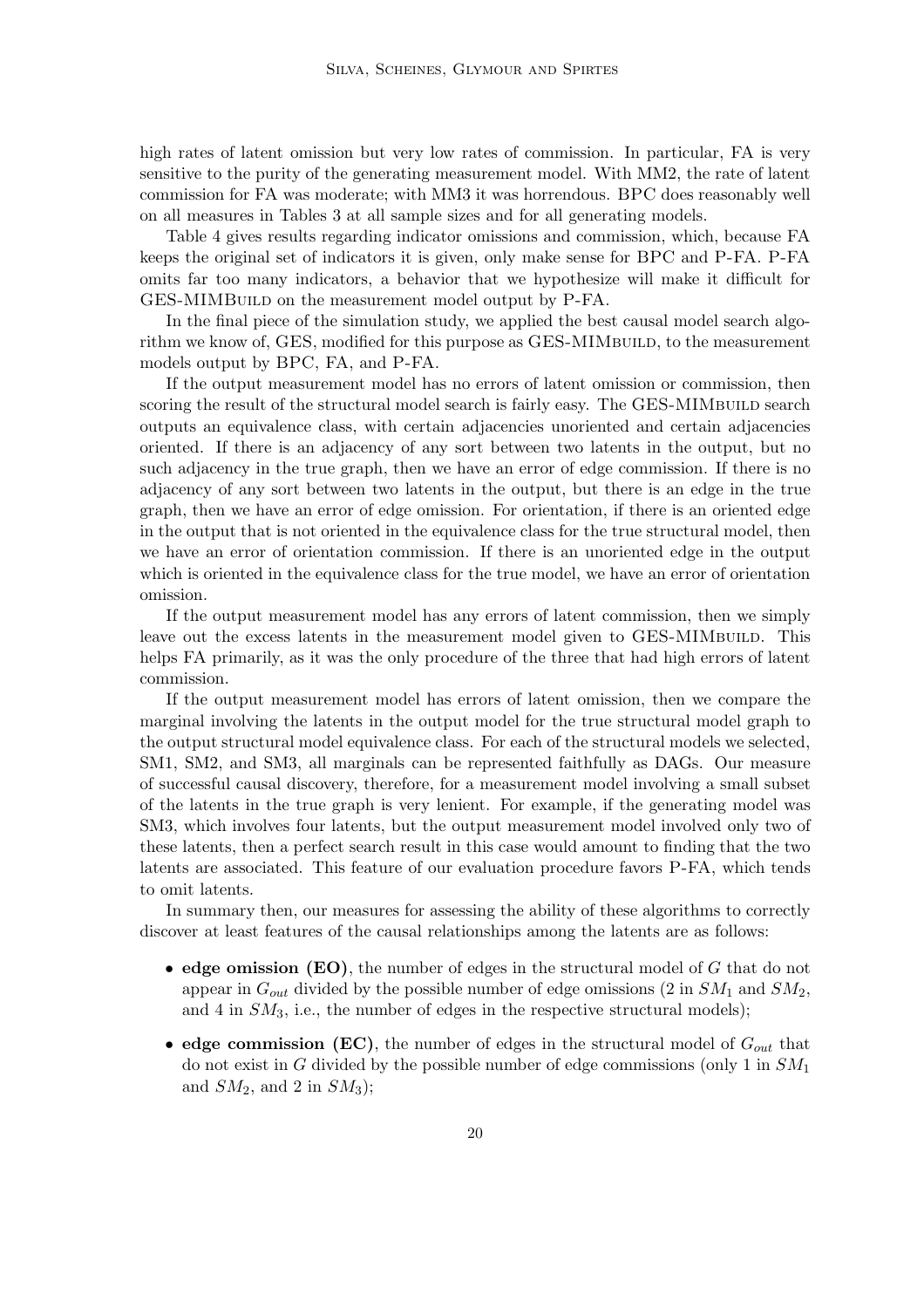- orientation omission (OO), the number of arrows in the structural model of  $G$ that do not appear in  $G_{out}$  divided by the possible number of orientation omissions in G  $(2 \text{ in } SM_1 \text{ and } SM_3, 0 \text{ in } SM_2);$
- orientation commission (OC), the number of arrows in the structural model of  $G_{out}$  that do not exist in G divided by the number of edges in the structural model of  $G_{out}$ ;

We have bent over, not quite backwards, to favor variations of factor analysis. Tables 5 and 5 summarize the results. Along with each average we provide the number of trials where no errors of a specific type were made.

Although P-FA seems more reliable than FA, this is in reality an artifact of P-FA outputting fewer latents on average than FA and BPC. Although it is clear from Tables 5 and 6 that factor analysis works well when the true models are pure, in cases in which the generating measurement model is impure factor analysis commits high proportions of edge commission. This in turn is because FA commits so many latents, which leads to spurious dependence paths among the latents we scored, which leads to orientation omissions follow.

Figure 7 illustrates the trade-off each of the three procedures make between latent omission/commission and accuracy. Each picture contains a plot of the latent omission against the average edge error of each algorithm (i.e., the average of all four error statistics from Tables 5 and 6), with three points plotted for each algorithm representing different sample sizes (grouped graphically). The optimal performance is the bottom left, where latent omission and edge error are low. The top plot shows the performance of the algorithms on data from a pure measurement model, the middle plot on data from a slightly impure measurement model, and the bottom plot on data from a highly impure measurement model. It is clear that P-FA achieves relatively high accuracy solely because of high percentage of latent omission. FAachieves high accuracy only when the true measurement model is pure. Otherwise it makes very high errors in edge accuracy. BUILDPURECLUSTERS finds the right balance between latent omission and edge accuracy, and its performance relative to the other procedures improves as the generating measurement model becomes more and more complex. We take this to be the most important feature of our algorithm, as real data is rarely generated from a pure measurement model. Although 7shows the performance of the algorithms for SM2, the pattern of performance was similar across all structural models.

In summary, factor analysis provides little useful information out of the given datasets. In contrast, the combination of BUILDPURECLUSTERS and GES-MIMBUILD largely succeeds in such a difficult task, even at small sample sizes.

### 8. Real data applications

We now briefly present the results for two real data sets. Data collected from such domains may pose significant problems for exploratory data analysis since sample sizes are usually small and noisy, nevertheless they have a very useful property for our empirical evaluation. In particular, data obtained by questionnaires are designed to target specific latent factors (such as "stress", "job satisfaction", and so on) and a theoretical measurement model is developed by experts in the area to measure the desired latent variables. Very generally, experts are more confident about their choice of measures than about the structural model.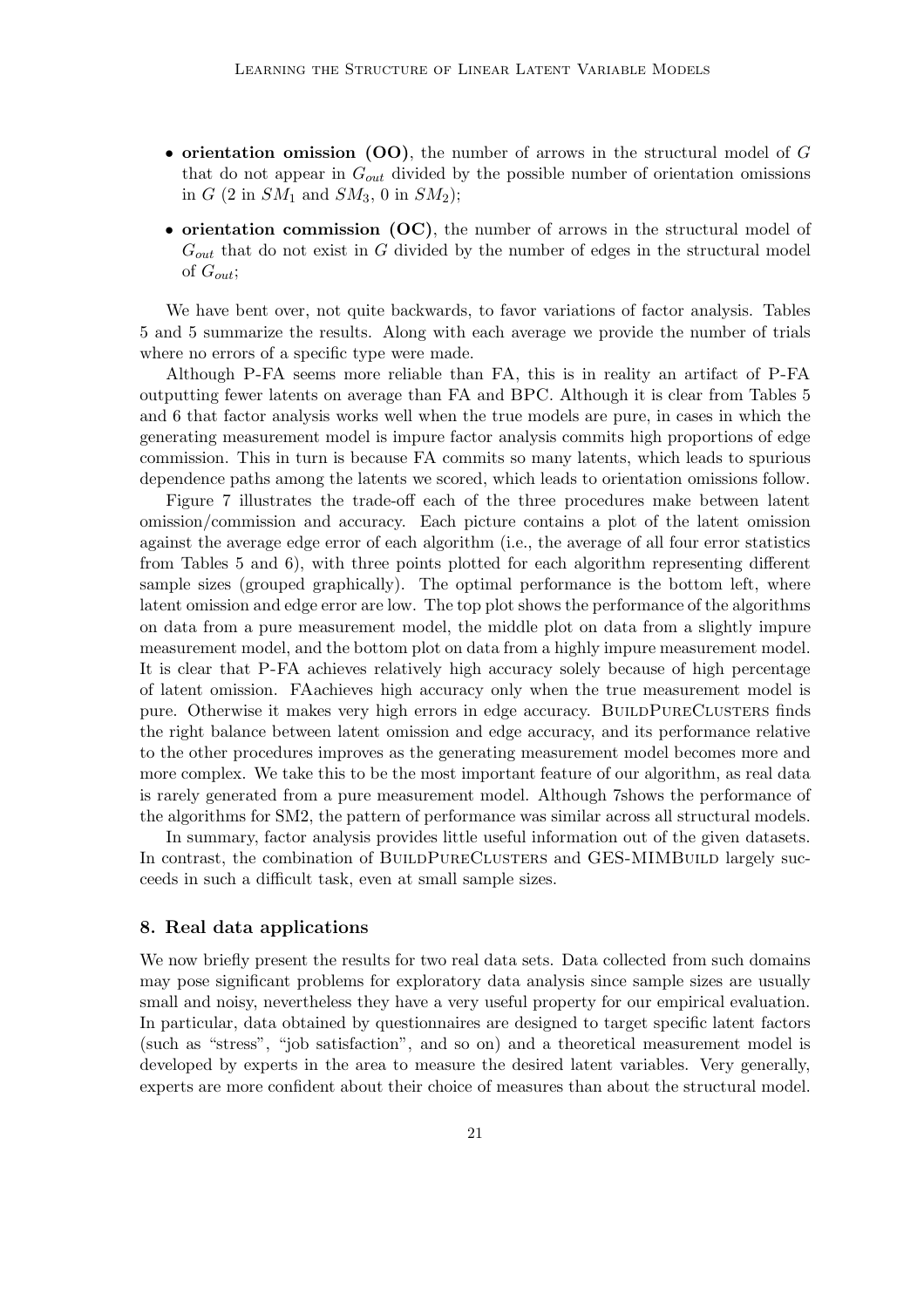

Figure 7: Comparisons of methods on measurement models of increasing complexity (from  $MM_1$  to  $MM_3$ ). While BPC tends to have low error on both dimensions (latent omission and edge error), the other two methods fail on either one.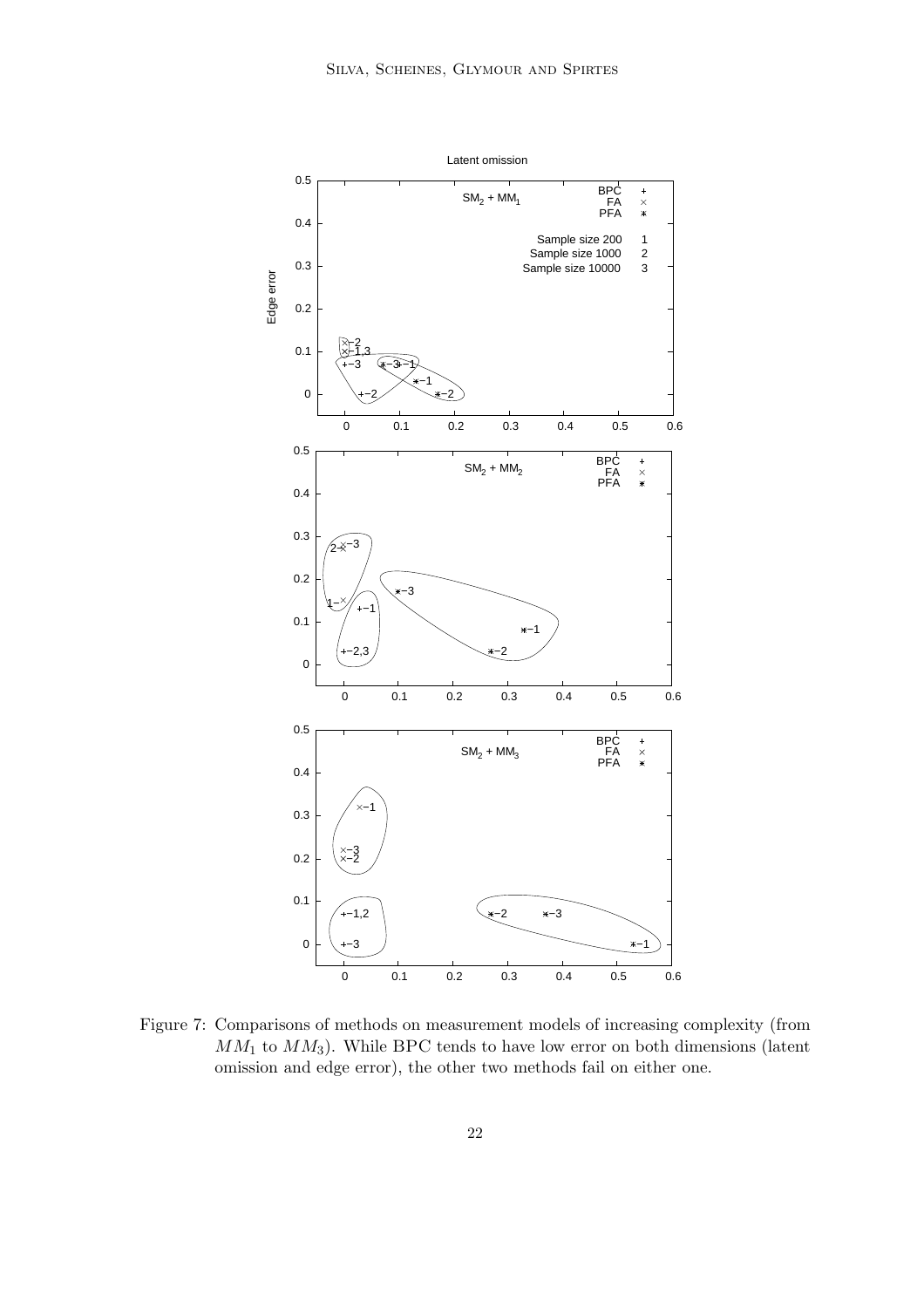| Evaluation of output structural models |                          |                      |                        |                         |             |             |  |
|----------------------------------------|--------------------------|----------------------|------------------------|-------------------------|-------------|-------------|--|
|                                        |                          | Edge omission        |                        | Edge commission         |             |             |  |
| Sample                                 | <b>BPC</b>               | FA                   | $P-FA$                 | $\overline{\text{BPC}}$ | FA          | $P-FA$      |  |
|                                        | $\overline{SM_1 + MM_1}$ |                      |                        |                         |             |             |  |
| 200                                    | $0.05 - 09$              | $0.05 - 09$          | $0.10 - 08$            | $0.10 - 09$             | $0.30 - 07$ | $0.20 - 08$ |  |
| 1000                                   | $0.05 - 09$              | $0.10 - 08$          | $0.05-09\,$            | $0.20 - 08$             | $0.30 - 07$ | $0.10 - 09$ |  |
| 10000                                  | $0.00 - 10$              | $0.05 - 09$          | $0.15 - 07$            | $0.00 - 10$             | $0.00-10\,$ | $0.00 - 10$ |  |
| $SM_1 + \overline{MM_2}$               |                          |                      |                        |                         |             |             |  |
| 200                                    | $\overline{0.00 - 10}$   | $0.15 - 07$          | $0.00 - 10$            | $0.00 - 10$             | $0.40 - 06$ | $0.00 - 10$ |  |
| 1000                                   | $0.00 - 10$              | $0.00 - 10$          | $0.15 - 07$            | $0.10 - 09$             | $0.40 - 06$ | $0.20 - 08$ |  |
| 10000                                  | $0.00 - 10$              | $0.05-09\,$          | $0.25 - 05$            | $0.20 - 08$             | $0.50 - 05$ | $0.20 - 08$ |  |
| $SM_1 + MM_3$                          |                          |                      |                        |                         |             |             |  |
| 200                                    | $0.00 - 10$              | $0.25 - 05$          | $0.05 - 09$            | $0.20 - 08$             | $0.70 - 03$ | $0.10 - 09$ |  |
| 1000                                   | $0.00 - 10$              | $0.15 - 07$          | $0.10 - 08$            | $0.10 - 09$             | $0.70 - 03$ | $0.10 - 09$ |  |
| 10000                                  | $0.00 - 10$              | $0.05 - 09$          | $0.05 - 09$            | $0.00 - 10$             | $0.40 - 06$ | $0.20 - 08$ |  |
| $SM_2 + M\overline{M_1}$               |                          |                      |                        |                         |             |             |  |
| 200                                    | $0.00 - 10$              | $0.00 - 10$          | $0.00 - 10$            | $0.20 - 08$             | $0.30 - 07$ | $0.10 - 09$ |  |
| 1000                                   | $0.00 - 10$              | $0.05 - 09$          | $0.00 - 10$            | $0.00 - 10$             | $0.30 - 07$ | $0.00 - 10$ |  |
| 10000                                  | $0.00 - 10$              | $0.00 - 10$          | $0.00 - 10$            | $0.20 - 08$             | $0.30 - 07$ | $0.20 - 08$ |  |
| $SM_2 + MM_2$                          |                          |                      |                        |                         |             |             |  |
| $\overline{200}$                       | $0.00 - 10$              | $0.15 - 07$          | $0.05 - 09$            | $0.40 - 06$             | $0.30 - 07$ | $0.20 - 08$ |  |
| 1000                                   | $0.00 - 10$              | $0.10 - 09$          | $0.00 - 10$            | $0.10 - 09$             | $0.60 - 04$ | $0.10 - 09$ |  |
| 10000                                  | $0.00 - 10$              | $0.05 - 09$          | $0.00 - 10$            | $0.10 - 09$             | $0.70 - 03$ | $0.50 - 05$ |  |
| $SM_2 + MM_3$                          |                          |                      |                        |                         |             |             |  |
| 200                                    | $0.00 - 10$              | $0.\overline{15-07}$ | $0.00 - 10$            | $0.20 - 08$             | $0.70 - 03$ | $0.00 - 10$ |  |
| 1000                                   | $0.00 - 10$              | $0.15 - 07$          | $0.00 - 10$            | $0.20 - 08$             | $0.40 - 06$ | $0.20 - 08$ |  |
| 10000                                  | $0.00 - 10$              | $0.10 - 08$          | $0.00 - 10$            | $0.00 - 10$             | $0.50 - 05$ | $0.20 - 08$ |  |
|                                        | $SM_3 + MM_1$            |                      |                        |                         |             |             |  |
| 200                                    | $\overline{0.12} - 05$   | $0.12 - 06$          | $0.08 - 08$            | $0.20 - 06$             | $0.20 - 06$ | $0.10 - 09$ |  |
| 1000                                   | $0.05 - 08$              | $0.08 - 08$          | $0.08 - 07$            | $0.15 - 08$             | $0.10 - 08$ | $0.15 - 07$ |  |
| 10000                                  | $0.05 - 08$              | $0.15 - 04$          | $0.15 - 04$            | $0.15 - 08$             | $0.15 - 08$ | $0.05 - 09$ |  |
| $\overline{SM_3+MM_2}$                 |                          |                      |                        |                         |             |             |  |
| 200                                    | $0.02 - 09$              | $0.28 - 03$          | $0.05 - 08$            | $0.55 - 03$             | $0.55 - 02$ | $0.00 - 10$ |  |
| 1000                                   | $0.00 - 10$              | $0.12 - 07$          | $0.05 - 08$            | $0.25 - 07$             | $0.75 - 02$ | $0.20 - 07$ |  |
| 10000                                  | $0.00 - 10$              | $0.00 - 10$          | $0.00 - 10$            | $0.10 - 08$             | $0.80 - 02$ | $0.00 - 10$ |  |
| $\overline{SM_3+MM_3}$                 |                          |                      |                        |                         |             |             |  |
| 200                                    | $0.02 - 09$              | $0.32 - 02$          | $\overline{0.08} - 07$ | $0.40 - 05$             | $0.50 - 02$ | $0.00 - 10$ |  |
| $1000\,$                               | $0.08 - 07$              | $0.02 - 09$          | $0.10 - 06$            | $0.30 - 06$             | $0.65 - 02$ | $0.00 - 10$ |  |
| 10000                                  | $0.00 - 10$              | $0.05 - 08$          | $0.02 - 09$            | $0.15 - 07$             | $0.65 - 03$ | $0.25 - 07$ |  |

Table 5: Results obtained with the application of GES-MIMBUILD to the output of BPC, FA, and P-FA, with the number of perfect solutions over ten trials on the right of each result.

Such data thus provide a basis for comparison with the output of our algorithm. The chance that various observed variables are not pure measures of their theoretical latents is high. Measures are usually discrete, but often ordinal with a Likert-scale that can be treated as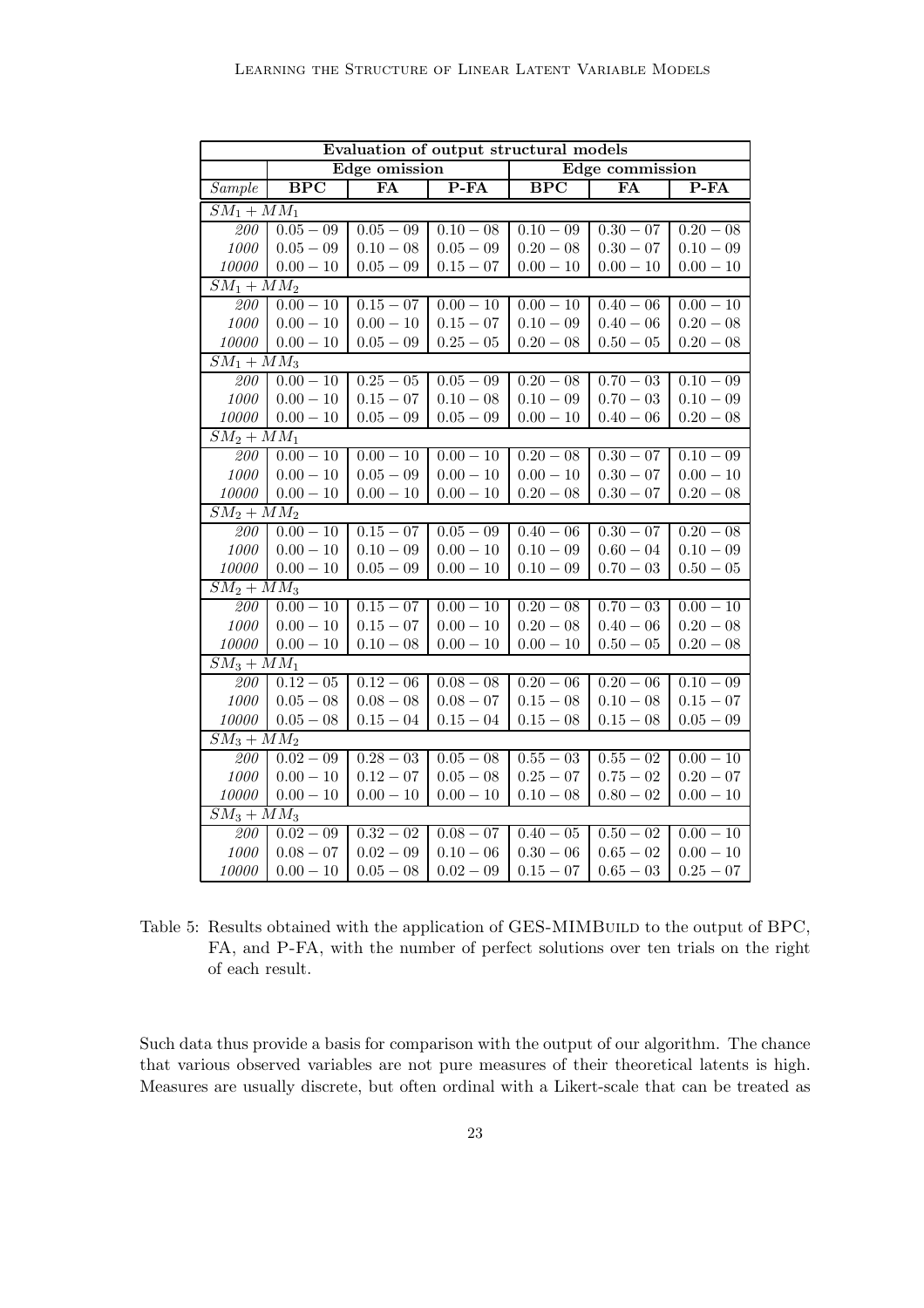| Evaluation of output structural models |                                                |                        |                        |                        |                        |             |
|----------------------------------------|------------------------------------------------|------------------------|------------------------|------------------------|------------------------|-------------|
|                                        | Orientation omission<br>Orientation commission |                        |                        |                        |                        |             |
| Sample                                 | $\overline{BPC}$                               | FA                     | P-FA                   | <b>BPC</b>             | FA                     | $P-FA$      |
| $SM_1 + MM_1$                          |                                                |                        |                        |                        |                        |             |
| 200                                    | $0.10 - 09$                                    | $0.15 - \overline{08}$ | $0.05 - 09$            | $0.00 - 10$            | $0.00 - 10$            | $0.00 - 10$ |
| $1000\,$                               | $0.20 - 08$                                    | $0.00 - 10$            | $0.00 - 10$            | $0.00 - 10$            | $0.05 - 09$            | $0.00 - 10$ |
| 10000                                  | $0.00 - 10$                                    | $0.00 - 10$            | $0.00-10\,$            | $0.00 - 10$            | $0.00 - 10$            | $0.00 - 10$ |
| $\overline{SM_1 + MM_2}$               |                                                |                        |                        |                        |                        |             |
| 200                                    | $\overline{0.00 - 10}$                         | $0.20 - 07$            | $0.00 - 10$            | $0.00 - 10$            | $0.05 - 09$            | $0.00 - 10$ |
| 1000                                   | $0.10 - 09$                                    | $0.20 - 07$            | $0.00 - 10$            | $0.00 - 10$            | $0.00 - 10$            | $0.00 - 10$ |
| 10000                                  | $0.20 - 08$                                    | $0.25 - 05$            | $0.00 - 10$            | $0.00 - 10$            | $0.00 - 10$            | $0.00 - 10$ |
| $SM_1 + MM_3$                          |                                                |                        |                        |                        |                        |             |
| 200                                    | $0.\overline{20 - 08}$                         | $0.40 - 04$            | $0.10 - 09$            | $0.00 - 10$            | $0.05 - 09$            | $0.00 - 10$ |
| 1000                                   | $0.10 - 09$                                    | $0.10 - 09$            | $0.10 - 09$            | $0.00 - 10$            | $0.10 - 08$            | $0.00 - 10$ |
| 10000                                  | $0.00 - 10$                                    | $0.30 - 06$            | $0.10 - 09$            | $0.00 - 10$            | $0.00 - 10$            | $0.00 - 10$ |
| $SM_2 + MM_1$                          |                                                |                        |                        |                        |                        |             |
| 200                                    |                                                |                        |                        | $0.00 - 10$            | $0.00 - 10$            | $0.00 - 10$ |
| $1000\,$                               | $- - -$                                        |                        |                        | $0.00 - 10$            | $0.00 - 10$            | $0.00 - 10$ |
| 10000                                  | $- - -$                                        | $--$                   | $- - -$                | $0.00 - 10$            | $0.00 - 10$            | $0.00 - 10$ |
| $SM_2 + MM_2$                          |                                                |                        |                        |                        |                        |             |
| 200                                    | $- - -$                                        | $- - -$                | $- - -$                | $0.00 - 10$            | $0.00 - 10$            | $0.00 - 10$ |
| 1000                                   | $\frac{1}{2}$                                  | $---$                  | $- - -$                | $0.00 - 10$            | $0.10 - 09$            | $0.00 - 10$ |
| 10000                                  | $-- -$                                         | $  -$                  | $---$                  | $0.00 - 10$            | $0.10 - 09$            | $0.00 - 10$ |
| $SM_2 + MM_3$                          |                                                |                        |                        |                        |                        |             |
| 200                                    | $- - -$                                        | $- - -$                | $- - -$                | $0.00 - 10$            | $0.10 - 08$            | $0.00 - 10$ |
| 1000                                   | $- - -$                                        |                        | $- - -$                | $0.00 - 10$            | $0.05 - 09$            | $0.00 - 10$ |
| 10000                                  | $- - -$                                        |                        | $- - -$                | $0.00 - 10$            | $0.05 - 09$            | $0.00 - 10$ |
| $SM_3 + MM_1$                          |                                                |                        |                        |                        |                        |             |
| 200                                    | $0.15 - 08$                                    | $0.00 - 10$            | $\overline{0.00} - 10$ | $0.22 - 07$            | $0.35 - 06$            | $0.15 - 08$ |
| 1000                                   | $0.10 - 09$                                    | $0.00 - 10$            | $0.05 - 09$            | $0.10 - 09$            | $0.00 - 10$            | $0.04 - 09$ |
| 10000                                  | $0.05 - 09$                                    | $0.00 - 10$            | $0.00 - 10$            | $0.04 - 09$            | $0.00 - 10$            | $0.00 - 10$ |
| $SM_3 + MM_2$                          |                                                |                        |                        |                        |                        |             |
| 200                                    | $0.50 - 05$                                    | $\overline{0.30} - 06$ | $0.00 - 10$            | $\overline{0.08} - 09$ | $\overline{0.16} - 07$ | $0.00 - 10$ |
| $1000\,$<br>10000                      | $0.30 - 07$                                    | $0.45 - 04$            | $0.10 - 09$            | $0.00 - 10$            | $0.05 - 09$            | $0.04 - 09$ |
|                                        | $0.20 - 08$                                    | $0.40 - 06$            | $0.00 - 10$            | $0.00 - 10$            | $0.00 - 10$            | $0.00 - 10$ |
| $SM_3 + MM_3$<br>200                   | $0.50 - 04$                                    | $0.15 - \overline{08}$ | $0.00 - 10$            | $0.19 - 06$            | $0.14 - 08$            | $0.10 - 09$ |
| 1000                                   | $0.20 - 07$                                    | $0.35 - 05$            | $0.00 - 10$            | $0.15 - 07$            | $0.02 - 09$            | $0.10 - 09$ |
| 10000                                  | $0.00 - 10$                                    | $0.35 - 05$            | $0.20 - 07$            | $0.00 - 10$            | $0.00 - 10$            | $0.00 - 10$ |
|                                        |                                                |                        |                        |                        |                        |             |

Table 6: Results obtained with the application of GES-MIMBUILD to the output of BPC, FA, and P-FA, with the number of perfect solutions over ten trials on the right of each result.

normally distributed measures with little loss (Bollen, 1989). In the examples, we compare our procedures with models produced by domain researchers.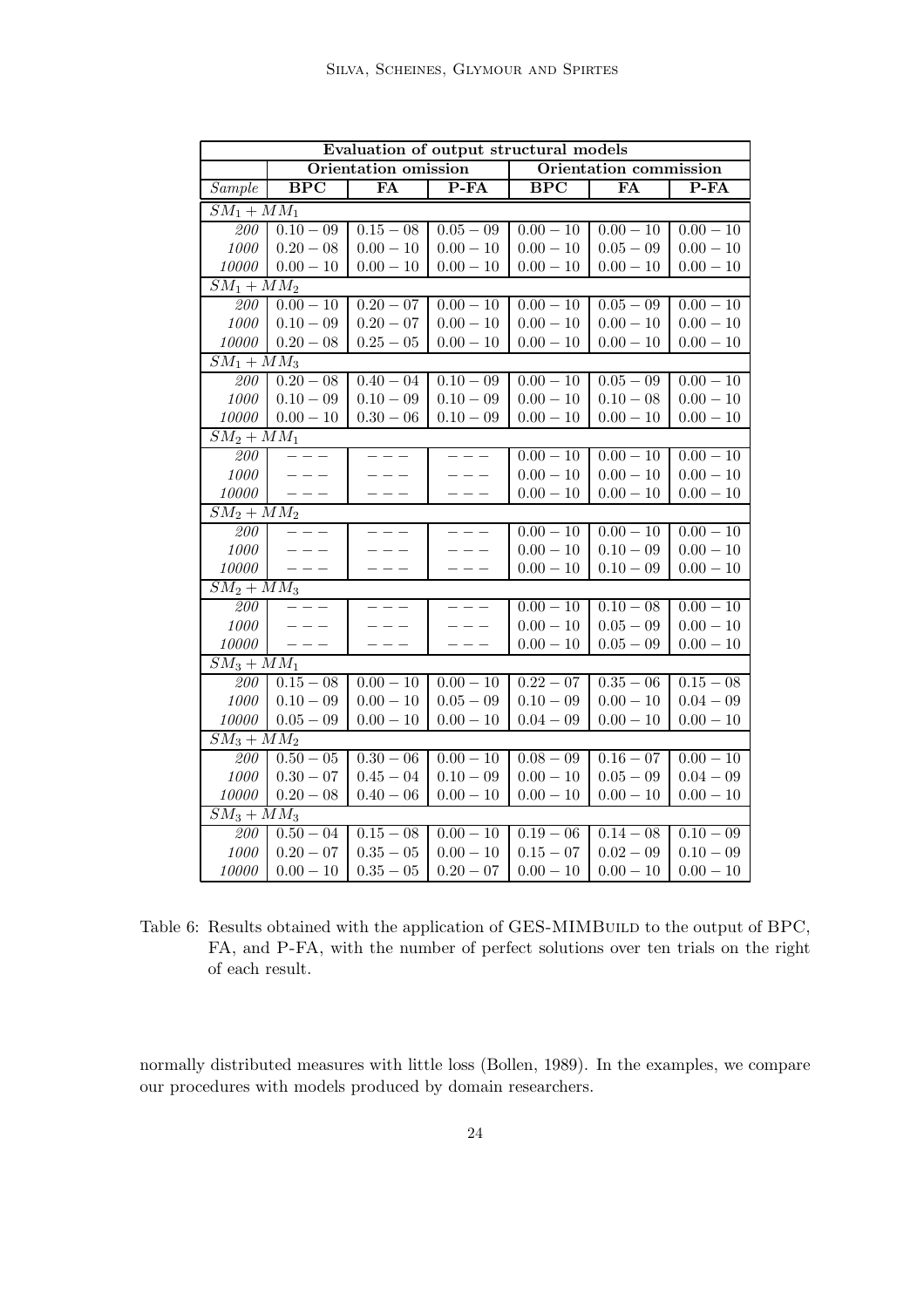

Figure 8: A theoretical model for the interaction of religious coping, stress and depression. The signs on the edges depicts the theoretical signs of the corresponding effects.



Figure 9: The output of BPC and GES-MIMBUILD for the coping study.

#### 8.1 Stress Religious Coping and Depression

Bongjae Lee from the University of Pittsburgh conducted a study of religious/spiritual coping and stress in graduate students. In December of 2003, 127 students answered a questionnaire intended to measure three main factors: stress (measured with 21 items), depression (measured with 20 items) and religious/spiritual coping (measured with 20 items). The full questionnaire is given by Silva and Scheines (2004). Lee's model is shown in Figure 8.

This model fails a chi square test:  $p = 0$ . The measurement model produced by BUILD-PURECLUSTERS is shown in Figure  $9(a)$ . Note that the variables selected automatically are proper subsets of Lee's substantive clustering. The full model automatically produced with GEM-MIMBUILD with the prior knowledge that STRESS is not an effect of other latent variables is given in Figure 9(b). This model passes a chi square test:  $p= 0.28$ .

#### 8.2 Test Anxiety

In the now standard text on exploratory factor analysis, Bartholomew illustrates the procedure with data from a 20 item survey of test anxiety from 12th grade males in British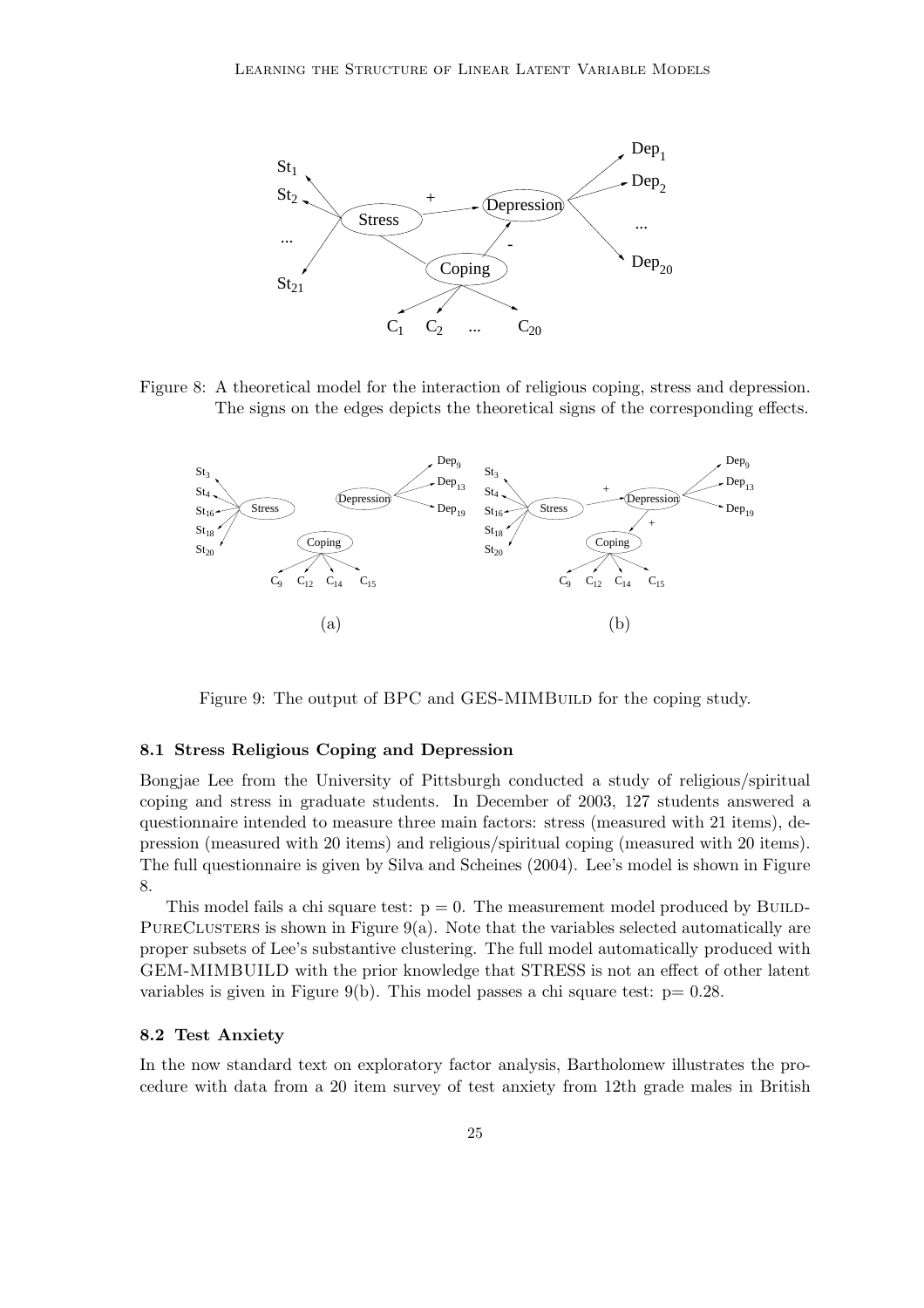

Figure 10: A theoretical model for psychological factors of test anxiety.



Figure 11: The output of BPC and GES-MIMBUILD for the test anxiety study.

Columbia (sample size  $N = 335$ )<sup>4</sup>. Bartholomew's exploratory factor analysis model for a subset of the variables is shown in Figure 10. The original model is not pure. We show a purified version by keeping only the strongest edge for each possible latent parent. The BUILDPURECLUSTERS measurement model, with our interpretation of the latents based on the questionnaire contents, is shown in Figure  $11(a)$ .

If we correlate the latent variables of the purified factor analysis model, the result is a model that fails a chi-square test,  $p = 0$ . Applying GEM-MIMBUILD to the BPC measurement model of Figure 11(a) we obtain Figure 11(b). The model passes a chi square test handily,  $p = 0.47$ .

### 9. Generalizations

In many social science studies, latent structure is represented by so called "non-recursive" structure. In graphical terms, the dependency graph is cyclic. Richardson (1996) has developed a consistent constraint based search for cyclic graphical models of linear systems,

<sup>4.</sup> The data are available online at http://multilevel.ioe.ac.uk/team/aimdss.html.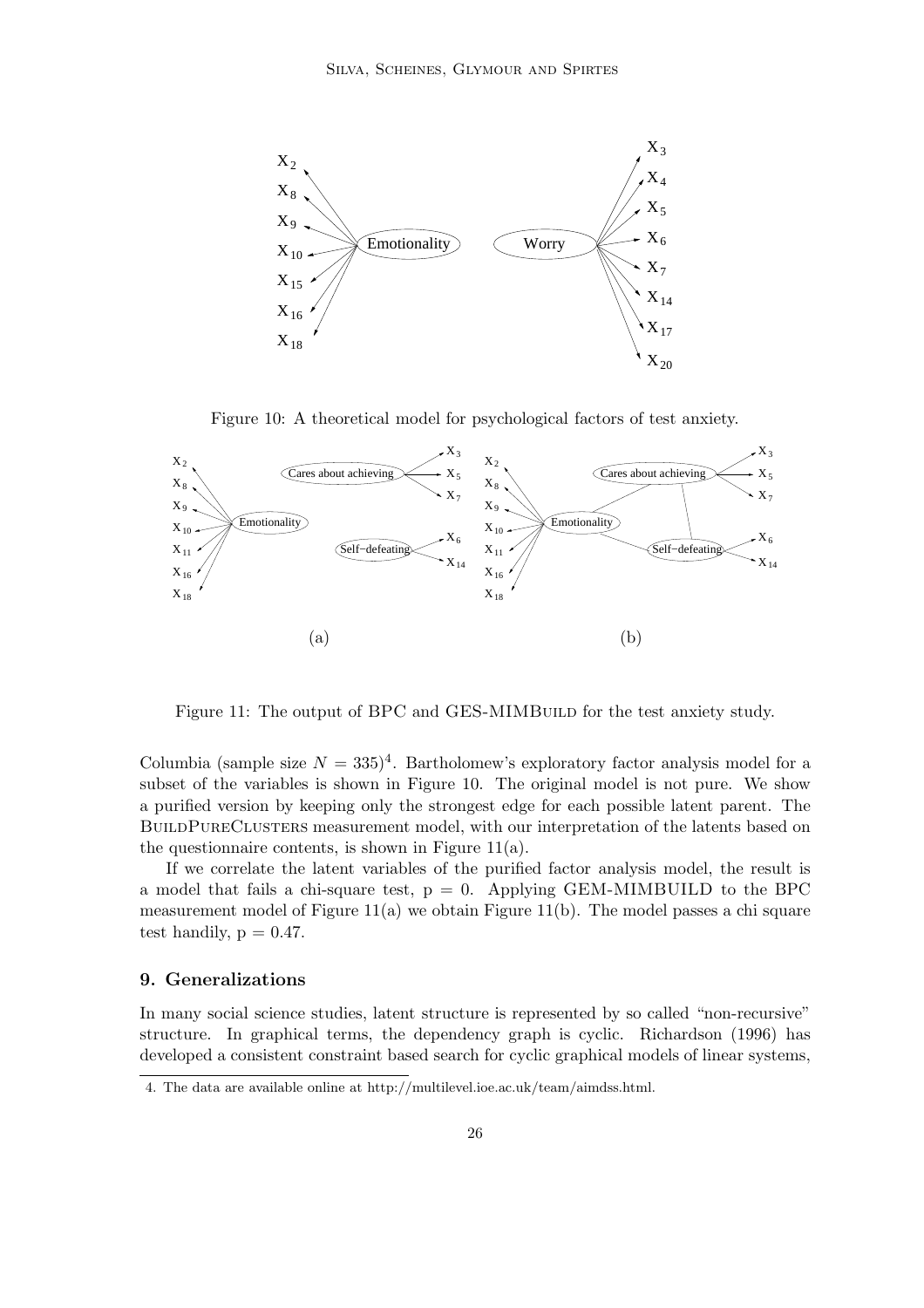and our procedures for identifying measurement models can be combined with it to search for such structure.

The procedure we have described here can, however, straightforwardly be generalized to cases with measured variables taking a small finite range of values by treating the discrete variables as projections from a Gaussian distribution. Much larger sample sizes are required than for linear, Gaussian measured variables.

In a previous work (Silva et al., 2003), we developed an approach to learn measurement models even when the functional relationships among latents are non-linear. In practice, that generality is of limited use because there are at present no consistent search methods available for structures with continuous, non-linear variables. Theorem 14 proved here makes slightly weaker claims than its counterpart given by Silva et al. (2003). Theorem 15 becomes a necessary addition, since the output might not be a subgraph of the true graph. What is needed to extend our results here to systems in which the latent structure is non-linear are results analogous to these two theorems.

### 10. Conclusion

Our experiments provide evidence that our procedures can be useful in practice, but there are certainly classes of problems where BUILDPURECLUSTERS will not be of practical value. For instance, learning the causal structure of general blind source separation problems, where measures are usually indicators of most of the latents (i.e., sources) at the same time.

A number of open problems invite further research, including these:

- completeness of the tetrad equivalence class of measurement models: can we identify all the common features of measurement models in the same tetrad equivalence class?
- Bayesian learning of measurement models. The given identification rules (i.e., CS1, CS2, and CS3) already provide principled search operators that can be used to create a GES-like algorithm for learning this type of models, although the difficulty in defining a consistent score function might limit the theoretical guarantees of this approach;
- using the more generic rank constraints of covariance matrices to learn measurement models, possibly identifying the nature of some impure relationships;
- better treatment of discrete variables. Bartholomew and Knott (1999) survey different ways of integrating factor analysis and discrete variables that can be readily adapted, but the computational cost of this procedure is high;
- finding non-linear causal relationships among latent variables given a fixed linear measurement model, and in other families of multivariate continuous distributions besides the Gaussian;

The fundamental point is that common and appealing heuristics (e.g., factor rotation methods) fail when the goal is structure learning with a causal interpretation. In many cases it is preferable to model the relationships of a subset of the given variables than trying to force a bad model over all of them (Kano and Harada, 2000). Better methods are available now, and further improvements will surely come from machine learning research.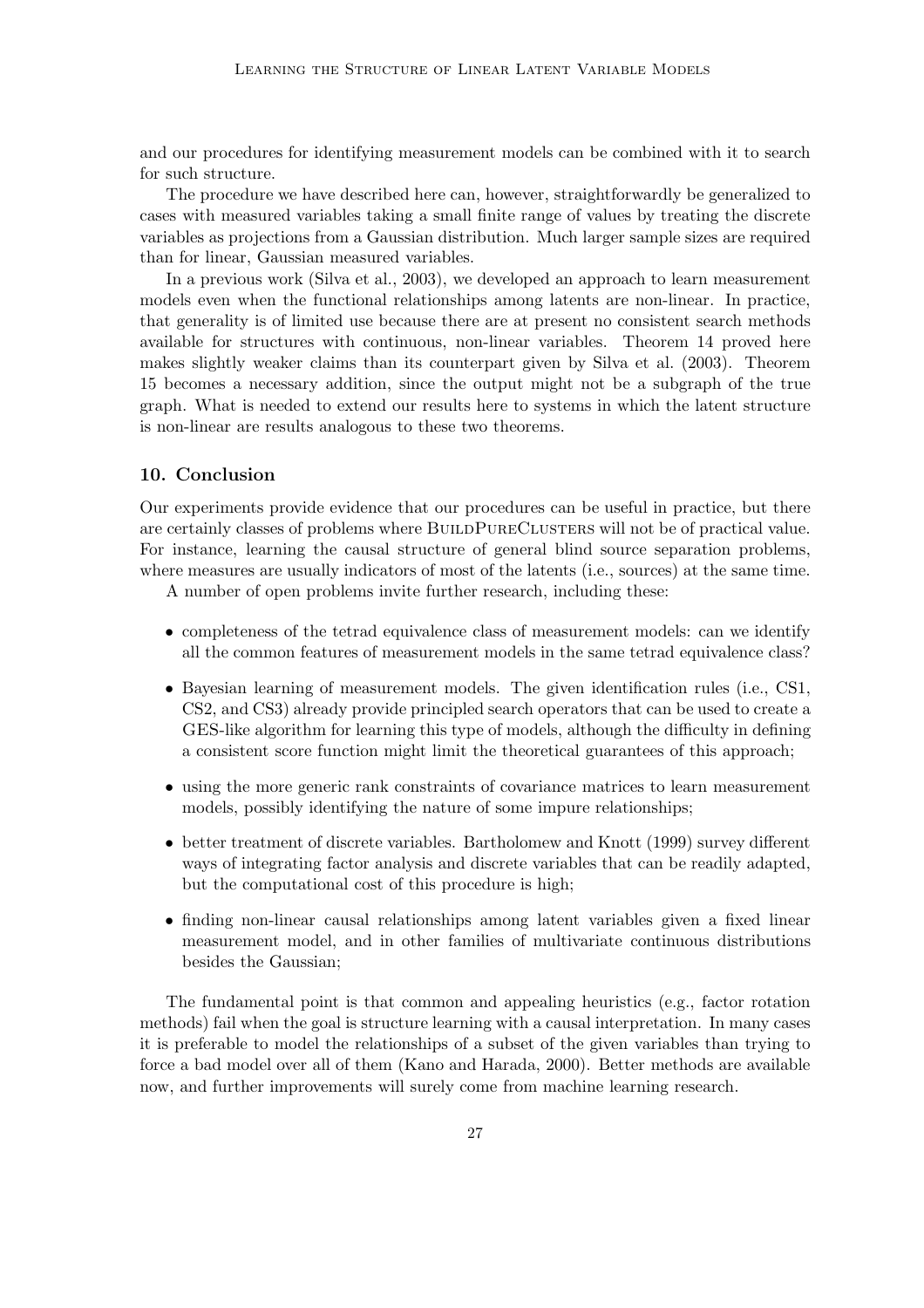#### Acknowledgments

Research for this paper was supported by NASA NCC 2-1377 to the University of West Florida, NASA NRA A2-37143 to CMU and ONR contract N00014-03-01-0516 to the University of West Florida.

#### References

- H. Attias. Independent factor analysis. Graphical Models: foundations of neural computation, pages 207–257, 1999.
- F. Bach and M. Jordan. Beyond independent components: trees and clusters. Journal of Machine Learning Research, 4:1205–1233, 2003.
- D. Bartholomew and M. Knott. Latent Variable Models and Factor Analysis. Arnold Publishers, 1999.
- D. Bartholomew, F. Steele, I. Moustaki, and J. Galbraith. The Analysis and Interpretation of Multivariate Data for Social Scientists. Arnold Publishers, 2002.
- K. Bollen. Structural Equation Models with Latent Variables. John Wiley & Sons, 1989.
- D. Chickering. Optimal structure identification with greedy search. Journal of Machine Learning Research, 3:507–554, 2002.
- G. Elidan, N. Lotner, N. Friedman, and D. Koller. Discovering hidden variables: a structurebased approach. Neural Information Processing Systems, 13:479–485, 2000.
- N. Friedman. The bayesian structural em algorithm. Proceedings of 14th Conference on Uncertainty in Artificial Intelligence, 1998.
- D. Geiger and C. Meek. Quantifier elimination for statistical problems. Proceedings of 15th Conference on Uncertainty in Artificial Intelligence, 1999.
- C. Glymour. Social statistics and genuine inquiry: reflections on the bell curve. Intelligence, Genes and Sucess: Scientists Respond to The Bell Curve, 1997.
- Y. Kano and A. Harada. Stepwise variable selection in factor analysis. *Psychometrika*, 65: 7–22, 2000.
- J. Loehlin. Latent Variable Models: An Introduction to Factor, Path and Structural Equation Analysis. Lawrence Erlbaum, 2004.
- C. Meek. Graphical Models: Selecting Causal and Statistical Models. PhD Thesis, Carnegie Mellon University, 1997.
- J. Pearl. Probabilistic Reasoning in Expert Systems: Networks of Plausible Inference. Morgan Kaufmann, 1988.
- J. Pearl. Causality: Models, Reasoning and Inference. Cambridge University Press, 2000.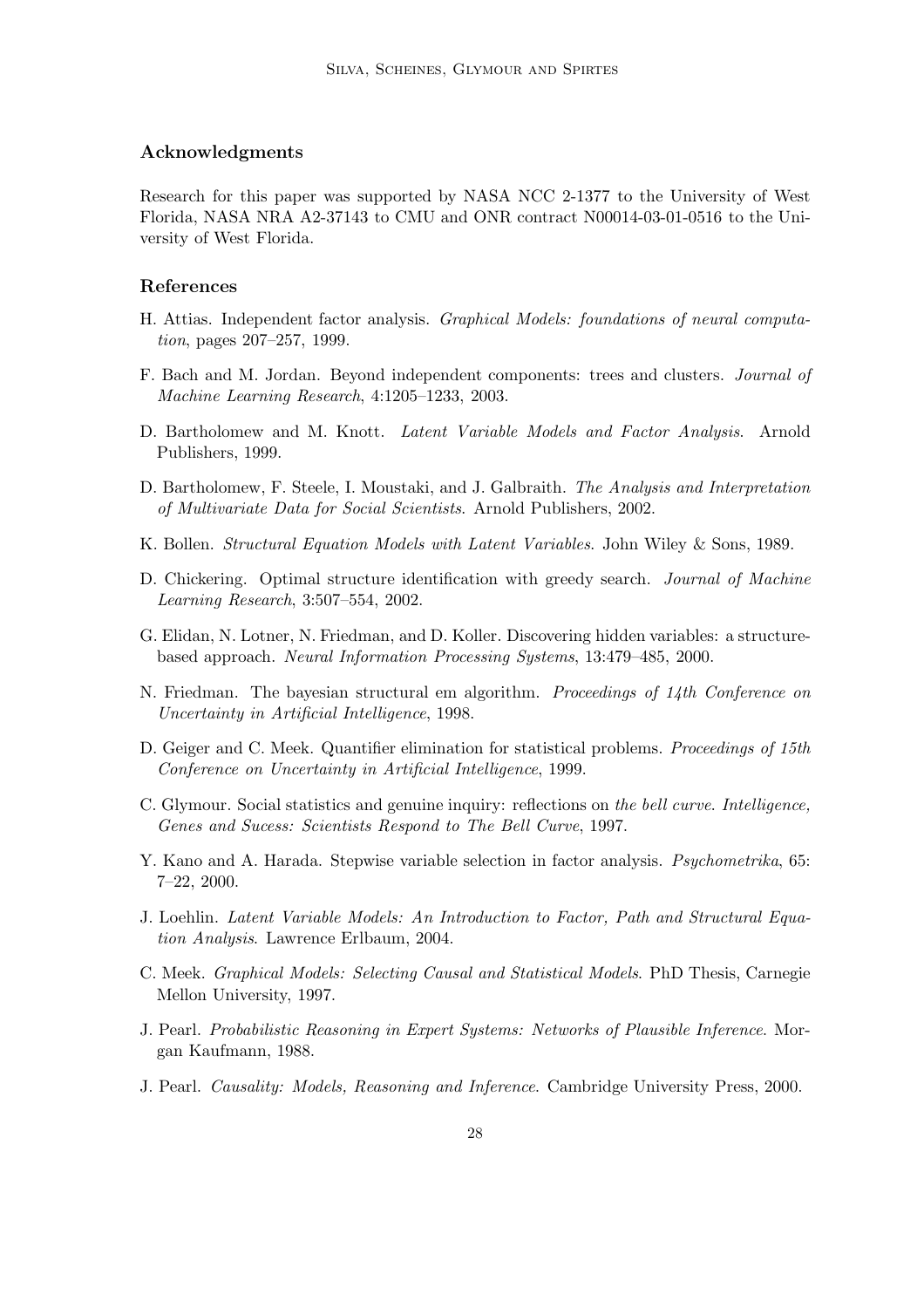- T. Richardson. A discovery algorithm for directed cyclic graphs. Proceedings of 12th Conference on Uncertainty in Artificial Intelligence, 1996.
- G. Shafer, A. Kogan, and P.Spirtes. Generalization of the tetrad representation theorem. DIMACS Technical Report, 1993.
- R. Silva, R. Scheines, C. Glymour, and P. Spirtes. Learning measurement models for unobserved variables. Proceedings of 19th Conference on Uncertainty in Artificial Intelligence, pages 543–550, 2003.
- P. Spirtes, C. Glymour, and R. Scheines. Causation, Prediction and Search. Cambridge University Press, 2000.
- N. Zhang. Hierarchical latent class models for cluster analysis. Journal of Machine Learning Research, 5:697–723, 2004.

#### Appendix A. BUILDPURECLUSTERS: refinement steps

Concerning the final steps of Table 2, it might be surprising that we merge clusters of variables that we know cannot share a common latent parent in the true graph. However, we are not guaranteed to find a large enough number of pure indicators for each of the original latent parents, and as a consequence only a subset of the true latents will be represented in the measurement pattern. It might be the case that, with respect to the variables present in the output, the observed variables in two different clusters might be directly measuring some ancestor common to all variables in these two clusters. As an illustration, consider the graph in Figure 12(a), where double-directed edges represent independent hidden common causes. Assume any sensible purification procedure will choose to eliminate all elements in  $\{W_2, W_3, X_2, X_3, Y_2, Y_3, Z_2, Z_3\}$  because they are directly correlated with a large number of other observed variables (extra edges and nodes not depicted).

Meanwhile, one can verify that all three tetrad constraints hold in the covariance matrix of  $\{W_1, X_1, Y_1, Z_1\}$ , and therefore there will be no undirected edges connecting pairs of elements in this set in the corresponding measurement pattern. Rule CS1 is able to separate  $W_1$  and  $X_1$  into two different clusters by using  $\{W_2, W_3, X_2, X_3\}$  as the support nodes, and analogously the same happens to  $Y_1$  and  $Z_1$ ,  $W_1$  and  $Y_1$ ,  $X_1$  and  $Z_1$ . However, no test can separate  $W_1$  and  $Z_1$ , nor  $X_1$  and  $Y_1$ . If we do not merge clusters, we will end up with the graph seen in Figure 12(b) as part of our output pattern. Although this is a valid measurement pattern, and in some situations we might want to output such a model, it is also true that  $W_1$  and  $Z_1$  measure a same latent  $L_0$  (as well as  $X_1$  and  $Y_1$ ). It would be problematic to learn a structural model with such a measurement model. There is a deterministic relation between the latent measured by  $W_1$  and  $Z_1$ , and the latent measured by  $X_1$  and  $Y_1$ : they are the same latent! Probability distributions with deterministic relations are not faithful, and that causes problems for learning algorithms.

Finally, we show examples where Steps 6 and 7 of BUILDPURECLUSTERS are necessary. In Figure  $13(a)$  we have a partial view of a latent variable graph, where two of the latents are marginally independent. Suppose that nodes  $X_4, X_5$  and  $X_6$  are correlated to many other measured nodes not in this figure, and therefore are removed by our purification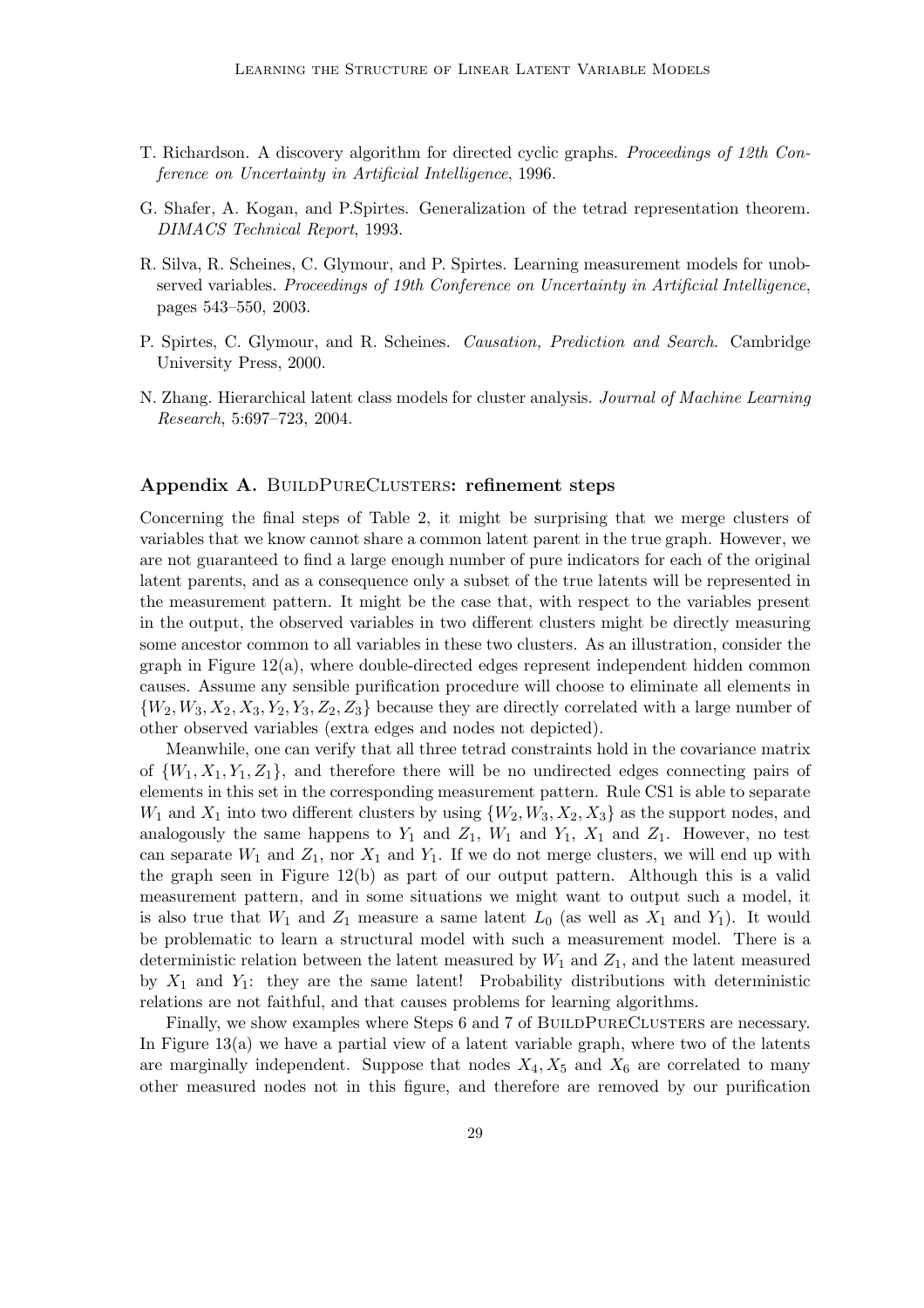

Figure 12: The true graph in (a) will generate at some point a purified measurement pattern as in (b). It is desirable to merge both clusters.

procedure. If we ignore Step 6, the resulting pure submodel over  $\{X_1, X_2, X_3, X_7, X_8, X_9\}$ will be the one depicted in Figure 13(b)  $({X_1, X_2})$  are clustered apart from  ${X_7, X_8, X_9}$ because of marginal zero correlation, and  $X_3$  is clustered apart from  $\{X_7, X_8, X_9\}$  because of CS1 applied to  $\{X_3, X_4, X_5\} \times \{X_7, X_8, X_9\}$ . However, no linear latent variable model can be parameterized by this graph: if we let the two latents to be correlated, this will imply  $X_1$  and  $X_7$  being correlated. If we make the two latents uncorrelated,  $X_3$  and  $X_7$ will be uncorrelated.

Step 7 exists to avoid rare situations where three observed variables are clustered together and are pairwise part of some foursome entailing all three tetrad constraints with no vanishing marginal and partial correlation, but still should be removed because they are not simultaneously in such a foursome. They might not be detected by Step 4 if, e.g., all three of them are uncorrelated with all other remaining observed variables.

#### Appendix B. Proofs

Before we present the proofs of our results, we need a few more definitions:

- a path in a graph G is a sequence of nodes  $\{X_1, \ldots, X_n\}$  such that  $X_i$  and  $X_{i+1}$  are adjacent in  $G, 1 \leq i \leq n$ . Paths are assumed to be *simple* by definition, i.e., no node appears more than once. Notice there is an unique set of edges associated with each given path. A path is *into*  $X_1$  (or  $X_n$ ) if the arrow of the edge  $\{X_1, X_2\}$  is into  $X_1$  $({X_{n-1}, X_n}$  into  $X_n)$ ;
- a collider on a path  $\{X_1, \ldots, X_n\}$  is a node  $X_i$ ,  $1 < i < n$ , such that  $X_{i-1}$  and  $X_{i+1}$ are parents of  $X_i$ ;
- a trek is a path that does not contain any collider: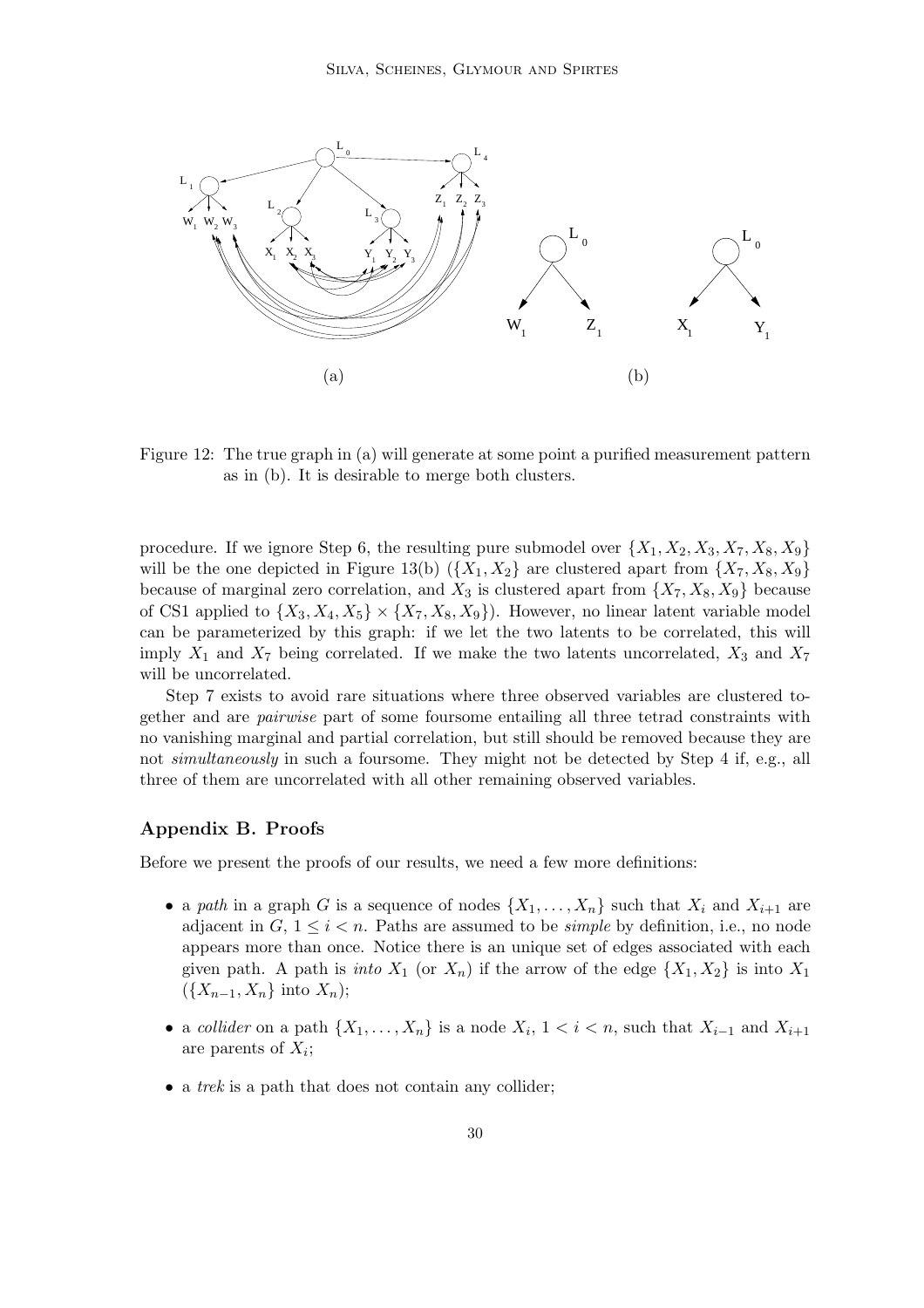

- Figure 13: Suppose (a) is our true model. If for some reason we need to remove nodes  $X_4, X_5$ and  $X_6$  from our final pure graph, the result will be as shown in Figure (b), unless we apply Step 6 of BUILDPURECLUSTERS. There are several problems with (b), as explained in the text.
	- the *source* of a trek is the unique node in a trek to which no arrows are directed;
	- the I side of a trek between nodes I and J with source X is the subpath directed from X to I. It is possible that  $X = I$ , and the I side is just node I;
	- a *choke point CP* between two sets of nodes **I** and **J** is a node that lies on every trek between any element of **I** and any element of **J** such that  $CP$  is either (i) on the **I** side of every such trek  $5$  or (ii) on the **J** side or every such trek.

Given these definitions, we state the Tetrad Representation Theorem as follows:

Theorem 20 (The Tetrad Representation Theorem) Let G be a linear latent variable model, and let  $I_1, I_2, J_1, J_2$  be four variables in G. Then  $\sigma_{I_1J_1}\sigma_{I_2J_2} = \sigma_{I_1J_2}\sigma_{I_2J_1}$  if and only if there is a choke point between  $\{I_1, I_2\}$  and  $\{J_1, J_2\}$ .

Proof: The original proof was given by Spirtes et al. (2000). Shafer et al. (1993) provide an alternative and simplied proof.  $\square$ 

We will use the Tetrad Representation Theorem to prove most of our results. Shafer et al. (1993) also provide more details on the definitions and several examples.

In the following proofs, we will frequently use the symbol  $G(\mathbf{O})$  to represent a linear latent variable model with a set of observed nodes O. A choke point between sets I and J will be denoted as  $\mathbf{I} \times \mathbf{J}$ . We will first introduce a lemma that is going to be useful to prove several other results:

**Lemma 21** Let  $G(\mathbf{O})$  be a linear latent variable model, and let  $\{X_1, X_2, X_3, X_4\} \subset \mathbf{O}$ be such that  $\sigma_{X_1X_2}\sigma_{X_3X_4} = \sigma_{X_1X_3}\sigma_{X_2X_4} = \sigma_{X_1X_4}\sigma_{X_2X_3}$ . If  $\rho_{AB} \neq 0$  for all  $\{A, B\} \subset$  ${X_1, X_2, X_3, X_4}$ , then an unique choke point P entails all the given tetrad constraints, and  $P$  d-separates all elements in  $\{X_1, X_2, X_3, X_4\}.$ 

<sup>5.</sup> That is, for every  $\{I, J\} \in \mathbf{I} \times \mathbf{J}$ ,  $\overline{CP}$  is on the I side of every trek  $T = \{I, \ldots, X, \ldots, J\}$ , X being the source of T.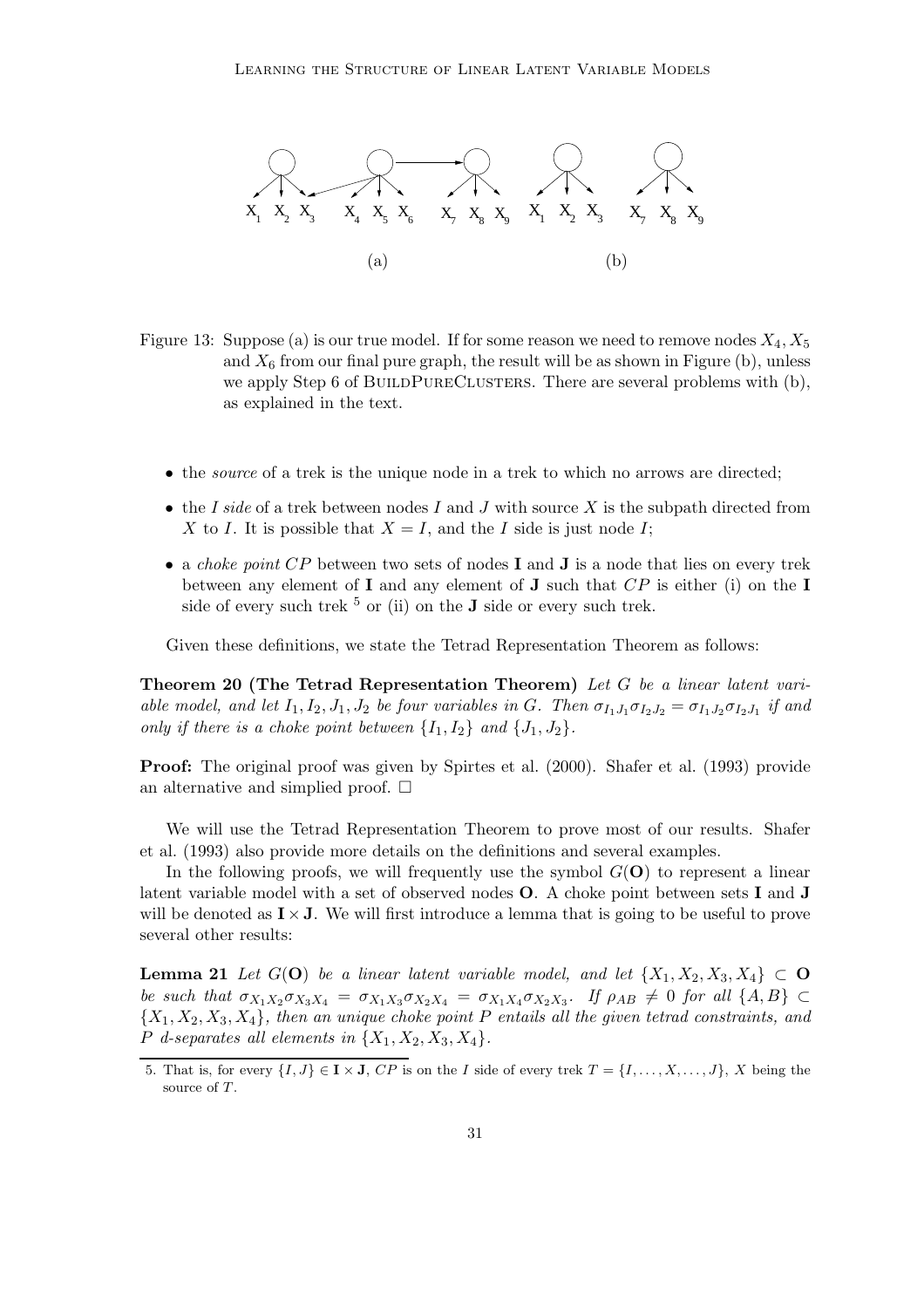**Proof:** Let P be a choke point for pairs  $\{X_1, X_2\} \times \{X_3, X_4\}$ . Let Q be a choke point for pairs  $\{X_1, X_3\} \times \{X_2, X_4\}$ . We will show that  $P = Q$  by contradiction.

Assume  $P \neq Q$ . Because there is a trek that links  $X_1$  and  $X_4$  throught P (since  $\rho_{X_1X_4} \neq 0$ , we have that Q should also be on that trek. Suppose T is a trek connecting  $X_1$ to  $X_4$  through P and Q, and without loss of generality assume this trek follows an order that defines three subtreks:  $T_0$ , from  $X_1$  to  $P$ ;  $T_1$ , from  $P$  to  $Q$ ; and  $T_2$ , from  $Q$  to  $X_4$ , as illustrated by Figure 14(a). In principle,  $T_0$  and  $T_2$  might be empty, i.e., we are not excluding the possibility that  $X_1 = P$  or  $X_4 = Q$ .

There must be at least one trek  $T_{Q2}$  connecting  $X_2$  and  $Q$ , since  $Q$  is on every trek between  $X_1$  and  $X_2$  and there is at least one such trek (since  $\rho_{X_1 X_2} \neq 0$ ). We have the following cases:

Case 1:  $T_{Q2}$  includes P.  $T_{Q2}$  has to be into P, and  $P \neq X_1$ , or otherwise there will be a trek connecting  $X_2$  to  $X_1$  through a (possibly empty) trek  $T_0$  that does not include  $Q$ , contrary to our hypothesis. For the same reason,  $T_0$  has to be into P. This will imply that  $T_1$  is a directed path from P to Q, and  $T_2$  is a directed path from Q to  $X_4$  (Figure 14(b)).

Because there is at least one trek connecting  $X_1$  and  $X_2$  (since  $\rho_{X_1X_2} \neq 0$ ), and because Q is on every such trek, Q has to be an ancestor of at least one member of  $\{X_1, X_2\}$ . Without loss of generality, assume Q is an ancestor of  $X_1$ . No directed path from Q to  $X_1$  can include  $P$ , since  $P$  is an ancestor of  $Q$  and the graph is acyclic. Therefore, there is a trek connecting  $X_1$  and  $X_4$  with Q as the source that does not include P, contrary to our hypothesis.

Case 2:  $T_{Q2}$  does not include P. This is case is similar to Case 1.  $T_{Q2}$  has to be into Q, and  $Q \neq X_4$ , or otherwise there will be a trek connecting  $X_2$  to  $X_4$  through a (possible empty) trek  $T_2$  that does not include P, contrary to our hypothesis. For the same reason,  $T_2$  has to be into P. This will imply that  $T_1$  is a directed path from Q to P, and  $T_0$  is a directed path from P to  $X_1$ . An argument analogous to Case 1 will follow.

We will now show by contradiction that P d-separates all nodes in  $\{X_1, X_2, X_3, X_4\}$ . From the  $P = Q$  result, we know that P lies on every trek between any pair of elements in  $\{X_1, X_2, X_3, X_4\}$ . First consider the case where at most one element of  $\{X_1, X_2, X_3, X_4\}$  is linked to  $P$  through a trek that is into  $P$ . By the Tetrad Representation Theorem, any trek connecting two elements of  $\{X_1, X_2, X_3, X_4\}$  goes through P. Since P cannot be a collider on any trek, then  $P$  d-separates these two elements.

Without loss of generality, assume there is a trek connecting  $X_1$  and P that is into P, and a trek connecting  $X_2$  and P that is into P. If there is no trek connecting  $X_1$  and P that is out of P neither any trek connecting  $X_2$  and P that is out of P, then there is no trek connecting  $X_1$  and  $X_2$ , since P is on every trek connecting these two elements according to the Tetrad Representation Theorem. But this implies  $\rho_{X_1X_2} = 0$ , a contradiction, as illustrated by Figure  $14(c)$ .

Consider the case where there is also a trek out of  $P$  and into  $X_2$ . Then there is a trek connecting  $X_1$  to  $X_2$  through P that is not on the  $\{X_1, X_3\}$  side of pair  $\{X_1, X_3\} \times \{X_2, X_4\}$ to which P is a choke point. Therefore, P should be on the  $\{X_2, X_4\}$  of every trek connecting elements pairs in  $\{X_1, X_3\} \times \{X_2, X_4\}$ . Without loss of generality, assume there is a trek out of P and into  $X_3$  (because if there is no such trek for either  $X_3$  and  $X_4$ , we fall in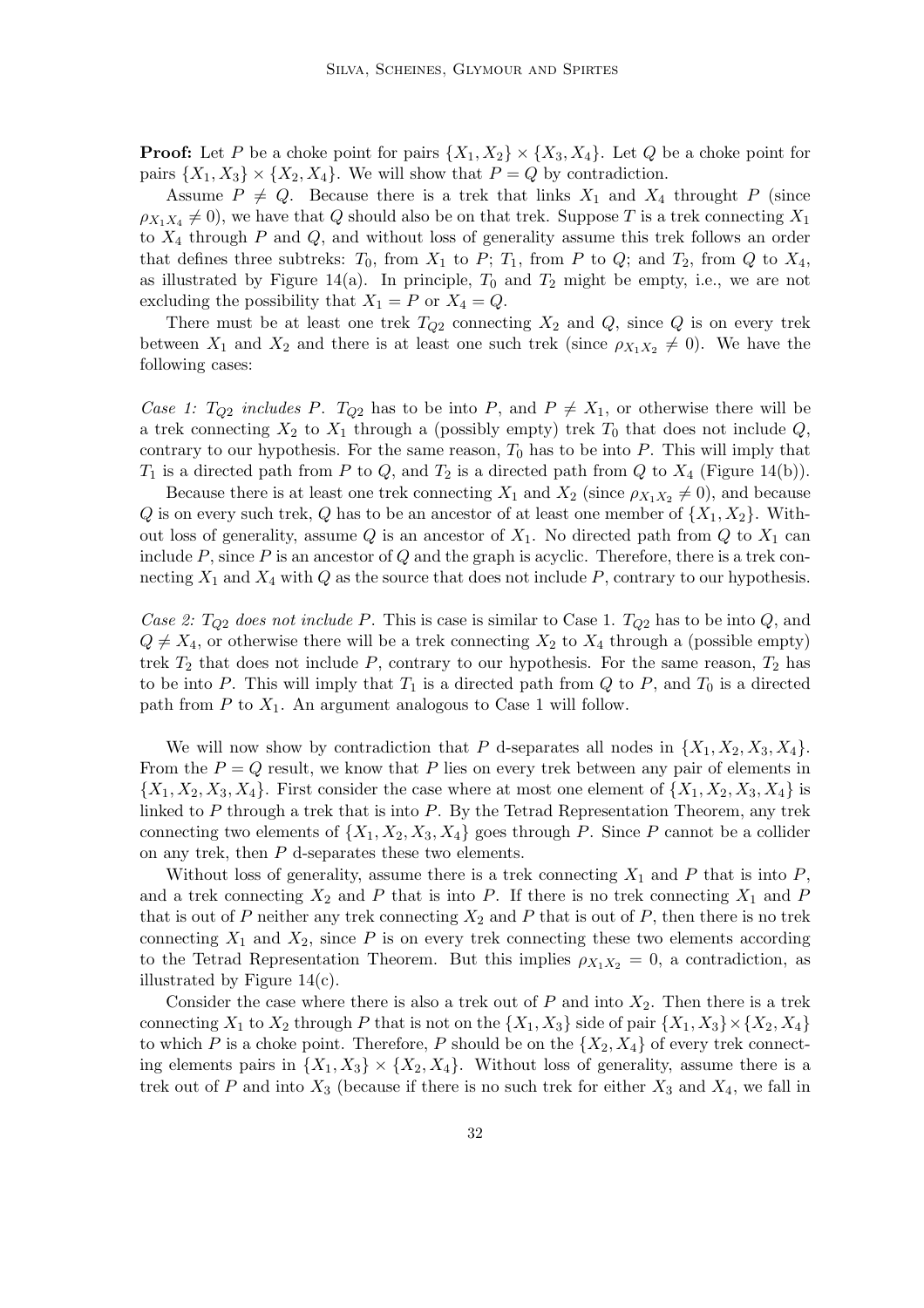

Figure 14: In (a), a depiction of a trek T linking  $X_1$  and  $X_4$  through P and Q, creating three subtreks labeled as  $T_0$ ,  $T_1$  and  $T_2$ . Directions in such treks are left unspecified. In (b), the existence of a trek  $T_{Q2}$  linking  $X_2$  and  $Q$  through P will compel the directions depicted as a consequence of the given tetrad and correlation constraints (the dotted path represents any possible continuation of  $T_{Q2}$  that does not coincide with T). The configuration in (c) cannot happen if  $P$  is a choke point entailing all three tetrads among marginally dependent nodes  ${X_1, X_2, X_3, X_4}$ . The configuration in (d) cannot happen if P is a choke point for  $\{X_1, X_3\} \times \{X_2, X_4\}$ , since there is a trek  $X_1 - P - X_2$  such that P is not on the  $\{X_1, X_3\}$  side of it, and another trek  $X_2 - S - P - X_3$  such that P is not on the  $\{X_2, X_4\}$  side of it.

the previous case by symmetry). Let S be the source of a trek into P and  $X_2$ , which should exist since  $X_2$  is not an ancestor of P. Then there is a trek of source S connecting  $X_3$  and  $X_2$  such that P is not on the  $\{X_2, X_4\}$  side of it as shown in Figure 14(d). Therefore P cannot be a choke point for  $\{X_1, X_3\} \times \{X_2, X_4\}$ . Contradiction.  $\Box$ 

**Lemma 12** Let  $G(\mathbf{O})$  be a linear latent variable model. If for some set  $\mathbf{O}' = \{X_1, X_2, X_3, \dots\}$  $X_4$ }  $\subseteq$  **O**,  $\sigma_{X_1X_2}\sigma_{X_3X_4} = \sigma_{X_1X_3}\sigma_{X_2X_4} = \sigma_{X_1X_4}\sigma_{X_2X_3}$  and for all triplets  $\{A, B, C\}$ ,  ${A, B} \subset \mathbf{O}', C \in \mathbf{O}$ , we have  $\rho_{AB,C} \neq 0$  and  $\rho_{AB} \neq 0$ , then no element  $A \in \mathbf{O}'$  is a descendant of an element of  $\mathbf{O}'\backslash\{A\}$  in G.

**Proof:** Without loss of generality, assume for the sake of contradiction that  $X_1$  is an ancestor of  $X_2$ . From the given tetrad and correlation constraints and Lemma 21, there is a node P that lies on every trek between  $X_1$  and  $X_2$  and d-separates these two nodes. Since P lies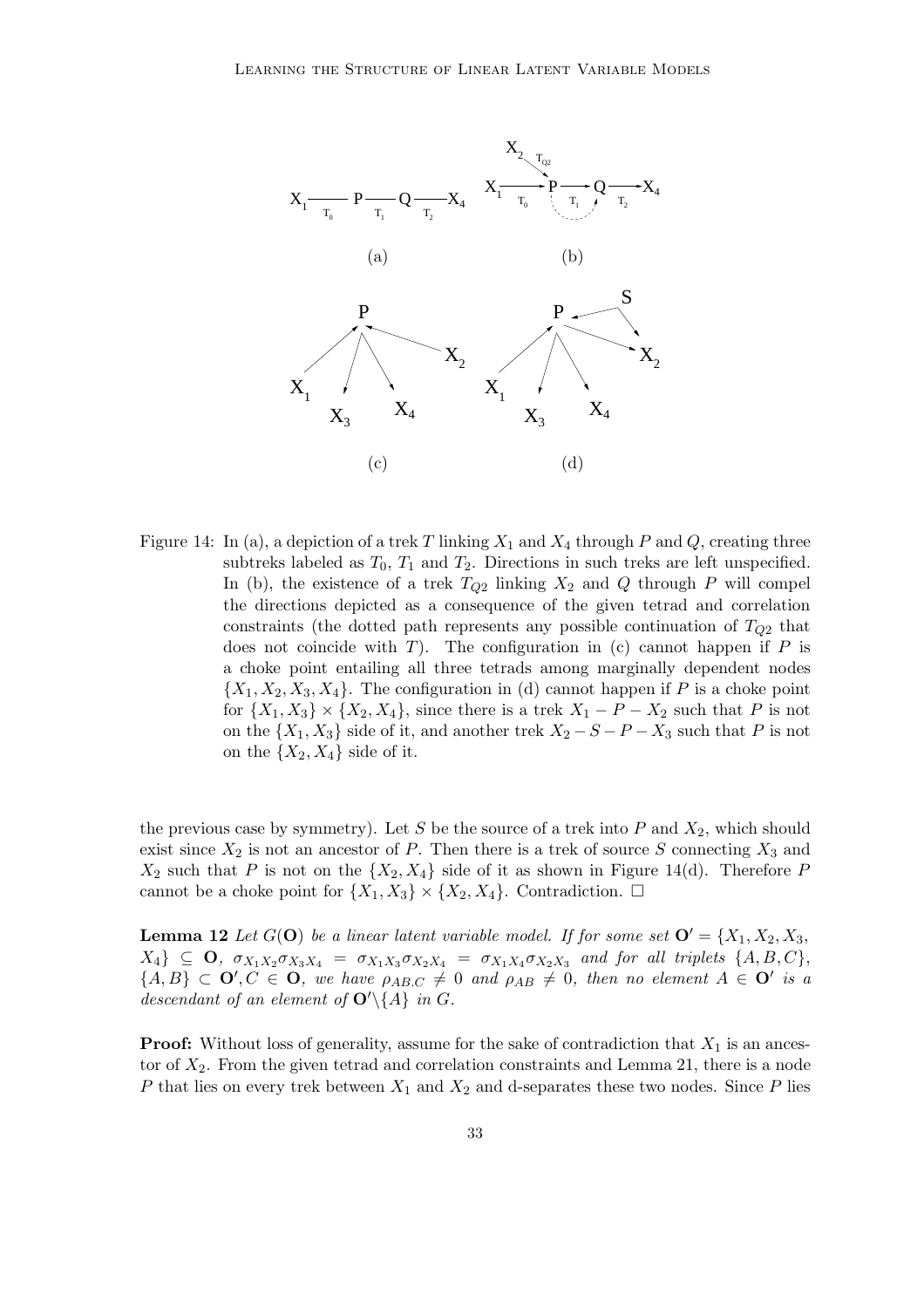on the directed path from  $X_1$  to  $X_2$ , P is a descendant of  $X_1$ , and therefore an observed node. However, this implies  $\rho_{X_1X_2,P} = 0$ , contrary to our hypothesis.  $\Box$ 

**Lemma 9** Let  $G(\mathbf{O})$  be a linear latent variable model. Assume  $\mathbf{O}' = \{X_1, X_2, X_3, Y_1, Y_2, Y_3\}$  $\subseteq$  **O**. If constraints  $\{\tau_{X_1Y_1X_2X_3}, \tau_{X_1Y_1X_3X_2}, \tau_{Y_1X_1Y_2Y_3}, \tau_{Y_1X_1Y_3Y_2}, \tau_{X_1X_2Y_2Y_1}\}$  all hold, and that for all triplets  $\{A, B, C\}, \{A, B\} \subset \mathbf{O}'$ ,  $C \in \mathbf{O}$ , we have  $\rho_{AB} \neq 0$ ,  $\rho_{AB,C} \neq 0$ , then  $X_1$ and  $Y_1$  do not have a common parent in  $G$ .

**Proof:** We will prove this result by contradiction. Suppose that  $X_1$  and  $Y_1$  have a common parent L in G. Suppose L is not a choke point for  $\{X_1, X_2\} \times \{Y_1, X_3\}$  corresponding to one of the tetrad constraints given by hypothesis. Because of the trek  $X_1 \leftarrow L \rightarrow Y_1$ , then either  $X_1$  or  $Y_1$  is a choke point. Without loss of generality, assume  $X_1$  is a choke point in this case. By Lemma 12 and the given constraints,  $X_1$  cannot be an ancestor of either  $X_2$ or  $X_3$ , and by Lemma 21 it is also the choke point for  $\{X_1, Y_1\} \times \{X_2, X_3\}$ . That means that all treks connecting  $X_1$  and  $X_2$ , and  $X_1$  and  $X_3$  should be into  $X_1$ . Since there are no treks between  $X_2$  and  $X_3$  that do not include  $X_1$ , and all paths between  $X_2$  and  $X_3$  that include  $X_1$  collide at  $X_1$ , that implies  $\rho_{X_2X_3} = 0$ , contrary to our hypothesis. By symmetry,  $Y_1$  cannot be a choke point. Therefore, L is a choke point for  $\{X_1, Y_1\} \times \{X_2, X_3\}$  and by Lemma 21, it also lies on every trek for any pair in  $S_1 = \{X_1, X_2, X_3, Y_1\}.$ 

Analogously, L is on every trek connecting any pair from the set  $S_2 = \{X_1, Y_1, Y_2, Y_3\}$ . It follows that L is on every trek connecting any pair from the set  $S_3 = \{X_1, X_2, Y_1, Y_2\}$ , and it is on the  $\{X_1, Y_1\}$  side of  $\{X_1, Y_1\} \times \{X_2, Y_2\}$ , i.e., L is a choke point that implies  $\tau_{X_1X_2Y_2Y_1}$ . Contradiction.  $\Box$ 

Remember that predicate  $F_1(X, Y, G)$  is true if and only if there exist two nodes W and Z in G such that  $\tau_{WXYZ}$  and  $\tau_{WXZY}$  are both entailed, all nodes in  $\{W, X, Y, Z\}$  are correlated, and there is no observed C in G such that  $\rho_{AB,C} = 0$  for  $\{A, B\} \subset \{W, X, Y, Z\}$ .

**Lemma 10** Let  $G(\mathbf{O})$  be a linear latent variable model. Assume  $\mathbf{O}' = \{X_1, X_2, X_3, Y_1, Y_2, Y_3\}$  $\subseteq$  **O**, such that  $F_1(X_1, X_2, G)$  and  $F_1(Y_1, Y_2, G)$  hold,  $Y_1$  is not an ancestor of  $Y_3$  and  $X_1$ is not an ancestor of  $X_3$ . If constraints  $\{\tau_{X_1Y_1Y_2X_2}, \tau_{X_2Y_1Y_3Y_2}, \tau_{X_1X_2Y_2X_3}, \neg \tau_{X_1X_2Y_2Y_1}\}$  all hold, and that for all triplets  $\{A, B, C\}$ ,  $\{A, B\} \subset \mathbf{O}'$ ,  $C \in \mathbf{O}$ , we have  $\rho_{AB} \neq 0$ ,  $\rho_{AB,C} \neq 0$ , then  $X_1$  and  $Y_1$  do not have a common parent in  $G$ .

**Proof:** We will prove this result by contradiction. Assume  $X_1$  and  $Y_1$  have a common parent L. Because of the tetrad constraints given by hypothesis and the existence of the trek  $X_1 \leftarrow L \rightarrow Y_1$ , one node in  $\{X_1, L, Y_1\}$  should be a choke point for the pair  $\{X_1, X_2\} \times \{Y_1, Y_2\}$ . We will first show that L has to be such a choke point, and therefore lies on every trek connecting  $X_1$  and  $Y_2$ , as well as  $X_2$  and  $Y_1$ . We then show that L lies on every trek connecting  $Y_1$  and  $Y_2$ , as well as  $X_1$  and  $X_2$ . Finally, we show that L is a choke point for  $\{X_1, Y_1\} \times \{X_2, Y_2\}$ , contrary to our hypothesis.

Step 1: If there is a common parent L to  $X_1$  and  $Y_1$ , then L is a  $\{X_1, X_2\} \times \{Y_1, Y_2\}$  choke point. For the sake of contradiction, assume  $X_1$  is a choke point in this case. By Lemma 12 and assumption  $F_1(X_1, X_2, G)$ , we have that  $X_1$  is not an ancestor of  $X_2$ , and therefore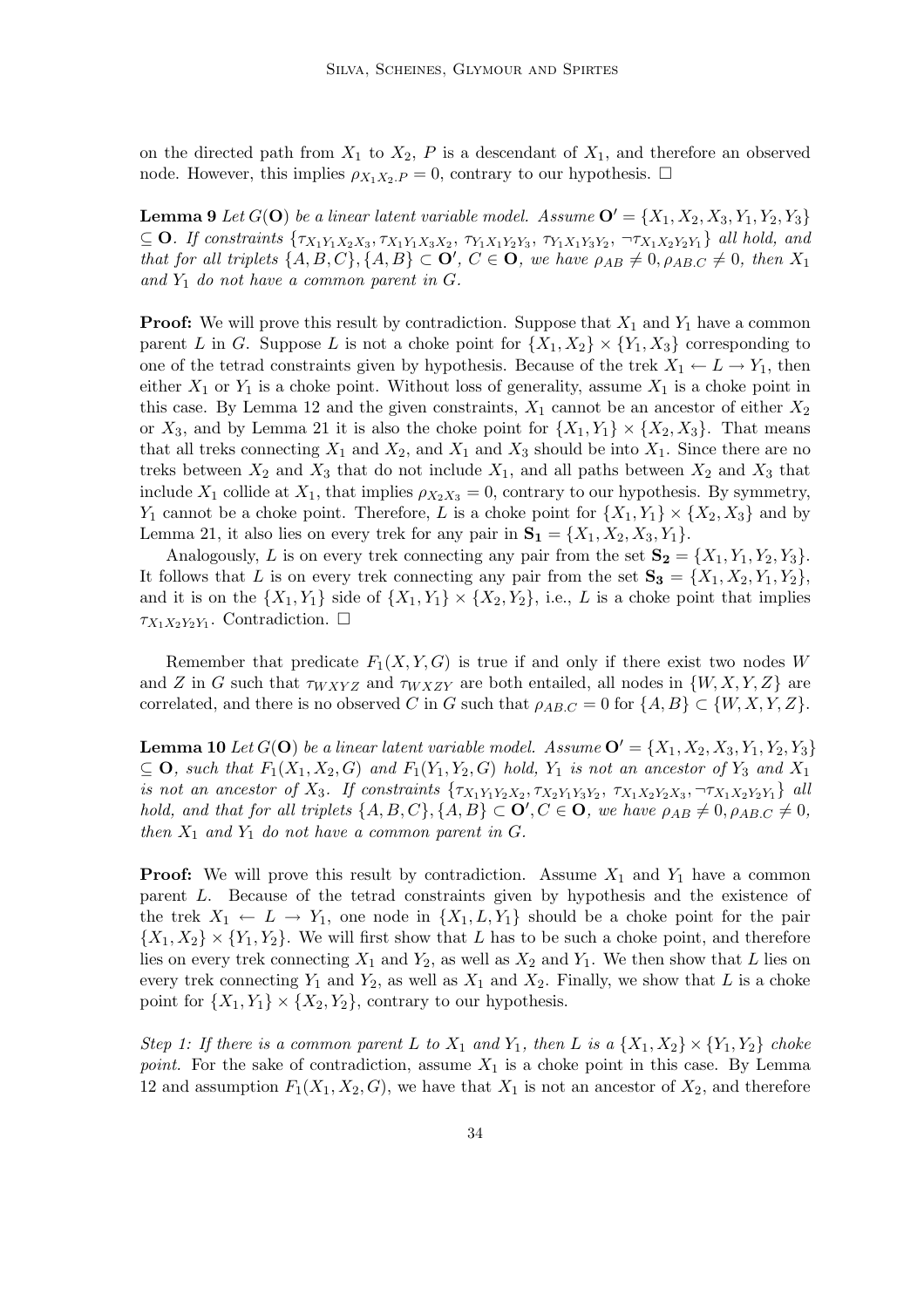

Figure 15: Figure (a) illustrates necessary treks among elements of  $\{X_1, X_2, Y_1, Y_2, L\}$  according to the assumptions of Lemma 10 if we further assume that  $X_1$  is a choke point for pairs  $\{X_1, X_2\} \times \{Y_1, Y_2\}$  (other treks might exist). Figure (b) rearranges (a) by emphasizing that  $Y_1$  and  $Y_2$  cannot be d-separated by a single node.

all treks connecting  $X_1$  and  $X_2$  should be into  $X_1$ . Since  $\rho_{X_2Y_2} \neq 0$  by assumption and  $X_1$ is on all treks connecting  $X_2$  and  $Y_2$ , there must be a directed path out of  $X_1$  and into  $Y_2$ . Since  $\rho_{X_2Y_2,X_1} \neq 0$  by assumption and  $X_1$  is on all treks connecting  $X_2$  and  $Y_2$ , there must be a trek into  $X_1$  and  $Y_2$ . Because  $\rho_{X_2Y_1} \neq 0$ , there must be a trek out of  $X_1$  and into  $Y_1$ . Figure 15(a) illustrates the configuration.

Since  $F_1(Y_1, Y_2, G)$  is true, by Lemma 21 there must be a node d-separating  $Y_1$  and  $Y_2$ (neither  $Y_1$  nor  $Y_2$  can be the choke point in  $F_1(Y_1, Y_2, G)$  because this choke point has to be latent, according to the partial correlation conditions of  $F_1$ ). However, by Figure 15(b), treks  $T_2-T_3$  and  $T_1-T_4$  cannot both be blocked by a single node. Contradiction. Therefore  $X_1$  cannot be a choke point for  $\{X_1, X_2\} \times \{Y_1, Y_2\}$  and, by symmetry, neither can  $Y_1$ .

Step 2: L is on every trek connecting  $Y_1$  and  $Y_2$  and on every trek connecting  $X_1$  and  $X_2$ . Let L be the choke point for pairs  $\{X_1, X_2\} \times \{Y_1, Y_2\}$ . As a consequence, all treks between  $Y_2$  and  $X_1$  go through L. All treks between  $X_2$  and  $Y_1$  go through L. All treks between  $X_2$ and  $Y_2$  go through L. Such treks exist, since no respective correlation vanishes.

Consider the given hypothesis  $\sigma_{X_2Y_1}\sigma_{Y_2Y_3} = \sigma_{X_2Y_3}\sigma_{Y_2Y_1}$ , corresponding to a choke point  $\{X_2, Y_2\} \times \{Y_1, Y_3\}$ . From the previous paragraph, we know there is a trek linking  $Y_2$  and L. L is a parent of  $Y_1$  by construction. That means  $Y_2$  and  $Y_1$  are connected by a trek through L.

We will show by contradiction that L is on every trek connecting  $Y_1$  and  $Y_2$ . Assume there is a trek  $T_Y$  connecting  $Y_2$  and  $Y_1$  that does not contain L. Let P be the first point of intersection of  $T_Y$  and a trek  $T_X$  connecting  $X_2$  to  $Y_1$ , starting from  $X_2$ . If  $T_Y$  exists, such point should exist, since  $T_Y$  should contain a choke point  $\{X_2, Y_2\} \times \{Y_1, Y_3\}$ , and all treks connecting  $X_2$  and  $Y_1$  (including  $T_X$ ) contain the same choke point.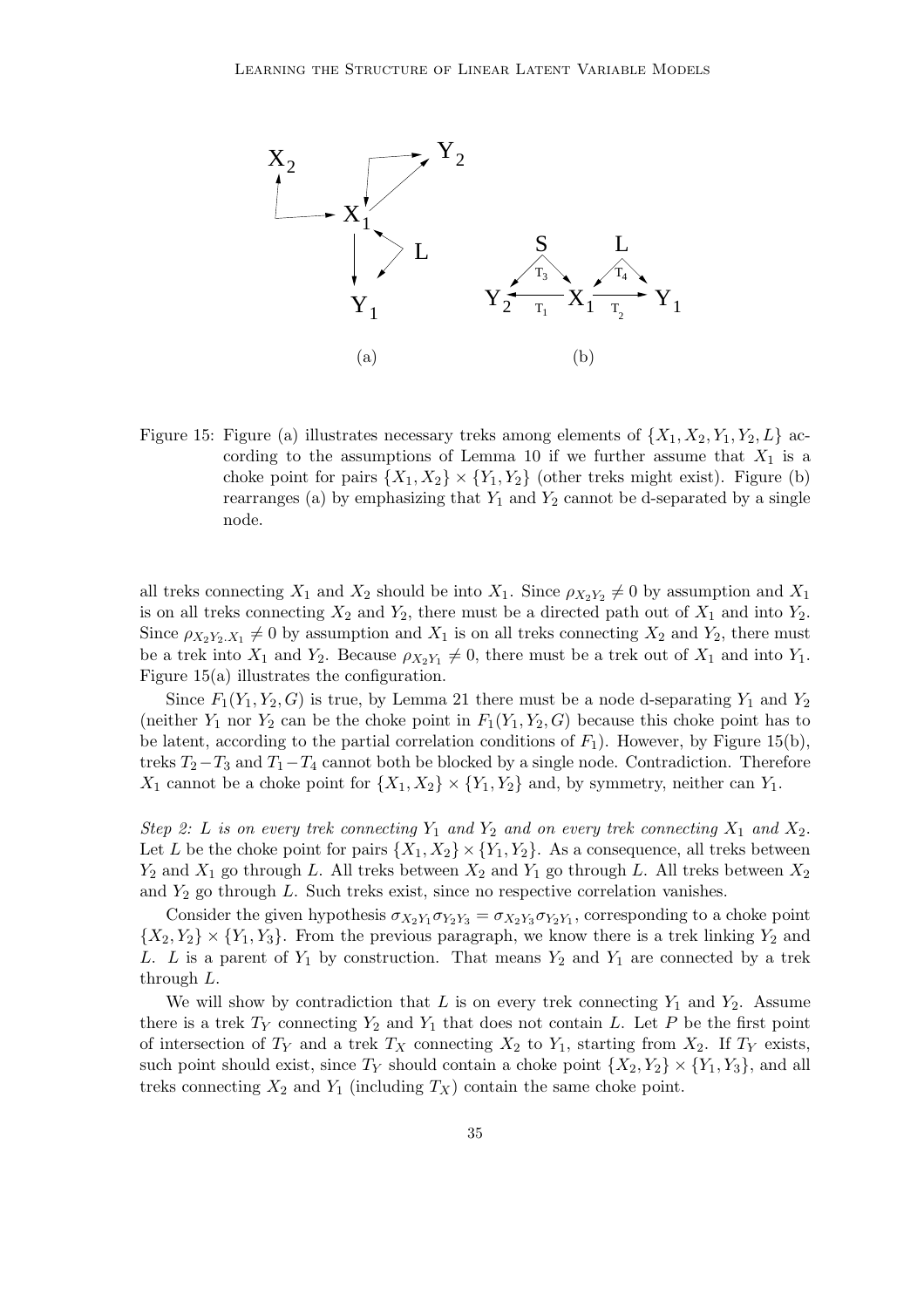

Figure 16: In (a), a depiction of  $T_Y$  and  $T_X$ , where edges represent treks  $(T_X \text{ can be seen})$ more generally as the combination of the solid edge between  $X_2$  and  $P$  concatenated with a dashed edge between  $P$  and  $Y_1$  representing the possibility that  $T_Y$  and  $T_X$  might intersect multiple times in  $T_{PY}$ , but in principle do not need to coincide in  $T_{PY}$  if P is not a choke point.) In (b), a possible configurations of edges  $X_{-1}, P >$  and  $\langle P, Y_{+1} \rangle$  that do not collide in P, and P is a choke point (and  $Y_{+1} \neq Y$ ). In (c), the edge  $\lt Y_{-1}, P >$  is compelled to be directed away from P because of the collider with the other two neighbors of P.

Let  $T_{PY}$  be the subtrek of  $T_Y$  starting on P and ending one node before  $Y_1$ . Any choke point  $\{X_2, Y_2\} \times \{Y_1, Y_3\}$  should lie on  $T_{PY}$  (Figure 16(a)). ( $Y_1$  cannot be such a choke point, since all treks connecting  $Y_1$  and  $Y_2$  are into  $Y_1$ , and by hypothesis all treks connecting  $Y_1$  and  $Y_3$  are into  $Y_1$ . Since all treks connecting  $Y_2$  and  $Y_3$  would need to go through  $Y_1$  by definition, then there would be no such trek, implying  $\rho_{Y_2Y_3} = 0$ , contrary to our hypothesis.)

Assume first that  $X_2 \neq P$  and  $Y_2 \neq P$ . Let  $X_{-1}$  be the node before P in  $T_X$  starting from  $X_2$ . Let  $Y_{-1}$  be the node before P in  $T_Y$  starting from  $Y_2$ . Let  $Y_{+1}$  be the node after P in  $T_Y$  starting from  $Y_2$  (notice that it is possible that  $Y_{+1} = Y_1$ ). If  $X_{-1}$  and  $Y_{+1}$  do not collide on P (i.e., there is no structure  $X_{-1} \to P \leftarrow Y_{+1}$ ), then there will be a trek connecting  $X_2$  to  $Y_1$  through  $T_{PY}$  after P. Since L is not in  $T_{PY}$ , L should be before P in  $T_X$ . But then there will be a trek connecting  $X_2$  and  $Y_1$  that does not intersect  $T_{PY}$ , which is a contradiction (Figure 16(b)). If the collider does exist, we have the edge  $P \leftarrow Y_{+1}$ . Since no collider  $Y_{-1} \to P \leftarrow Y_{+1}$  can exist because  $T_Y$  is a trek, the edge between  $Y_{-1}$  and P is out of P. But that forms a trek connecting  $X_2$  and  $Y_2$  (Figure 16(c)), and since L is in every trek between  $X_2$  and  $Y_2$  and  $T_Y$  does not contain L, then  $T_X$  should contain L before P, which again creates a trek between  $X_2$  and  $Y_1$  that does not intersect  $T_{PY}$ .

If  $X_2 = P$ , then  $T_{PY}$  has to contain L, because every trek between  $X_2$  and  $Y_1$  contains L. Therefore,  $X_2 \neq P$ . If  $Y_2 = P$ , then because every trek between  $X_2$  and  $Y_2$  should contain L, we again have that L lies in  $T_X$  before P, which creates a trek between  $X_2$  and  $Y_1$  that does not intersect  $T_{PY}$ . Therefore, we showed by contradiction that L lies on every trek between  $Y_2$  and  $Y_1$ .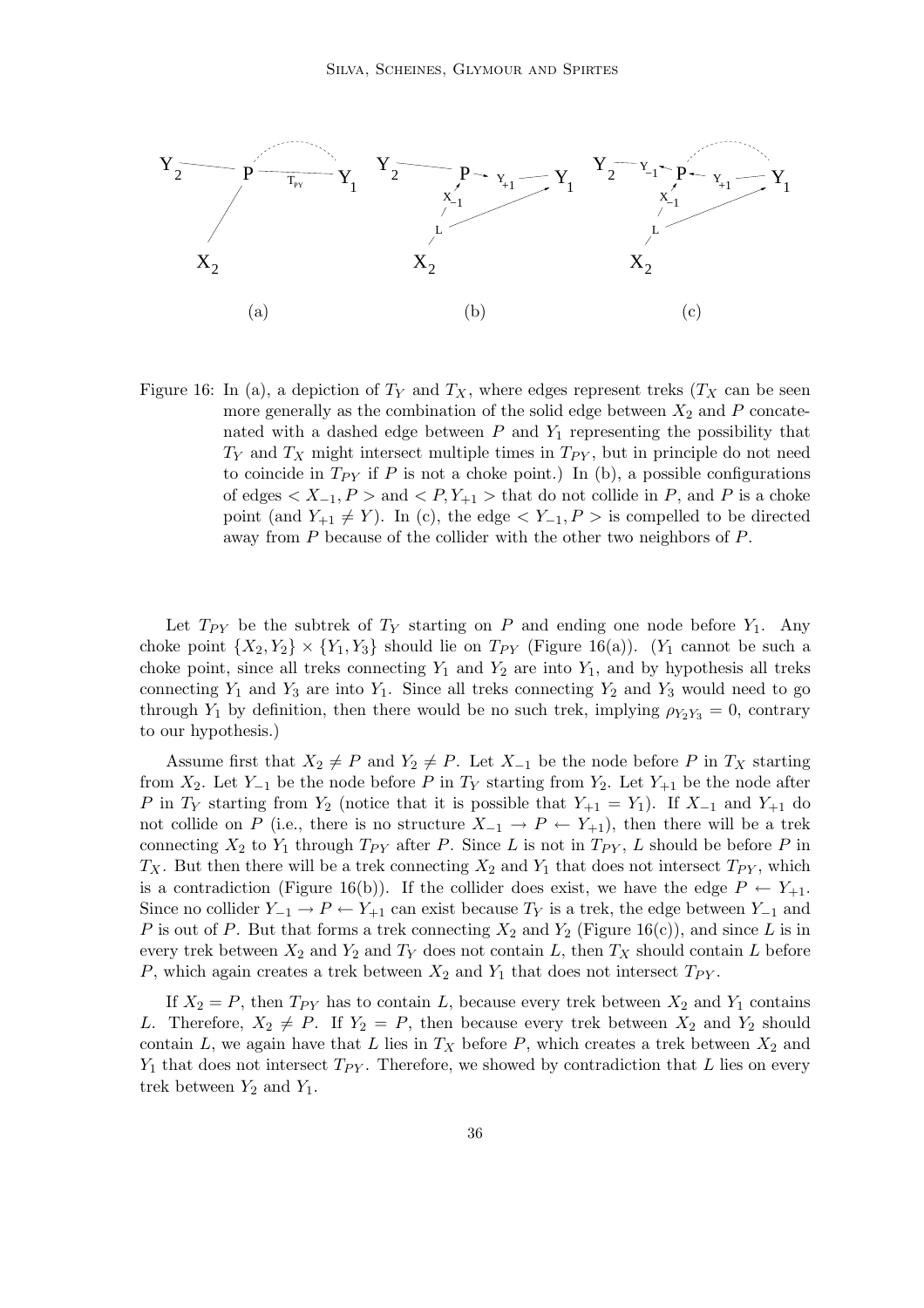

Figure 17: In (a),  $Y_2$  and  $X_1$  cannot share a parent, and because of the given tetrad constraints,  $L$  should d-separate  $M$  and  $Y_3$ .  $Y_3$  is not a child of  $L$  either, but there will be a trek linking L and  $Y_3$ . In (b), an (invalid) configuration for  $X_2$  and  $X_3$ , where they share an ancestor between M and L.

Consider now the given hypothesis  $\sigma_{X_1X_2}\sigma_{X_3Y_2}=\sigma_{X_1Y_2}\sigma_{X_3X_2}$ , corresponding to a choke point  $\{X_2, Y_2\} \times \{X_1, X_3\}$ . By symmetry with the previous case, all treks between  $X_1$  and  $X_2$  go through L.

Step 3: If L exists, so does a choke point  $\{X_1, Y_1\} \times \{X_2, Y_2\}$ . By the previous steps, L intermediates all treks between elements of the pair  $\{X_1, Y_1\} \times \{X_2, Y_2\}$ . Because L is a common parent of  $\{X_1, Y_1\}$ , it lies on the  $\{X_1, Y_1\}$  side of every trek connecting pairs of elements in  $\{X_1, Y_1\} \times \{X_2, Y_2\}$ . L is a choke point for this pair. This implies  $\tau_{X_1 X_2 Y_2 Y_1}$ . Contradiction.  $\Box$ 

**Lemma 11** Let  $G(\mathbf{O})$  be a linear latent variable model. Let  $\mathbf{O}' = \{X_1, X_2, X_3, Y_1, Y_2, Y_3\}$  $\subseteq$  **O**. If constraints  $\{\tau_{X_1Y_1Y_2Y_3}, \tau_{X_1Y_1Y_3Y_2}, \tau_{X_1Y_2X_2X_3}, \tau_{X_1Y_2X_3X_2}, \tau_{X_1Y_3X_2X_3}, \tau_{X_1Y_3X_3X_2},$  $\neg \tau_{X_1X_2Y_2Y_3}$  all hold, and that for all triplets  $\{A, B, C\}$ ,  $\{A, B\} \subset \mathbf{O}'$ ,  $C \in \mathbf{O}$ , we have  $\rho_{AB} \neq 0, \rho_{AB,C} \neq 0$ , then  $X_1$  and  $Y_1$  do not have a common parent in G.

**Proof:** We will prove this result by contradiction. Suppose  $X_1$  and  $Y_1$  have a common parent L in G. Since all three tetrads hold in the covariance matrix of  $\{X_1, Y_1, Y_2, Y_3\}$ , by Lemma 21 the choke point that entails these constraints d-separates the elements of  $\{X_1, Y_1, Y_2, Y_3\}$ . The choke point should be in the trek  $X_1 \leftarrow L \rightarrow Y_1$ , and since it cannot be an observed node because by hypothesis no d-separation conditioned on a single node holds among elements of  $\{X_1, Y_1, Y_2, Y_3\}$ , L has to be a latent choke point for all pairs of pairs in  $\{X_1, Y_1, Y_2, Y_3\}.$ 

It is also given that  $\{\tau_{X_1Y_2X_2X_3}, \tau_{X_1Y_2X_3X_2}, \tau_{X_1Y_1Y_2Y_3}, \tau_{X_1Y_1Y_3Y_2}\}\$  holds. Since it is the case that  $\neg \tau_{X_1 X_2 Y_2 Y_3}$ , by Lemma 9  $X_1$  and  $Y_2$  cannot share a parent. Let  $T_{ML}$  be a trek connecting some parent M of  $Y_2$  and L. Such a trek exists because  $\rho_{X_1Y_2} \neq 0$ .

We will show by contradiction that there is no node in  $T_{ML}\backslash L$  that is connected to  $Y_3$ by a trek that does not go through  $L$ . Suppose there is such a node, and call it  $V$ . If the trek connecting V and  $Y_3$  is into V, and since V is not a collider in  $T_{ML}$ , then V is either an ancestor of  $M$  or an ancestor of  $L$ . If  $V$  is an ancestor of  $M$ , then there will be a trek connecting  $Y_2$  and  $Y_3$  that is not through L, which is a contradiction. If V is an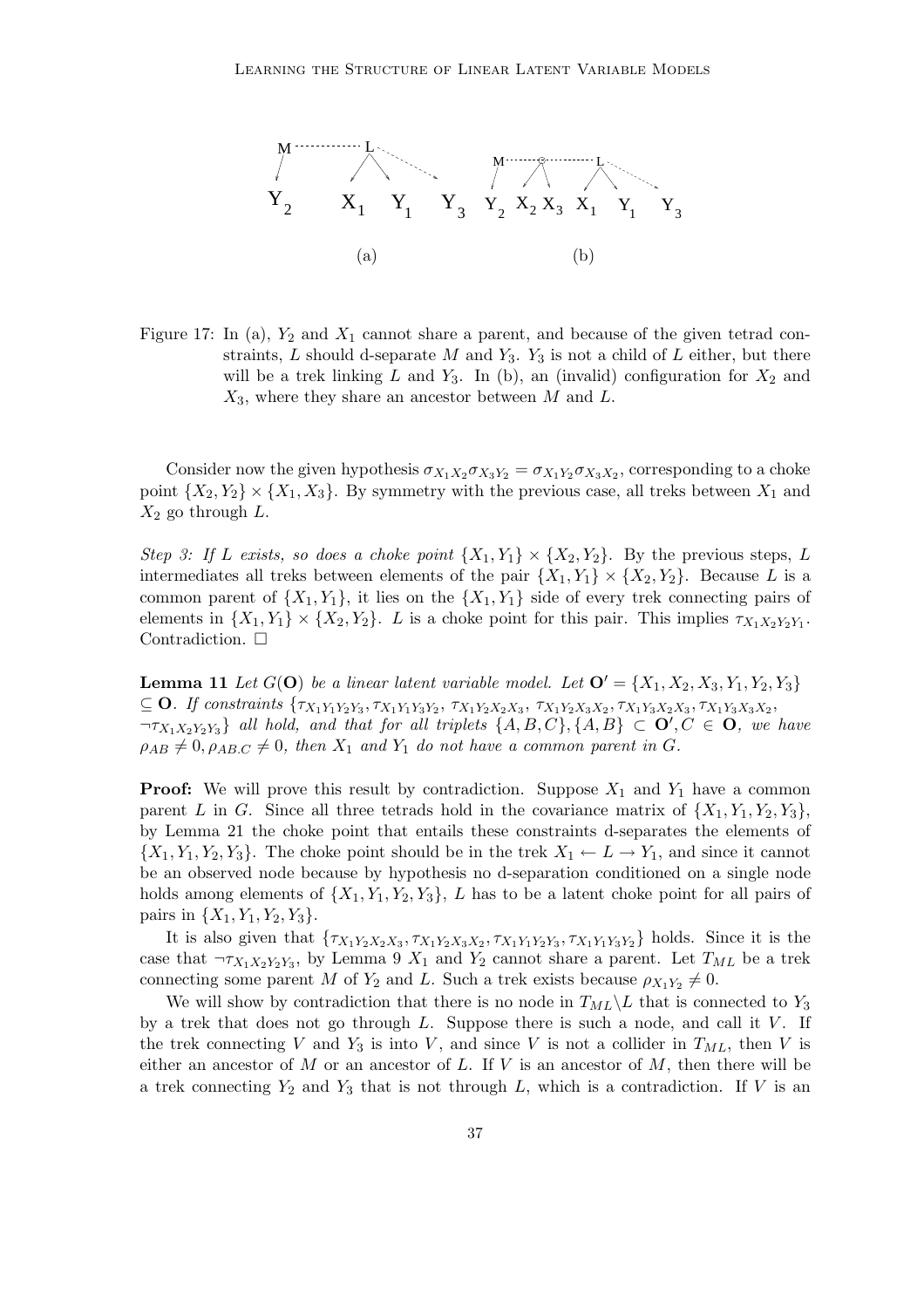ancestor of L but not M, then both  $Y_2$  and  $Y_3$  are d-connected to a node V is a collider at the intersection of such d-connecting treks. However,  $V$  is an ancestor of  $L$ , which means L cannot d-separate  $Y_2$  and  $Y_3$ , a contradiction. Finally, if the trek connecting V and  $Y_3$ is out of  $V$ , then  $Y_2$  and  $Y_3$  will be connected by a trek that does not include  $L$ , which again is not allowed. We therefore showed there is no node with the properties of  $V$ . This configuration is illustrated by Figure 17(a).

Since all three tetrads hold among elements of  $\{X_1, X_2, X_3, Y_2\}$ , then by Lemma 21, there is a single choke point  $P$  that entails such tetrads and d-separates elements of this set. Since  $T_{ML}$  is a trek connecting  $Y_2$  to  $X_1$  through L, then there are three possible locations for  $P$  in  $G$ :

Case 1:  $P = M$ . We have all treks between  $X_3$  and  $X_2$  go through M but not through L, and some trek from  $X_1$  to  $Y_3$  goes through L but not through M. No choke point can exist for pairs  $\{X_1, X_3\} \times \{X_2, Y_3\}$ , which by the Tetrad Representation Theorem means that the tetrad  $\sigma_{X_1Y_3}\sigma_{X_2X_3} = \sigma_{X_1X_2}\sigma_{Y_3X_3}$  cannot hold, contrary to our hypothesis.

Case 2: P lies between M and L in  $T_{ML}$ . This configuration is illustrated by Figure 17(b). As before, no choke point exists for pairs  $\{X_1, X_3\} \times \{X_2, Y_3\}$ , contrary to our hypothesis.

Case 3:  $P = L$ . Because all three tetrads hold in  $\{X_1, X_2, X_3, Y_3\}$  and L d-separates all pairs in  $\{X_1, X_2, X_3\}$ , one can verify that L d-separates all pairs in  $\{X_1, X_2, X_3, Y_3\}$ . This will imply a  $\{X_1, Y_3\} \times \{X_2, Y_2\}$  choke point, contrary to our hypothesis.  $\Box$ 

**Theorem 13** The output of FINDPATTERN is a measurement pattern with respect to the tetrad and vanishing partial correlation constraints of  $\Sigma$ 

Proof: Two nodes will not share a common latent parent in a measurement pattern if and only if they are not linked by an edge in graph  $C$  constructed by algorithm  $\overline{F}$  INDPATTERN and that happens if and only if some partial correlation vanishes or if any of rules CS1, CS2 or CS3 applies. But then by Lemmas 9, 10, 11 and the equivalence of vanishing partial correlations and conditional independence in linearly faithful distributions (Spirtes et al., 2000) the claim is proved. The claim about undirected edges follows from Lemma 12.  $\Box$ 

**Theorem 14** Given a covariance matrix  $\Sigma$  assumed to be generated from a linear latent variable model  $G(\mathbf{O})$  with latent variables **L**, let  $G_{out}$  be the output of BUILDPURECLUSTERS( $\Sigma$ ) with observed variables  $O_{out} \subseteq O$  and latent variables  $L_{out}$ . Then  $G_{out}$  is a measurement pattern, and there is an injective mapping  $M : L_{out} \to L$  with the following properties:

- 1. Let  $L_{out} \in L_{out}$ . Let **X** be the children of  $L_{out}$  in  $G_{out}$ . Then  $M(L_{out})$  d-separates any element  $X \in \mathbf{X}$  from  $\mathbf{O}_{\text{out}} \setminus X$  in  $G$ ;
- 2.  $M(L_{out})$  d-separates X from every latent in G for which  $M^{-1}(.)$  exists;
- 3. Let  $O' \subseteq O_{out}$  be such that each pair in  $O'$  is correlated. At most one element in  $O'$ with latent parent  $L_{out}$  in  $G_{out}$  is not a descendant of  $M(L_{out})$  in G, or has a hidden common cause with it;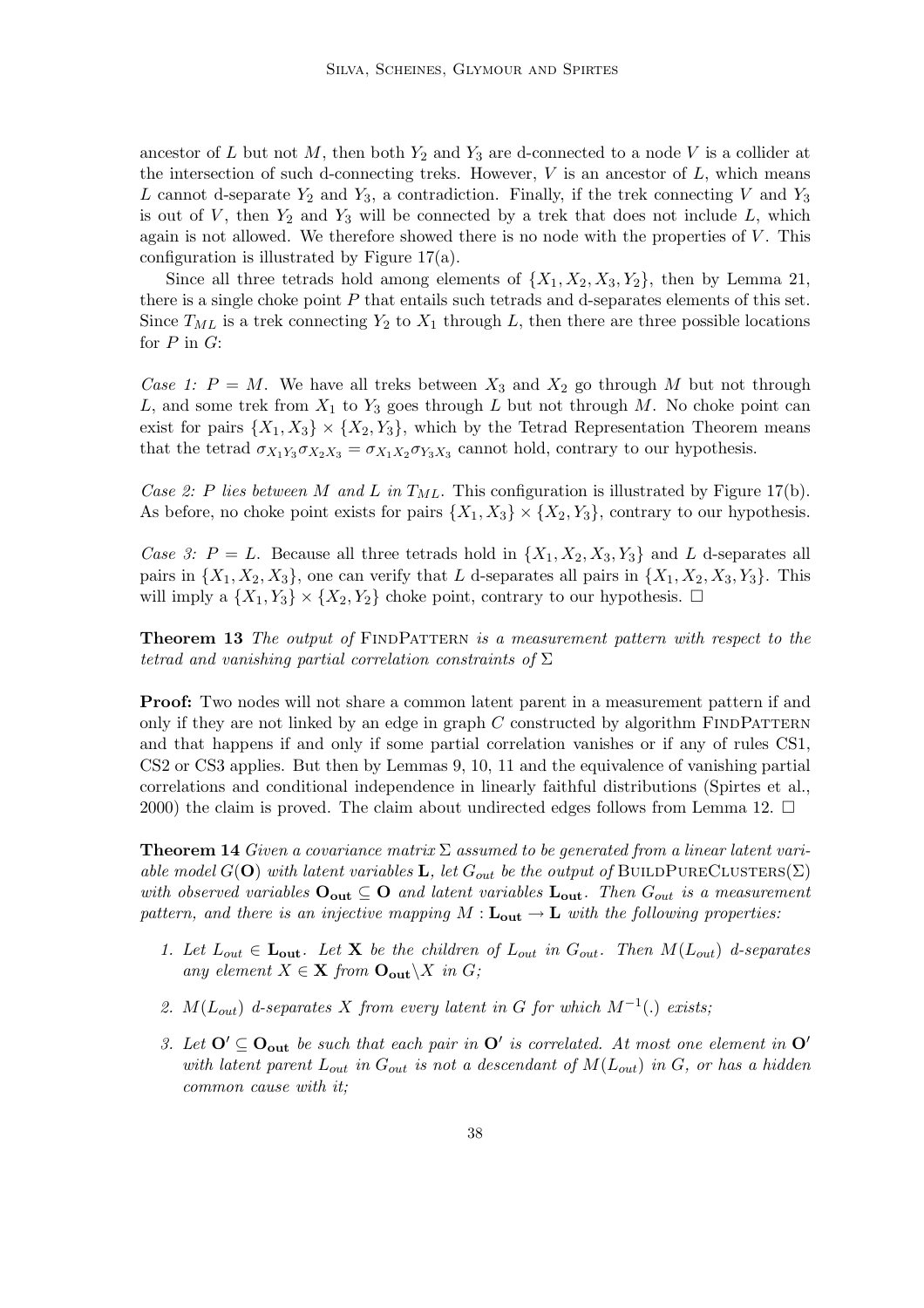**Proof:** We will start by showing that for each cluster  $Cl_i$  in  $G_{out}$ , there exists an unique latent  $L_i$  in G that d-separates all elements of  $Cl_i$ . This shows the existance of an unique function from latents in  $G_{out}$  to latents in G. We then proceed to prove the three claims given in the theorem, and finish by proving that the given function is injective.

Let  $Cl_i$  be a cluster in a non-empty  $G_{out}$ .  $Cl_i$  has three elements  $X, Y$  and  $Z$ , and there is at least some W in  $G_{out}$  such that all three tetrad constraints hold in the covariance matrix of  $\{W, X, Y, Z\}$ , where no pair of elements in  $\{X, Y, Z\}$  is marginally d-separated or d-separated by an observable variable. By Lemma 21, it follows that there is an unique latent  $L_i$  d-separating X, Y and Z. If  $Cl_i$  has more than three elements, it follows that since no node other than  $L_i$  can d-separate all three elements in  $\{X, Y, Z\}$ , and any choke point for  $\{W', X, Y, Z\}$ ,  $W' \in Cl_i$ , will d-separate all elements in  $\{W', X, Y, Z\}$ , then there is an unique latent  $L_i$  d-separating all elements in  $C_i$ . An analogous argument concerns the d-separation of any element of  $Cl<sub>i</sub>$  and observed nodes in other clusters.

Now we will show that each  $L_i$  d-separates each X in  $Cl_i$  from all other mapped latents. As a byproduct, we will also show the validity of the third claim of the theorem. Consider  ${Y,Z}$ , two other elements of  $Cl_i$  besides X, and  ${A,B,C}$ , three elements of  $Cl_i$ . Since  $L_i$  and  $L_j$  each d-separate all pairs in  $\{X, Y\} \times \{A, B\}$ , and no pair in  $\{X, Y\} \times \{A, B\}$  has both of its elements connected to  $L_i(L_j)$  through a trek that is into  $L_i(L_j)$  (since  $L_i$ , or  $L_i$ , d-separates then), then both  $L_i$  and  $L_j$  are choke points for  $\{X, Y\} \times \{A, B\}$ . According to Lemma 2.5 given by Shafer et al. (1993), any trek connecting an element from  $\{X, Y\}$ to an element in  $\{A, B\}$  passes through both choke points in the same order. Without loss of generality, assume the order is first  $L_i$ , then  $L_j$ .

If there is no trek connecting X to  $L_i$  that is into  $L_i$ , then  $L_i$  d-separates X and  $L_j$ . The same holds for  $L_j$  and A with respect to  $L_i$ . If there is a trek T connecting X and  $L_i$  that is into  $L_i$ , and since all three tetrad constraints hold in the covariance matrix of  $\{X, Y, Z, A\}$  by construction, then there is no trek connecting A and  $L_i$  that is into  $L_i$ (Lemma 21). Since there are treks connecting  $L_i$  and  $L_j$ , they should be all out of  $L_i$  and into  $L_i$ . This means that  $L_i$  d-separates X and  $L_i$ . But this also creates a trek connecting X and  $L_j$  that is into  $L_j$ . Since all three tetrad constraints hold in the covariance matrix of  $\{X, A, B, C\}$  by construction, then there is no trek connecting A and  $L_j$  that is into  $L_j$  (by the d-separation implied by Lemma 21). This means that  $L_j$  d-separates A from  $L_i$ . This also means that the existance of such a trek T out of X and into  $L_i$  forbids the existance of any trek connecting a variable correlated to X that is into  $L_i$  (since all treks connecting  $L_i$  and some  $L_i$  are out of  $L_i$ ), which proves the third claim of the theorem.

We will conclude by showing that given two clusters  $Cl_i$  and  $Cl_j$  with respective latents  $L_i$  and  $L_j$ , where each cluster is of size at least three, if they are not merged, then  $L_i \neq L_j$ . That is, the mapping from latents in  $G_{out}$  to latents in  $G$ , as defined at the beginning of the proof, is injective.

Assume  $L_i = L_j$ . We will show that these clusters will be merged by the algorithm, proving the counterpositive argument. Let X and Y be elements of  $Cl_i$  and W, Z elements of  $Cl_j$ . It immediately follows that  $L_i$  is a choke point for all pairs in  $\{W, X, Y, Z\}$ , since  $L_i$  d-separates any pair of elements of  $\{W, X, Y, Z\}$ , which means all three tetrads will hold in the covariance matrix of any subset of size four from  $Cl_i \cup Cl_j$ . These two clusters will then be merged by BUILDPURECLUSTERS.  $\Box$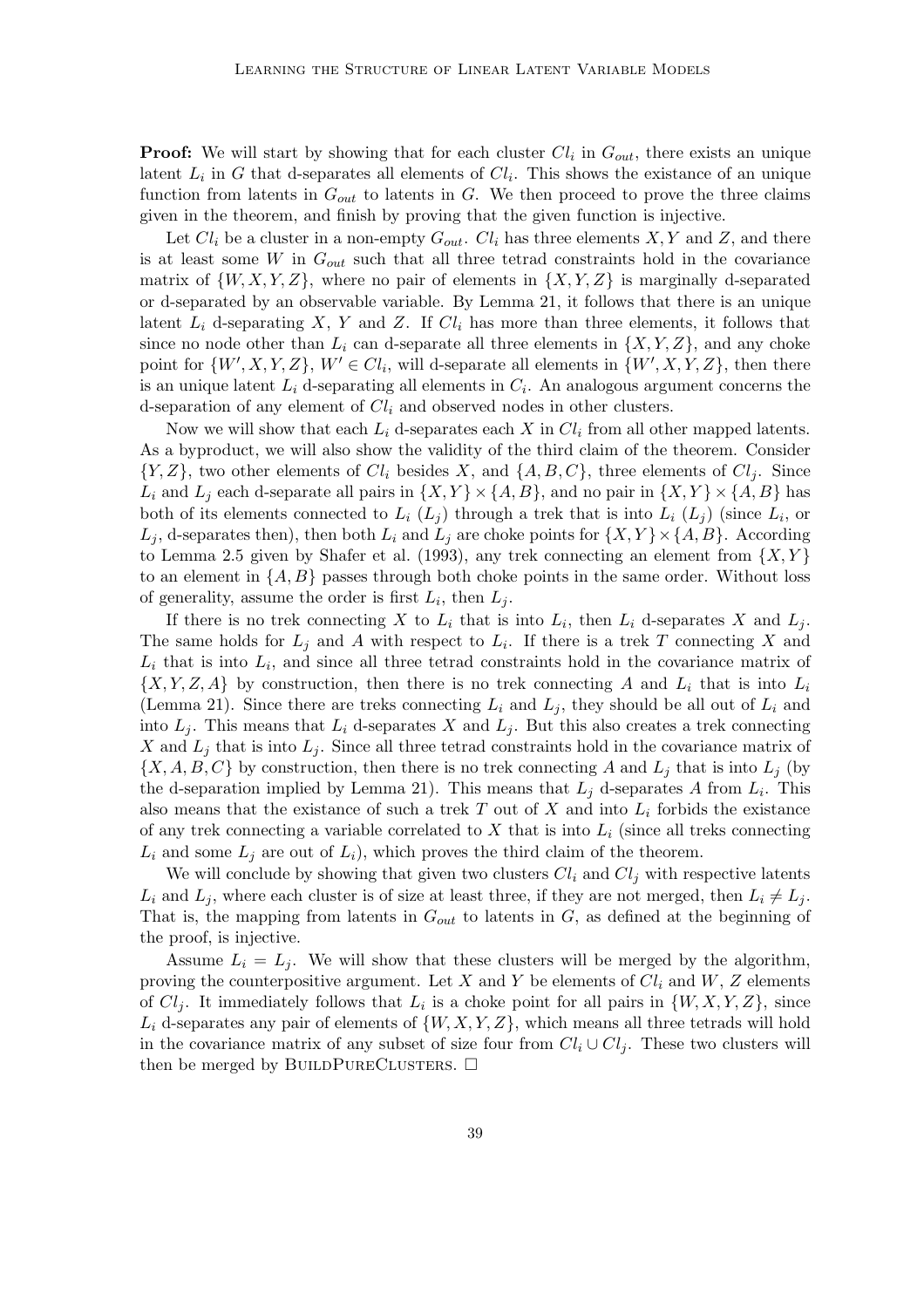**Theorem 15** Given a covariance matrix  $\Sigma$  assumed to be generated from a linear latent variable model  $G(\mathbf{O})$  with latent variables **L**, let  $G_{out}$  be the output of BUILDPURECLUSTERS( $\Sigma$ ) with observed variables  $O_{out} \subseteq O$  and latent variables  $L_{out}$ . Let  $M(L_{out}) \subseteq L$  be the set of latents in G obtained by the mapping function  $M()$ . Let  $\Sigma_{\text{O}_{out}}$  be the population covariance matrix of  $O_{\text{out}}$ , i.e., the corresponding marginal of  $\Sigma$ . Let the DAG  $G_{out}^{aug}$  be  $G_{out}$  augmented by connecting the elements of  $\mathbf{L_{out}}$  such that the structural model of  $G_{out}^{aug}$  is an I-map of the distribution of  $M(\mathbf{L_{out}})$ . Then there exists a linear latent variable model using  $G_{out}^{aug}$  as the graphical structure such that the implied covariance matrix of  $O_{out}$  equals  $\Sigma_{O_{out}}$ .

**Proof:** If a linear model is an I-map DAG of the true distribution of its variables, then there is a well-known natural instantiation of the parameters of this model that will represent the true covariance matrix (Spirtes et al., 2000). We will assume such parametrization for the structural model, and denote as  $\Sigma_L(\Theta)$  the parameterized latent covariance matrix. Instead of showing that  $G_{out}^{aug}$  is an I-map of the respective set of latents and observed variables and using the same argument, we will show a valid instantion of its parameters directly.

Assume without loss of generality that all variables have zero mean. To each observed node X with latent ancestor  $L_X$  in G such that  $M^{-1}(L_X)$  is a parent of X in  $G_{out}$ , the linear model representation is:

$$
X = \lambda_X L_X + \epsilon_X
$$

For this equation, we have two associated parameters,  $\lambda_X$  and  $\sigma_{\epsilon_X}^2$ , where  $\sigma_{\epsilon_X}^2$  is the variance of  $\epsilon_X$ . We instantiate them by the linear regression values, i.e.,  $\lambda_X = \sigma_{X L_X}/\sigma_{L_X}^2$ , and  $\sigma_{\epsilon_X}^2$  is the respective residual variance. The set  $\{\lambda_X\} \cup \{\sigma_{\epsilon_X}^2\}$  of all  $\lambda_X$  and  $\sigma_{\epsilon_X}^2$ , along with the parameters used in  $\Sigma_L(\Theta)$ , is our full set of parameters  $\Theta$ .

Our definition of linear latent variable model requires  $\sigma_{\epsilon_X\epsilon_Y} = 0$ ,  $\sigma_{\epsilon_XL_X} = 0$  and  $\sigma_{\epsilon_XL_Y} = 0$ 0, for all  $X \neq Y$ . This corresponds to a covariance matrix  $\Sigma(\Theta)$  of the observed variables with entries defined as:

$$
E[X2](\Theta) = \sigma_X^2(\Theta) = \lambda_X^2 \sigma_{L_X}^2 + \sigma_{\epsilon_X}^2
$$

$$
E[XY](\Theta) = \sigma_{XY}(\Theta) = \lambda_X \lambda_T \sigma_{L_X L_Y}
$$

To prove the theorem, we have to show that  $\Sigma_{\text{O}_{out}} = \Sigma(\Theta)$  by showing that correlations between different residuals, and residuals and latent variables, are actually zero.

The relation  $\sigma_{\epsilon X}L_X = 0$  follows directly from the fact that  $\lambda_X$  is defined by the regression coefficient of X on  $L_X$ . Notice that if X and  $L_X$  do not have a common ancestor,  $\lambda_X$  is the direct effect of  $L_X$  in X with respect to  $G_{out}$ . As we know, by Theorem 14, at most one variable in any set of correlated variables will not fulfill this condition.

We have to show also that  $\sigma_{XY} = \sigma_{XY}(\Theta)$  for any pair X, Y in  $G_{out}$ . Residuals  $\epsilon_X$  and  $\epsilon_Y$  are uncorrelated due to the fact that X and Y are independent given their latent ancestors in  $G_{out}$ , and therefore  $\sigma_{\epsilon_X \epsilon_Y} = 0$ . To verify that  $\sigma_{\epsilon_X L_Y} = 0$  is less straightforward, but one can appeal to the graphical formulation of the problem. In a linear model, the residual  $\epsilon_X$  is a function only of the variables that are not independent of X given  $L_X$ . None of this variables can be nodes in  $G_{out}$ , since  $L_X$  d-separates X from all such variables. Therefore, given  $L_X$  none of the variables that define  $\epsilon_X$  can be dependent on  $L_Y$ , implying  $\sigma_{\epsilon_X L_Y} = 0$ .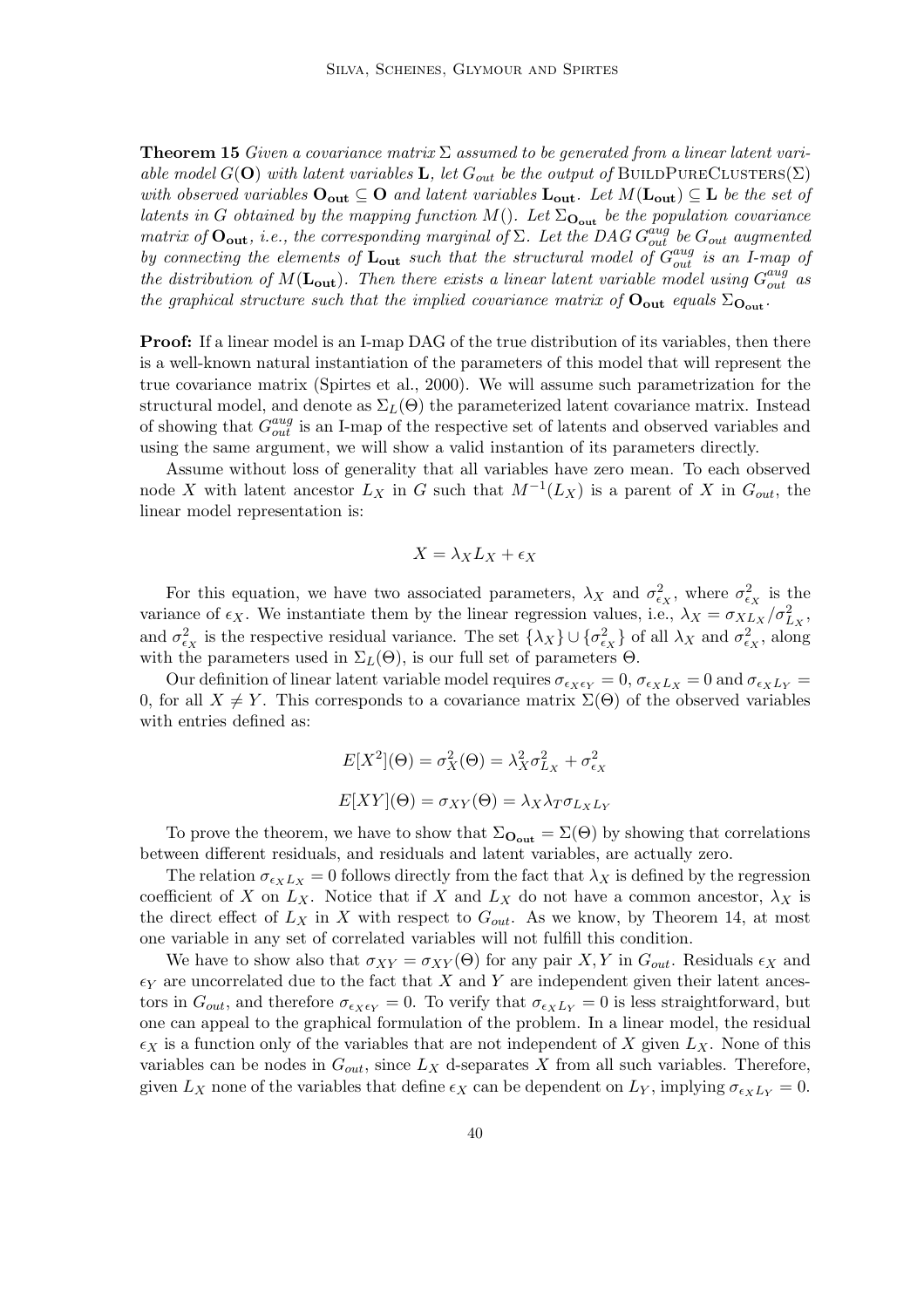## $\Box$

## **Theorem** 16 Problem  $\mathcal{MP}^3$  is NP-complete.

**Proof:** Direct reduction from the 3-SAT problem: let S be a 3-CNF formula from which we want to decide if there is an assignment for its variables that makes the expression true. Define G as a latent variable graph with a latent node  $L_i$  for each clause  $C_i$  in M, with an arbitrary fully connected structural model. For each latent in  $G$ , add five pure children. Choose three arbitrary children of each latent  $L_i$ , naming them  $\{C_i^1, C_i^2, C_i^3\}$ . Add a bidirected edge  $C_i^p \leftrightarrow C_j^q$  $C_i^q$  for each pair  $C_i^p$  $i<sup>p</sup>, C<sup>q</sup>, i \neq j$ , if and only that they represent literals over the same variable but of opposite values. As in the maximum clique problem, one can verify that there is a pure submodel of G with at least three indicators per latent if and only if S is satisfiable.  $\square$ 

The next corollay suggests that even an invalid measurement pattern could be used in BUILDPURECLUSTERS instead of the output of FINDPATTERN. However, an arbitrary (invalid) measurement pattern is unlikely to be informative at all after being purified. In constrast, FINDPATTERN can be highly informative.

Corollary 17 The output of BUILDPURECLUSTERS retains its quarantees even when rules  $CS1, CS2$  and  $CS3$  are applied an arbitrary number of times in  $\text{FINDPATH}$  for any arbitrary subset of nodes and an arbitrary number of maximal cliques is found.

Proof: Independently of the choice made on Step 2 of BUILDPURECLUSTERS and which nodes are not separated into different cliques in FINDPATTERN, the exhaustive verification of tetrad constraints by BuildPureClusters provides all the necessary conditions for the proof of Theorem 14.  $\Box$ 

Corollary 19 Given a covariance matrix  $\Sigma$  assumed to be generated from a linear latent variable model G, and  $G_{out}$  the output of BUILDPURECLUSTERS given  $\Sigma$ , the output of PC-MIMBUILD or FCI-MIMBUILD given  $(\Sigma, G_{out})$  returns the correct Markov equivalence class of the latents in  $G$  corresponding to latents in  $G_{out}$  according to the mapping implicit in BUILDPURECLUSTERS

Proof: By Theorem 14, each observed variable is d-separated from all other variables in  $G_{out}$  given its latent parent. By Theorem 15, one can parameterize  $G_{out}$  as a linear model such that the observed covariance matrix as a function of the parameterized  $G_{out}$  equals its corresponding marginal of  $\Sigma$ . By Theorem 18, the rank test using the measurement model of  $G_{out}$  is therefore a consistent independence test of latent variables. The rest follows immediately from the consistency property of PC and FCI given a valid oracle for conditional independencies.  $\Box$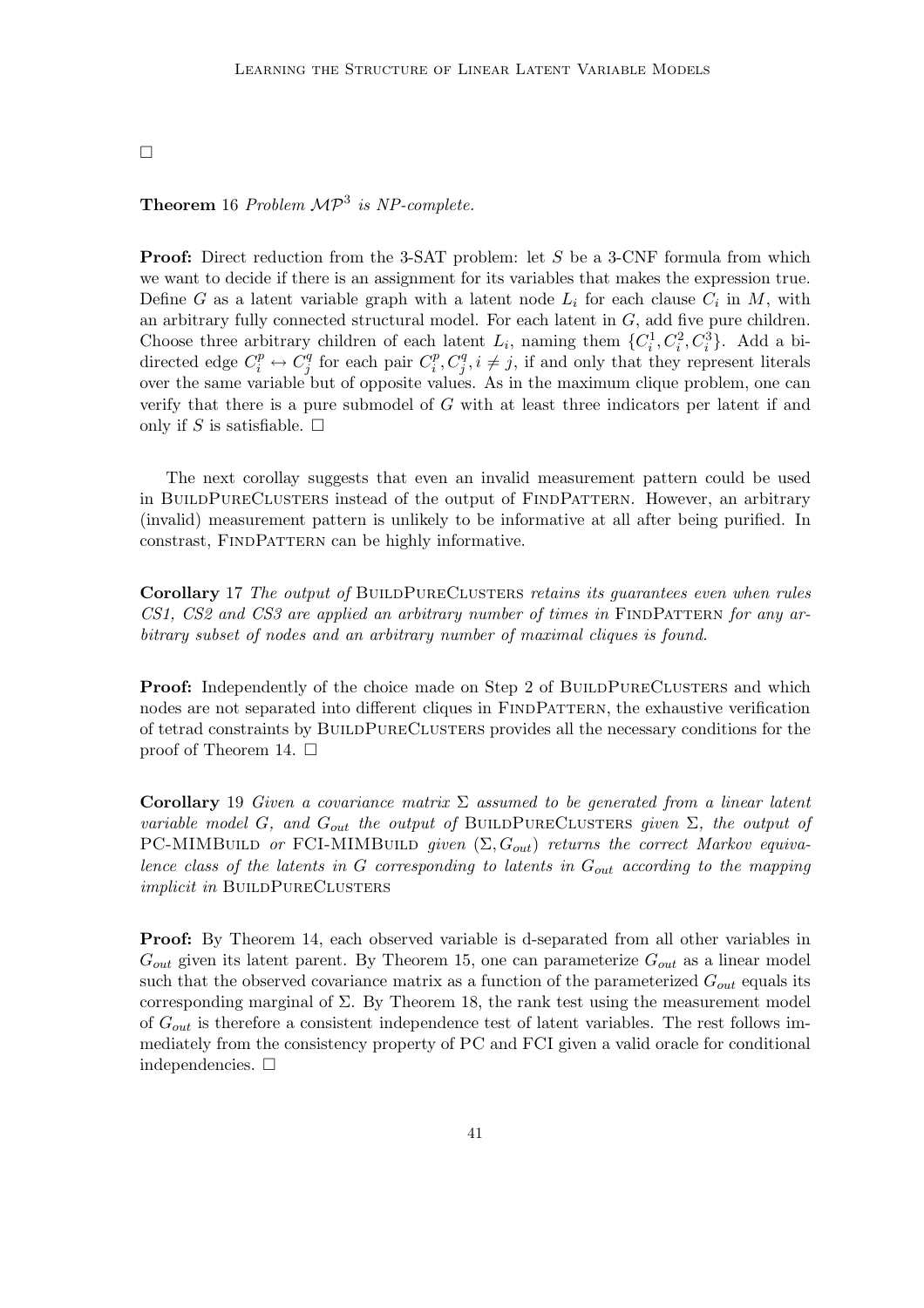#### Appendix C. Implementation

Statistical tests for tetrad constraints are described by Spirtes et al. (2000). Although it is known that in practice constraint-based approaches for learning graphical model structure are outperformed on accuracy by score-based algorithms such as GES (Chickering, 2002), we favor a constraint-based approach due mostly to computational efficiency. Moreover, a smart implementation of can avoid many statistical shortcomings.

#### C.1 Robust purification

We do avoid a constraint-satisfaction approach for purification. At least for a fixed p-value and using false discovery rates to control for multiplicity of tests, purification by testing tetrad constraints often throws away many more nodes than necessary when the number of variables is relative small, and does not eliminate many impurities when the number of variables is too large. We suggest a robust purification approach as follows.

Suppose we are given a clustering of variables (not necessarily disjoint clusters) and a undirect graph indicating which variables might be ancestors of each other, analogous to the undirect edges generated in FINDPATTERN. We purify this clustering not by testing multiple tetrad constraints, but through a greedy search that eliminates nodes from a linear measurement model that entails tetrad constraints. This is iterated till the current model fits the data according to a chi-square test of significance (Bollen, 1989) and a given acceptance level. Details are given in Table 7.

This implementation is used as a subroutine for a more robust implementation of BUILD-PureClusters described in the next section. However, it can be considerably slow. An alternative is using the approximation derived by Kano and Harada (2000) to rapidly calculate the fitness of a factor analysis model when a variable is removed. Another alternative is a greedy search over the initial measurement model, freeing correlations of pairs of measured variables. Once we found which variables are directly connected, we eliminate some of them till no pair is impure. In our experiments with synthetic data, it did not work as well as the iterative removal of variables described in Table 7. However, we do apply this variation in the last experiment described in Section 6, because it is computationally cheaper. If the model search in ROBUSTPURIFY does not fit the data after we eliminate too many variables (i.e., when we cannot statistically test the model) we just return an empty model.

#### C.2 Finding a robust initial clustering

The main problem of applying FINDPATTERN directly by using statistical tests of tetrad constraints is the number of false positives: accepting a rule (CS1, CS2, or CS3) as true when it does not hold in the population. One can see that might happen relatively often when there are large groups of observed variables that are pure indicators of some latent: for instance, assume there is a latent  $L_0$  with 10 pure indicators. Consider applying CS1 to a group of six pure indicators of  $L_0$ . The first two constraints of CS1 hold in the population, and so assume they are correctly identified by the statistical test. The last constraint,  $\sigma_{X_1X_2\sigma_{Y_1Y_2}} \neq \sigma_{X_1Y_2\sigma_{X_2Y_1}}$ , should not hold in the population, but will not be rejected by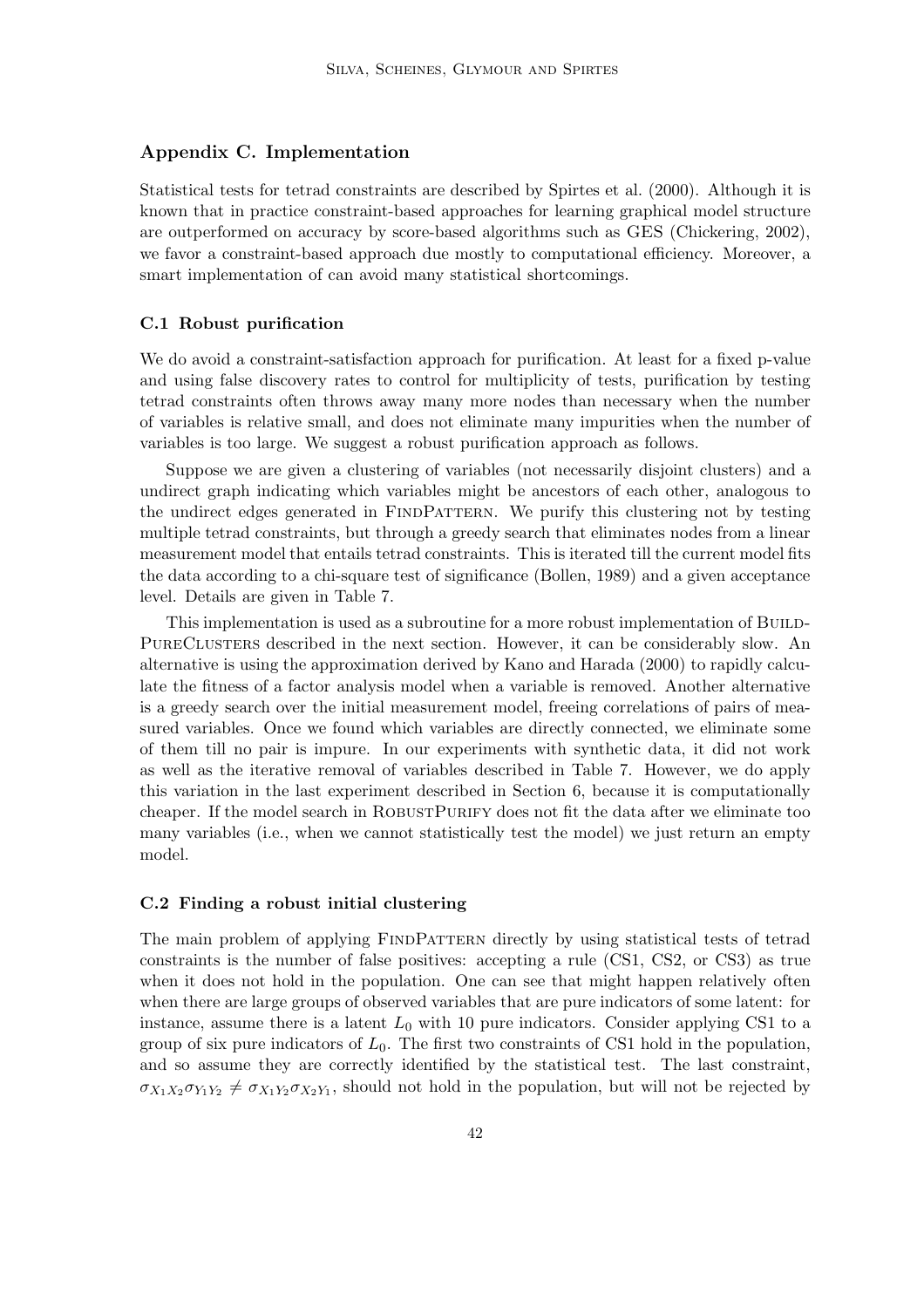the test with some probability. Since there are  $10!/(6!4!) = 210$  ways of CS1 being wrongly applied due to a statistical mistake, we will get many false positives in all certainty.

We can highly minimize this problem by separating *groups* of variables instead of pairs. Consider the test DISJOINTGROUP $(X_i, X_j, X_k, Y_a, Y_b, Y_c; \Sigma)$ :

• DISJOINTGROUP $(X_i, X_j, X_k, Y_a, Y_b, Y_c; \Sigma) = true$  if and only if CS1 returns true for all sets  $\{X_1, X_2, X_3, Y_1, Y_2, Y_3\}$ , where  $\{X_1, X_2, X_3\}$  is a permutation of  $\{X_i, X_j, X_k\}$ and  $\{Y_1, Y_2, Y_3\}$  is a permutation of  $\{Y_a, Y_b, Y_c\}$ . Also, we test an extra redundant constraint: for every pair  $\{X_1, X_2\} \subset \{X_i, X_j, X_k\}$  and every pair  $\{Y_1, Y_2\} \subset \{Y_a, Y_b, Y_c\}$ we also require that  $\sigma_{X_1 Y_1} \sigma_{X_2 Y_2} = \sigma_{X_1 Y_2} \sigma_{X_2 Y_1}$ .

Notice it is much harder to obtain a false positive with DISJOINTGROUP than, say, with CS1 applied to a single pair. This test can be implemented in steps: for instance, if for no four foursome including  $X_i$  and  $Y_a$  we have that all tetrad constraints hold, then we do not consider  $X_i$  and  $Y_a$  in DISJOINGGROUP.

Based on DisjointGroup, we propose here a modification to increase the robustness of BuildPureClusters, the RobustBuildPureClusters algorithm, as given in Table 8. It starts with a first step called FindInitialSelection (Table 9). The goal of FindInitialSelection is to find a pure model using only DisjointGroup instead of CS1, CS2 or CS3. This pure model is then used as an starting point for learning a more complete model in the remaining stages of ROBUSTBUILDPURECLUSTERS.

In FINDINITIALSELECTION, if a pair  $\{X, Y\}$  cannot be separated into different clusters, but also does not participate in any successful application of DisjointGroup, then this pair will be connected by a GRAY or YELLOW edge: this indicates that these two nodes cannot be in a pure submodel with three indicators per latent. Otherwise, these nodes are "compatible", meaning that they might be in such a pure model. This is indicated by a BLUE edge.

In FINDINITIALSELECTION we then find cliques of compatible nodes (Step  $8)^6$ . Each clique is a candidate for a one-factor model (a latent model with one latent only). We purify every clique found to create pure one-factor models (Step 9). This avoids using clusters that are large not because they are all unique children of the same latent, but because there was no way of separating its elements. This adds considerably more computational cost to the whole procedure.

After we find pure one-factor models  $M_i$ , we search for a combination of compatible groups. Step 10 first indicates which pairs of one-factor models cannot be part of a pure model with three indicators each: if  $M_i$  and  $M_j$  are not pairwise a two-factor model with three pure indicators (as tested by DisjointGroup), they cannot be both part of a valid solution.

ChooseClusteringClique is a heuristic designed to find a large set of one-factor models (nodes of  $H$ ) that can be grouped into a pure model with three indicators per latent (we need a heuristic since finding a maximum clique in  $H$  is NP-hard). First, we define the size of a clustering  $H_{candidate}$  (a set of nodes from H) as the number of variables that remain according to the following elimination criteria: 1. eliminate all variables that appear

<sup>6.</sup> Any algorithm can be used to find maximal cliques. Notice that, by the anytime properties of our approach, one does not need to find all maximal cliques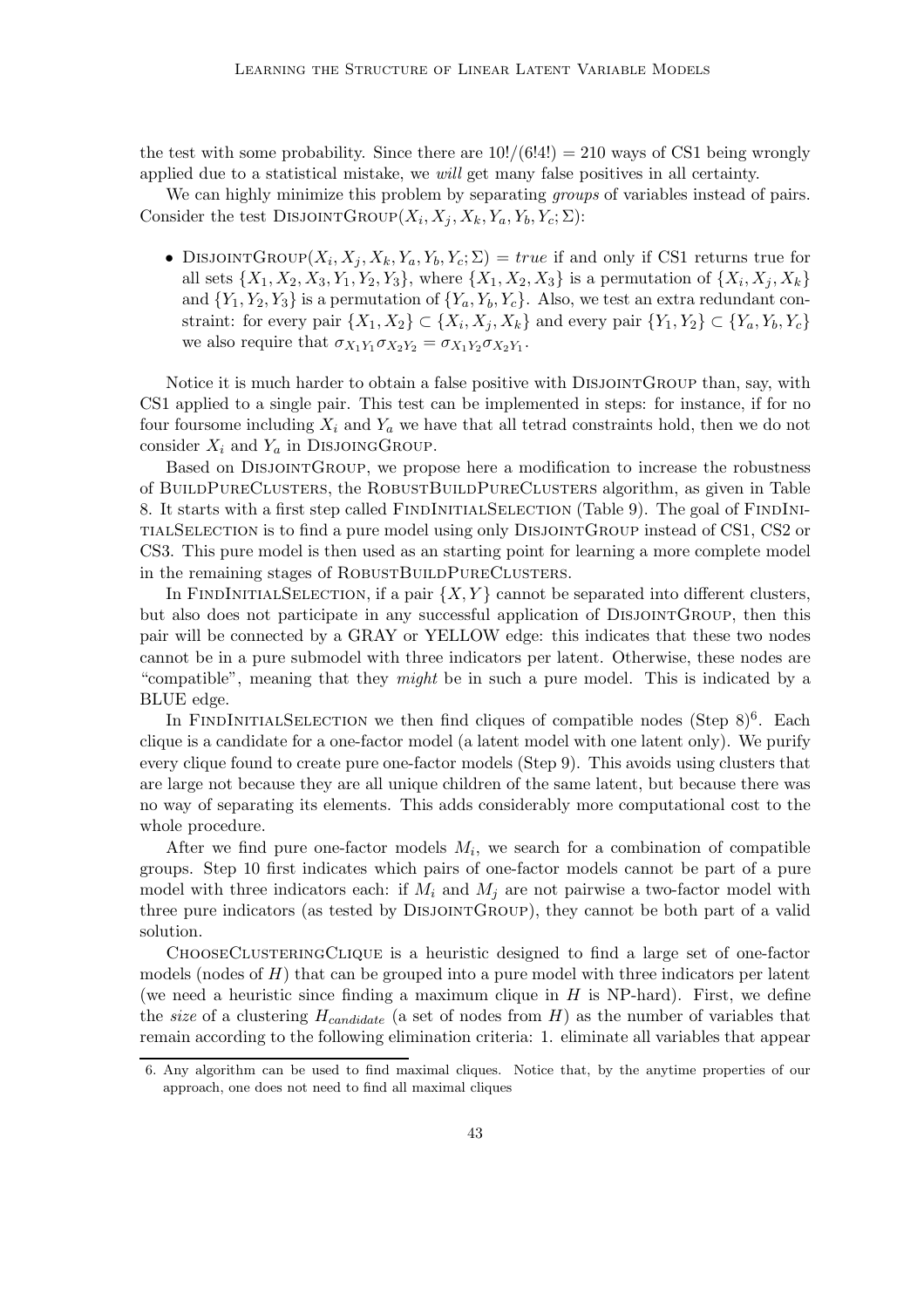| Algorithm | ROBUSTPURIFY                                                  |
|-----------|---------------------------------------------------------------|
| Inputs:   | <i>Clusters</i> , a set of subsets of some set $\mathbf{O}$ ; |
|           | $C$ , an undirect graph over $O$ ;                            |
|           | $\Sigma$ , a sample covariance matrix of <b>O</b> .           |

- 1. Remove all nodes that have appear in more than one set in Clusters.
- 2. For all pairs of nodes that belong to two different sets in Clusters and are adjacent in  $C$ , remove the one from the largest cluster or the one from the smallest cluster if this has less than three elements.
- 3. Let G be a graph. For each set  $S \in Clusters$ , add all nodes in S to G and a new latent as the only common parent of all nodes in S. Create an arbitrary full DAG among latents.
- 4. For each variable V in G, fit a graph  $G'(V)$  obtained from G by removing V. Update G by choosing the graph  $G'(V)$  with the smallest chi-square score. If some latent ends up with less than two children, remove it. Iterate till a significance level is achieved.
- 5. Do mergings if that increases the fitness. Iterate 4 and 5 till no improvement can be done.
- 6. Eliminate all clusters with less than three variables and return G.

Table 7: A score-based purification.

Algorithm ROBUSTBUILDPURECLUSTERS Input:  $\Sigma$ , a sample covariance matrix of a set of variables **O** 

- 1.  $(Selection, C, C_0) \leftarrow \text{FINDINTIALSELECTION}(\Sigma)$ .
- 2. For every pair of nonadjacent nodes  $\{N_1, N_2\}$  in C where at least one of them is not in Selection and an edge  $N_1 - N_2$  exists in  $C_0$ , add a RED edge  $N_1 - N_2$  to C.
- 3. For every pair of nodes linked by a RED edge in C, apply successively rules CS1, CS2 and CS3. Remove an edge between every pair corresponding to a rule that applies.
- 4. Let H be a complete graph where each node corresponds to a maximal clique in C.
- 5.  $FinalClustering \leftarrow ChOOSECLUSTERINGCLIQUE(H).$
- 6. Return ROBUSTPURIFY( $FinalClustering, C, \Sigma$ ).

Table 8: A modified BUILDPURECLUSTERS algorithm.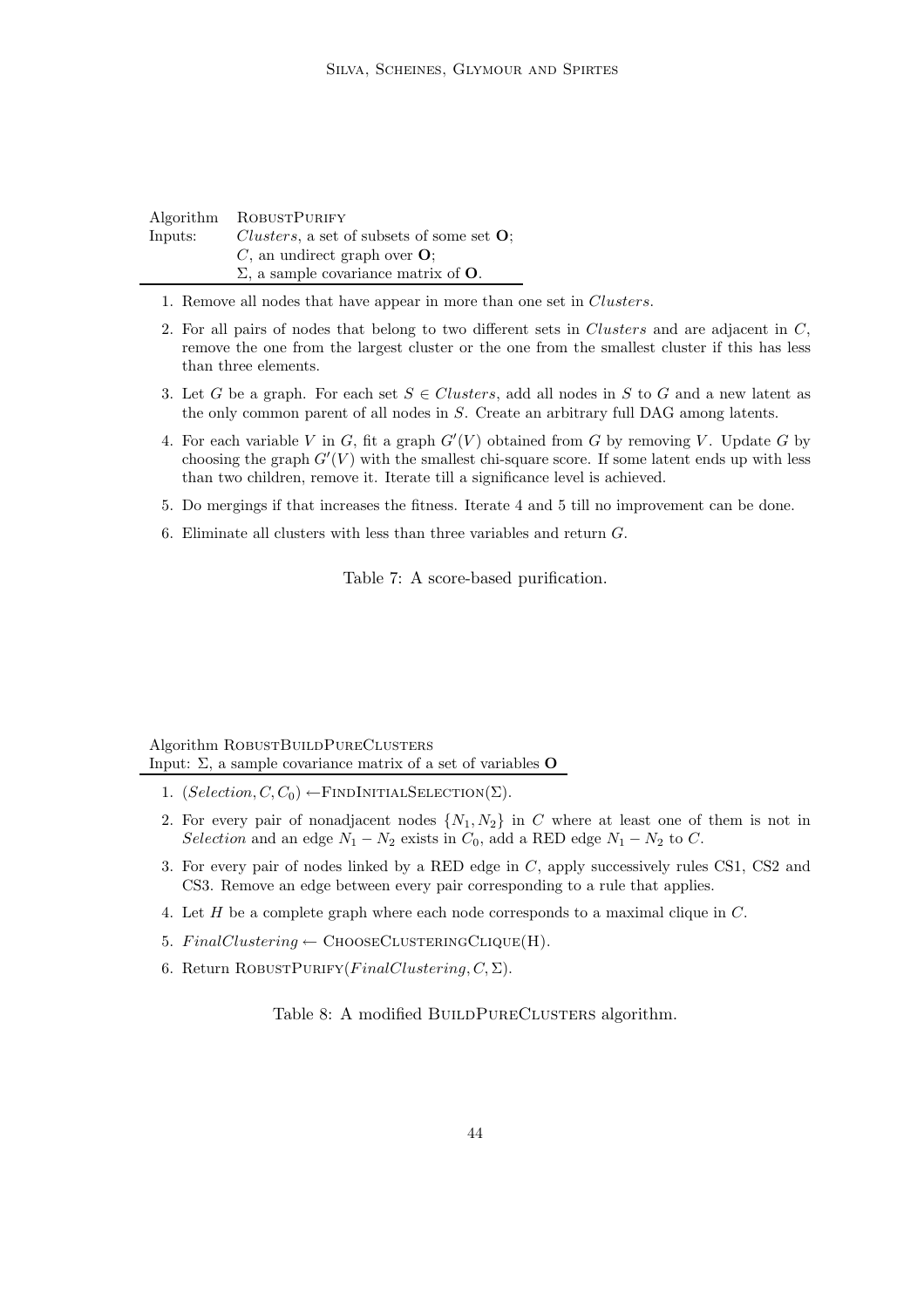in more than one one-factor model inside  $H_{candidate}$ ; 2. for each pair of variables  $\{X_1, X_2\}$ such that  $X_1$  and  $X_2$  belong to different one-factor models in  $H_{candidate}$ , if there is an edge  $X_1-X_2$  in C, then we remove one element  $\{X_1, X_2\}$  from  $H_{candidate}$  (i.e., guarantee that no pair of variables from different clusters which were not shown to have any common latent parent will exist in  $H_{candidate}$ ). We eliminate the one that belongs to the largest cluster, unless the smallest cluster has less than three elements to avoid extra fragmentation; 3. eliminate clusters that have less than three variables.

The heuristic motivation is that we expected that a model with a large size will have a large number of variables after purification. Our suggested heuristic to be implemented as ChooseClusteringClique is trying to find a good model using a very simple hillclimbing algorithm that starts from an arbitrary node in  $H$  and add new clusters to the current candidate according to the one that will increase its size mostly while still forming a maximal clique in H. We stop when we cannot increase the size of the candidate. This is calculated using each node in  $H$  as a starting point, and the largest candidate is returned by CHOOSECLUSTERINGCLIQUE.

#### C.3 Clustering refinement

The next steps in ROBUSTBUILDPURECLUSTERS are basically the FINDPATTERN algorithm of Table 1 with a final purification. The main difference is that we do not check anymore if pairs of nodes in the initial clustering given by Selection should be separated. The intuition explaining the usefulness of this implementation is as follows: if there is a group of latents forming a pure subgraph of the true graph with a large number of pure indicators for each latent, then the initial step should identify such group. The consecutive steps will refine this solution without the risk of splitting the large clusters of variables, which are exactly the ones most likely to produce false positive decisions. ROBUSTBUILDPURECLUSTERS has the power of identifying the latents with large sets of pure indicators and refining this solution with more flexible rules, covering also cases where DISJOINTGROUP fails.

Notice that the order by which tests are applied might influence the outcome of the algorithms, since if we remove an edge  $X - Y$  in C at some point, then we are excluding the possibility of using some tests where  $X$  and  $Y$  are required. Imposing such restriction reduces the overall computational cost and statistical mistakes. To minimize the ordering effect, an option is to run the algorithm multiple times and select the output with the highest number of nodes.